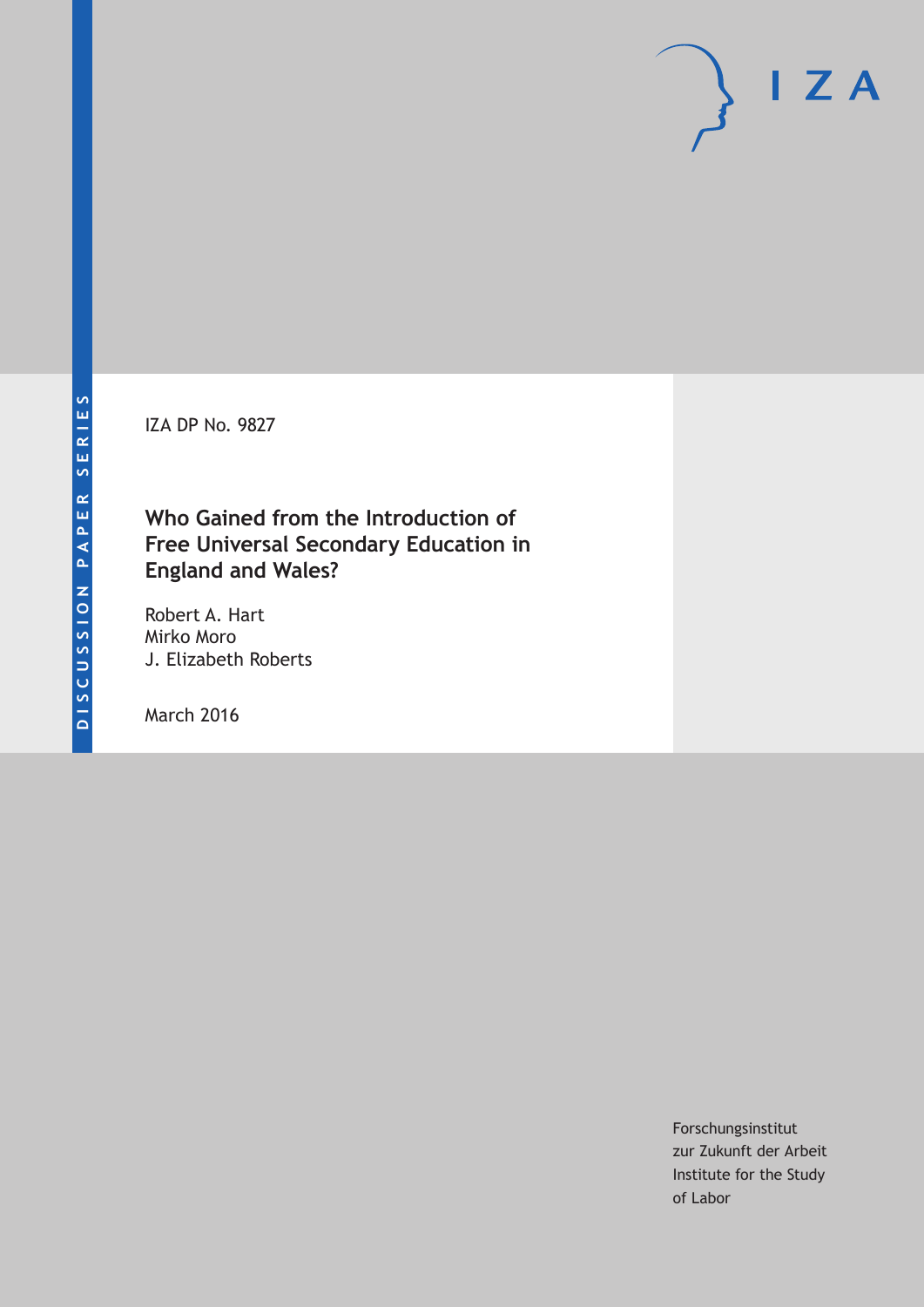# **Who Gained from the Introduction of Free Universal Secondary Education in England and Wales?**

### **Robert A. Hart**

*University of Stirling and IZA* 

### **Mirko Moro**

*University of Stirling* 

### **J. Elizabeth Roberts**

*University of Stirling*

Discussion Paper No. 9827 March 2016

IZA

P.O. Box 7240 53072 Bonn **Germany** 

Phone: +49-228-3894-0 Fax: +49-228-3894-180 E-mail: iza@iza.org

Any opinions expressed here are those of the author(s) and not those of IZA. Research published in this series may include views on policy, but the institute itself takes no institutional policy positions. The IZA research network is committed to the IZA Guiding Principles of Research Integrity.

The Institute for the Study of Labor (IZA) in Bonn is a local and virtual international research center and a place of communication between science, politics and business. IZA is an independent nonprofit organization supported by Deutsche Post Foundation. The center is associated with the University of Bonn and offers a stimulating research environment through its international network, workshops and conferences, data service, project support, research visits and doctoral program. IZA engages in (i) original and internationally competitive research in all fields of labor economics, (ii) development of policy concepts, and (iii) dissemination of research results and concepts to the interested public.

IZA Discussion Papers often represent preliminary work and are circulated to encourage discussion. Citation of such a paper should account for its provisional character. A revised version may be available directly from the author.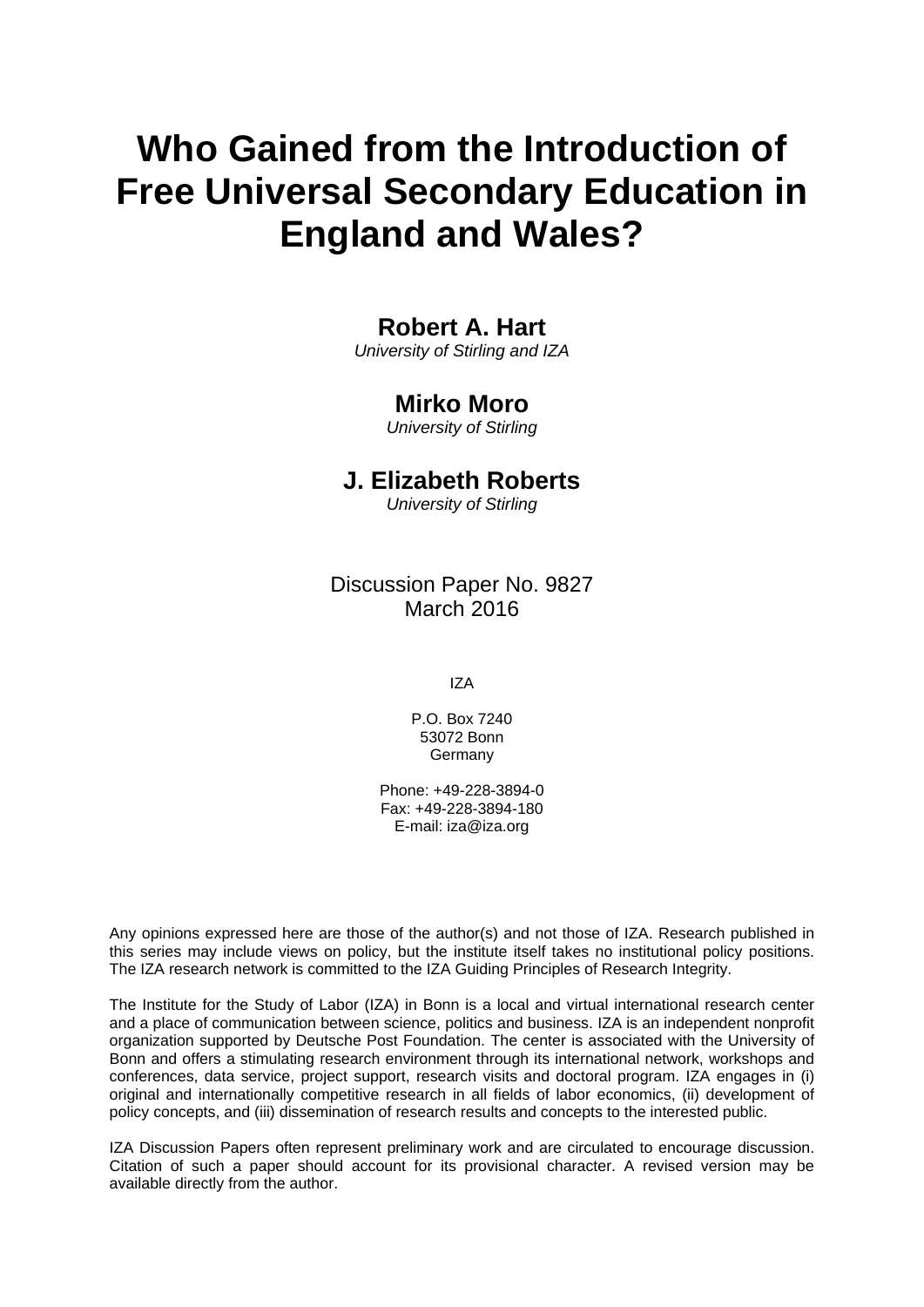IZA Discussion Paper No. 9827 March 2016

# **ABSTRACT**

# **Who Gained from the Introduction of Free Universal Secondary Education in England and Wales?**

This paper investigates the introduction of free universal secondary education in England and Wales in 1944. It focuses on its effects in relation to a prime long-term goal of pre-war Boards of Education. This was to open secondary school education to children of all social backgrounds on equal terms. Adopting a difference-in-difference estimation approach, we do not find any evidence that boys and girls from less well-off home backgrounds displayed improved chances of attending selective secondary schools. Nor, for the most part, did they show increased probabilities of gaining formal school qualifications. One possible exception in this latter respect relates to boys with unskilled fathers.

JEL Classification: I21, I24, I28

Keywords: 1944 Education Act, free secondary education, family background, school qualifications

Corresponding author:

Robert A. Hart Division of Economics University of Stirling **Scotland** United Kingdom E-mail: r.a.hart@stir.ac.uk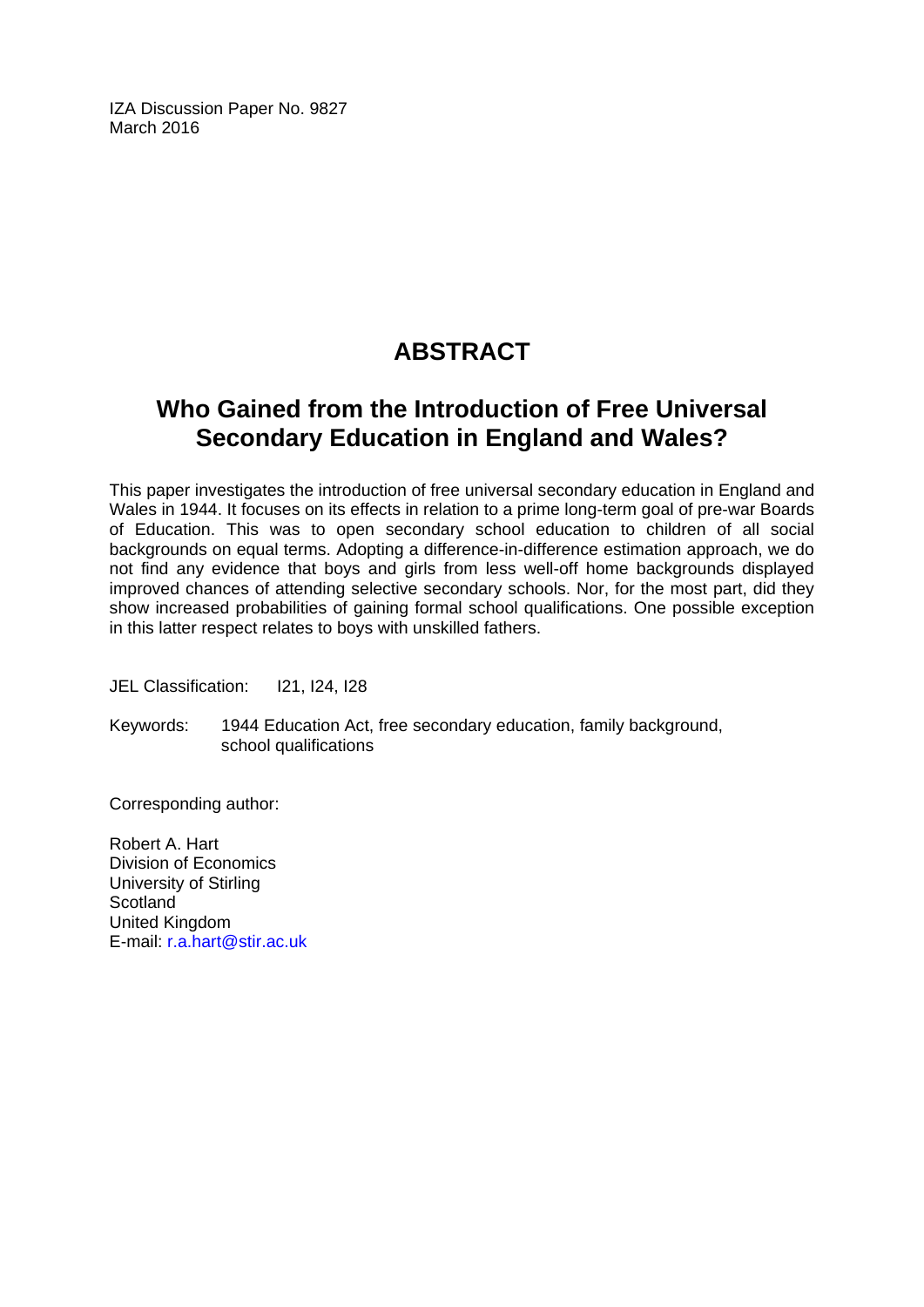*A core element of the work of Professor A. H. Halsey (1923-2014) concerns relationships between family origins and educational opportunities (Halsey et al., 1980). We focus on two specific questions visited in this work (Halsey and Gardner, 1953) which relate to the introduction of free universal secondary education under the 1944 Education Act in England and Wales. Did the Act improve the relative chances of boys and girls from less advantaged family backgrounds in gaining grammar school entry as well as nationally recognised school qualifications? \_\_\_\_\_\_\_\_\_\_\_\_\_\_\_\_\_\_\_\_\_\_\_\_\_\_\_\_\_\_\_\_\_\_\_\_*

#### **1. Introduction**

The 1944 Education Act in England and Wales is considered to be one of the great social reforms of the Twentieth Century. It is commonly referred to as the Butler Act, after the Conservative politician R.A. 'Rab' Butler, the then President of the Board of Education. The Act has featured prominently in the socio-economic literature. Much of this work has concentrated on examining the consequences of one aspect of the reforms, the extension in 1947 of the minimum school leaving age from 14 to 15. Examples include the effects on labour market earnings (Harmon and Walker, 1995; Oreopolous, 2006; Devereux and Hart, 2010), health outcomes (Clark and Royer, 2013; Powdthavee , 2010), and old age cognitive abilities (Banks and Mazzonna, 2012). First and foremost, however, the Act established free universal secondary education. This was principally delivered in the form of a state-maintained tripartite system consisting of selective grammar and technical schools and nonselective modern schools.

We concentrate in this paper on a question relating to a critical underlying objective behind the new system. Did the reforms succeed in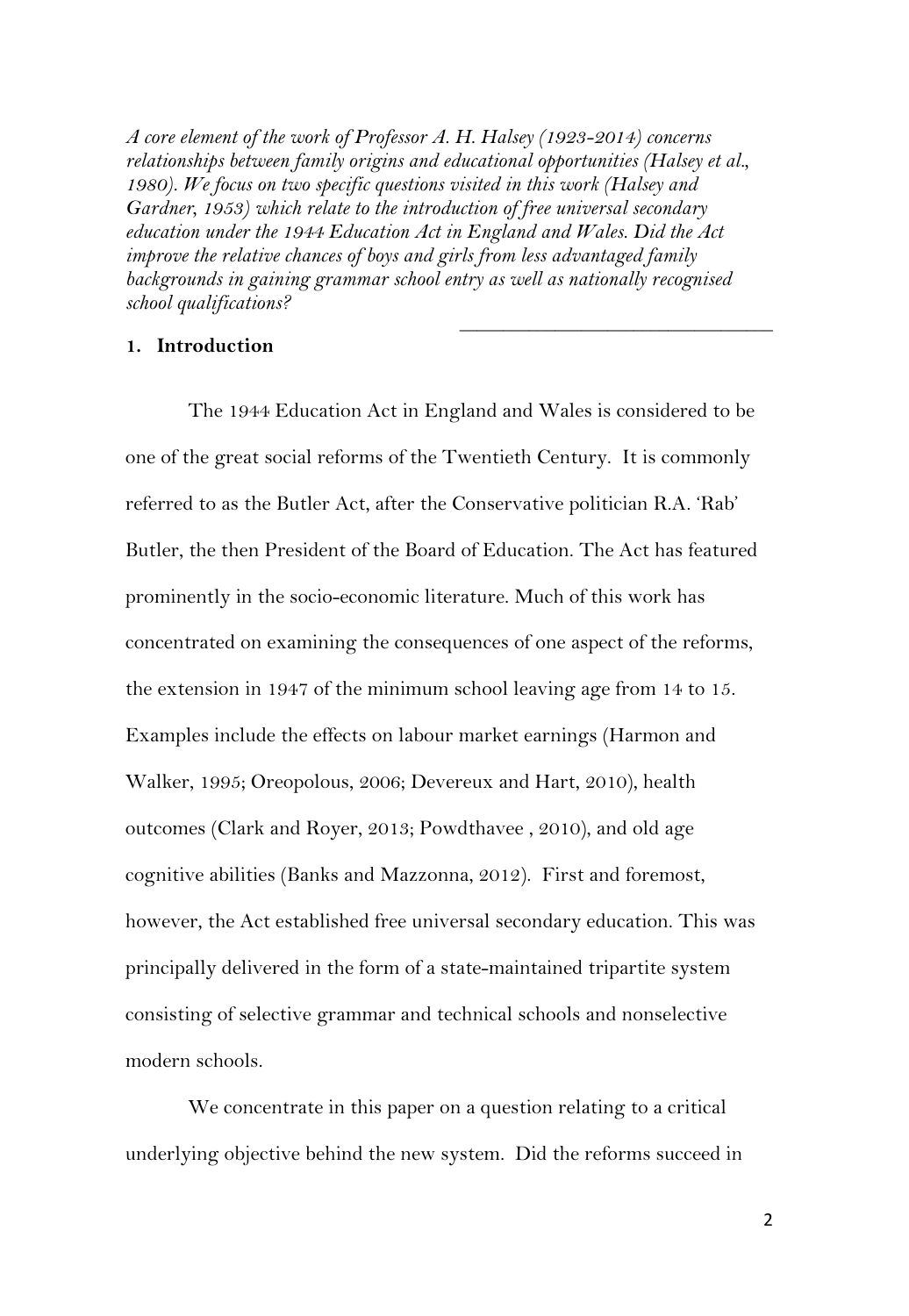improving the chances of children from poorer backgrounds in obtaining selective secondary school places as well as nationally recognised secondary school qualifications? In a modern context, this is an important consideration. Some European countries, including the UK, and some cities in the USA, have systems in place that allow schools to select their pupils on the basis of academic ability. Although the bulk of evidence does not support the hypothesis that selective schools have large effects on test scores (see e.g., Clark 2010, Pop-Eleches and Urquiola, 2013), selective schools may improve longer-run and labour market outcomes (see Clark and Del Bono, 2014).

Floud (1954) reports that, starting before WWI, Boards of Education in England and Wales had the long-term objective of opening secondary school education to children of all social backgrounds on equal terms. A move to improve the chances of poorer children gaining entry to a selective secondary school – often referred to as a secondary (grammar) school - started as early as 1907 with a proportion of places offered free on the basis of performance in a competitive  $11+$  exam.<sup>1</sup> We know that, in respect of achieving places in selective grammar schools, this was not achieved in the subsequent decades up to WWII. Significant proportions of grammar school places were non-competitively allocated to children whose

<sup>&</sup>lt;sup>1</sup> The term  $11+$  exam' was used in the periods before and after the Butler Act to denote a series of tests at the end of junior school – mainly taken by children at age 11 but also for some at age 12 - to determine placement in secondary school education.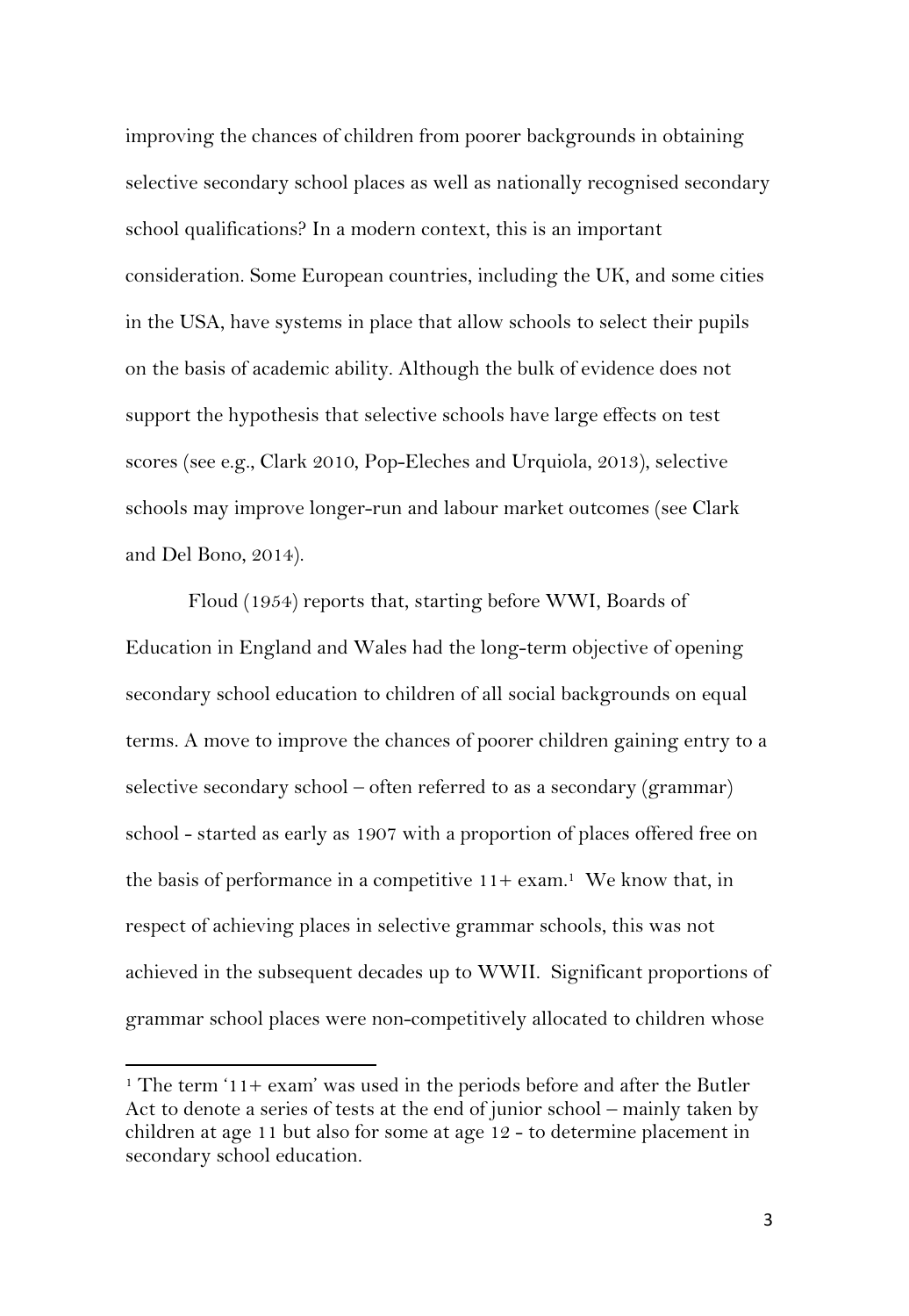parents could afford to pay fees. Improvements were achieved, however. Between 1907 and 1938, the proportion of free secondary school places rose from 24 percent to 47 percent.<sup>2</sup> The introduction of universal free state secondary education under the 1944 Act may have been expected to provide equal opportunities for able children across the social spectrum in respect of receiving selective grammar school education and gaining formal school qualifications.

The growing availability of free places pre-1944 went hand in hand with large increases in the proportions of boys and girls coming from skilled/semi-skilled/unskilled family backgrounds and achieving selective secondary school places. But total selective secondary school places were also expanding and resulted in even larger proportional increases in attendances among boys and girls from higher-level occupational households. Floud (1954) reports that, at the end of the 1930s, boys coming from professional/ managerial/ higher-grade non-manual families were more than 4 times likely to gain a selective secondary school place compared to boys from skilled manual families. Equivalently, girls were 3 times more likely. Compared with boys and girls from semiskilled/unskilled family backgrounds, boys and girls in the three top family occupational groups had, respectively, 5 and 6-7 times more chance of attending a selective secondary school.

 $2$  Eligibility to take the 11+ exam was not means-tested; competition for free places was open to children from all family backgrounds.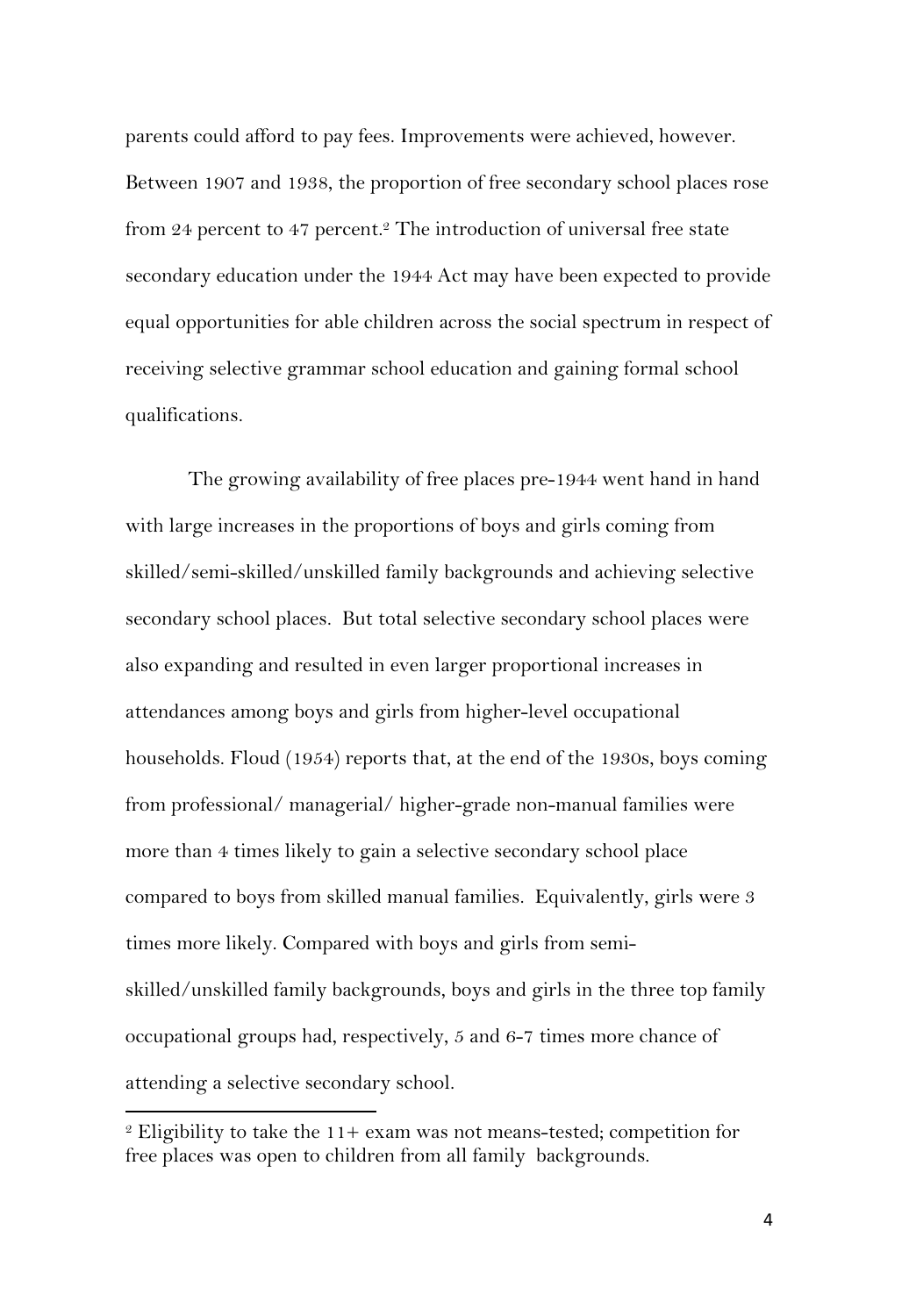In 1933, 49% of selective secondary school places were allocated non-competitively to fee payers. Even as late as 1938, 31% of places were allocated in this way (see Floud, Table 2, Appendix 2). Not only were fees abolished under the 1944 Act but *all* children entering state secondary schools had to take a competitive 11+ examination. *A priori*, this introduction of a more level playing field might have been expected to improve the relative probabilities of able poorer children achieving selective places. Moreover, since attendance at a selective school was, for the great majority of pupils, the only way to obtain formal nationally-recognised secondary school qualifications between the ages of 11 and 18 then it might be likewise expected that there were relatively improved qualification successes among poorer children.

Unfortunately, an expectation of larger representations of poorer children in selective schools after the Butler reforms was open to serious question. There are at least two important reasons for this. First, Halsey and Gardner (1953) report that, ''the poorer working class parents refused the offer of free places for their children with astonishing frequency'. Based on their own and other cited work, reasons given included foregone earnings, inadequate maintenance grants, parents not wanting to see their children in the sort of occupations associated with a grammar school education. By contrast, parents in professional or supervisory occupations were more likely to express preferences for (a) grammar school education, (b) a longer stay at secondary school, (c) the need for post-school further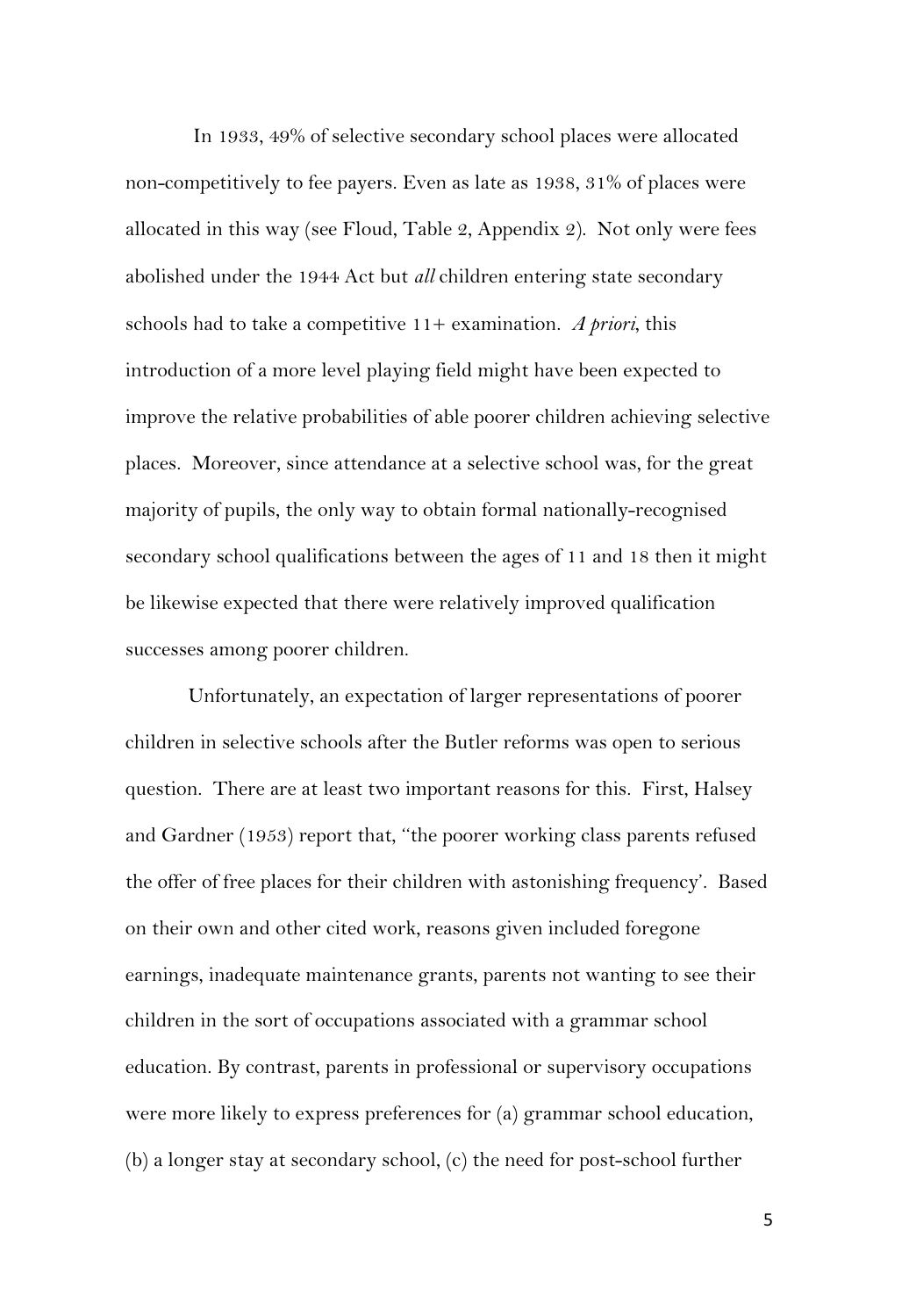education (Martin, 1954). Second, a view emerged that the nature of IQ testing under the 11+ exam was itself not independent of family circumstances. Some sociologists pointed to 'the influence of intelligence tests in discriminating against working-class children at eleven plus' (Rubinstein and Simon, 1969). For example, the 11+ exam included tests of general reasoning in which the use of language, correct grammar and sentence logic played important roles. Children with professional and relatively highly educated parents may have had home-based advantages in these respects.3

We compare the probabilities, in the eras before and after the 1944 Education Act, of attending a grammar school and of gaining formal secondary school qualifications in respect of cohorts of children classified by father's occupational satus (managerial/professional, skilled, and unskilled) 4 and parental qualification (parents with some qualifications vs parents with no qualifications). We also investigate outcomes when gender is interacted with father's occupation or with parental qualifications. We do so by taking advantage of a rich set of information on family background included in the

<sup>&</sup>lt;sup>3</sup> In our subsequent empirical work we control for these sorts of parental influences in two ways. First, we control for the father's and the mother's educational backgrounds. Second, we include a control depicting whether a given household possessed (a) a lot or (b) quite a few or (c) not many books.

<sup>4</sup> There is a long history of researchers finding evidence of a strong positive association between the incidence of attending a grammar school and parents' occupational status. See, for example, Lindsay (1926) who provides occupational breakdowns for the parents of boys and of girls who attended English secondary schools in 1913 and 1921.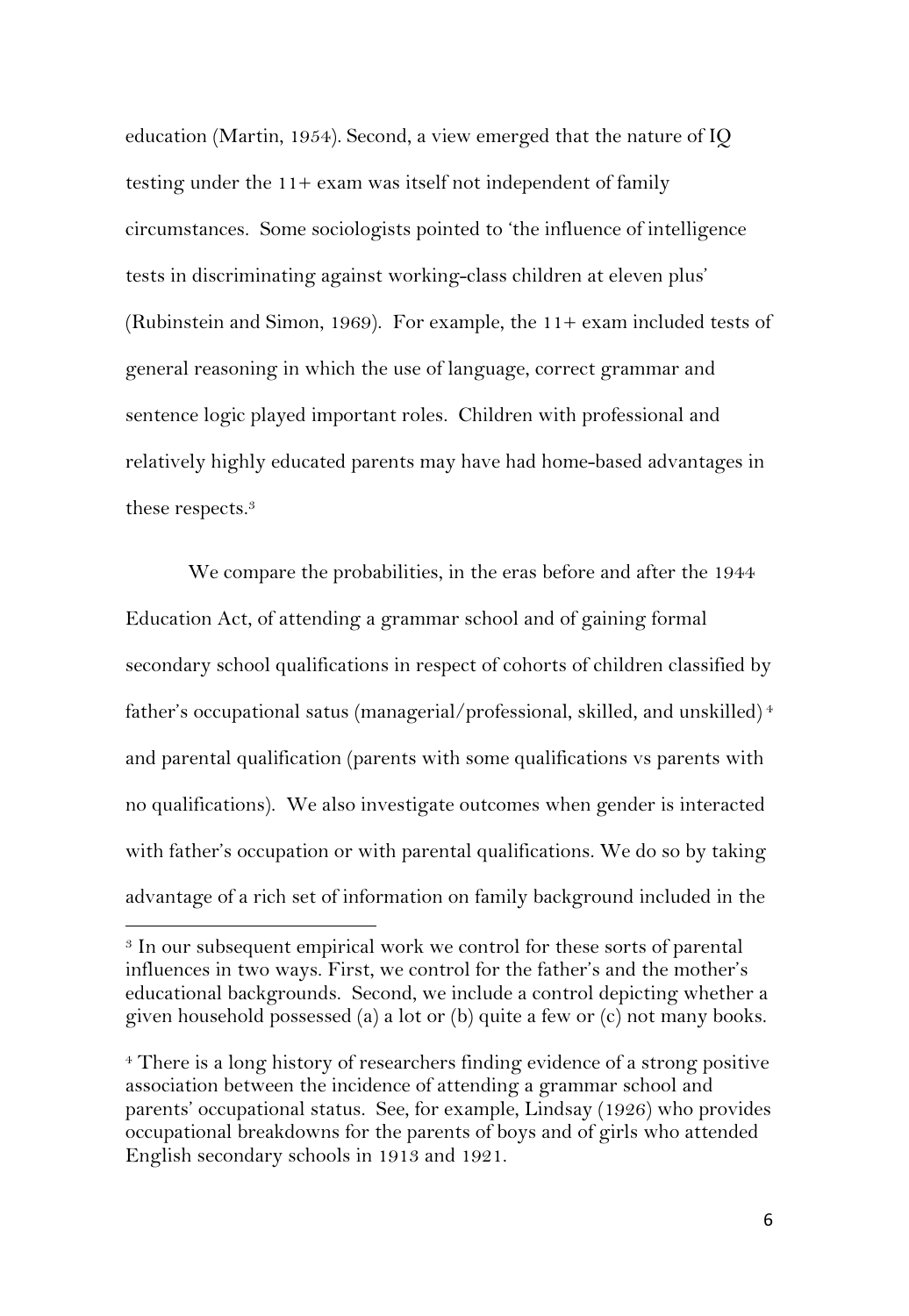British Household Panel Study. The work relates to the existing literature on the link between family background and children's outcomes and more generally to intergenerational mobility. There is strong evidence that parents' occupations or income and whether or not they hold qualifications have strong bearings on their children's secondary education placements and achievements in both developed and developing countries (see e.g., Ermisch and Francesconi, 2001; Brunello and Checchi, 2003; Dustmann, 2004; Woessmann, 2004 and 2005; Lauer, 2012).

The relationship between family background and children's outcomes is typically complicated because of omitted variables. For instance, parental ability and its inheritability are not randomly assigned. Few studies have dealt with this form of endogeneity within the extant literature.5 We use difference-in-difference (DD) technique to control for omitted variables as is typically done in program evaluation studies (e.g., Imbens and Wooldridge, 2009). We compare the performances of pupils from less well-off family backgrounds with those from relatively wealthy backgrounds before and after the Butler Act. In this setting, children from poorer families can be regarded as treated by the reform to provide free universal secondary education, while children with richer backgrounds provide the control group. The latter are identified as children with fathers

 $5$  For example, Plug and Vijverberg (2001) use adoption as a natural experiment and found that family income does matter for adopted children. Exogenous variation in parental education brought about by compulsory schooling has been found to have positive impact on children's outcomes (see, e.g., Chevalier, Harmon, O'Sullivan, and Walker, 2010).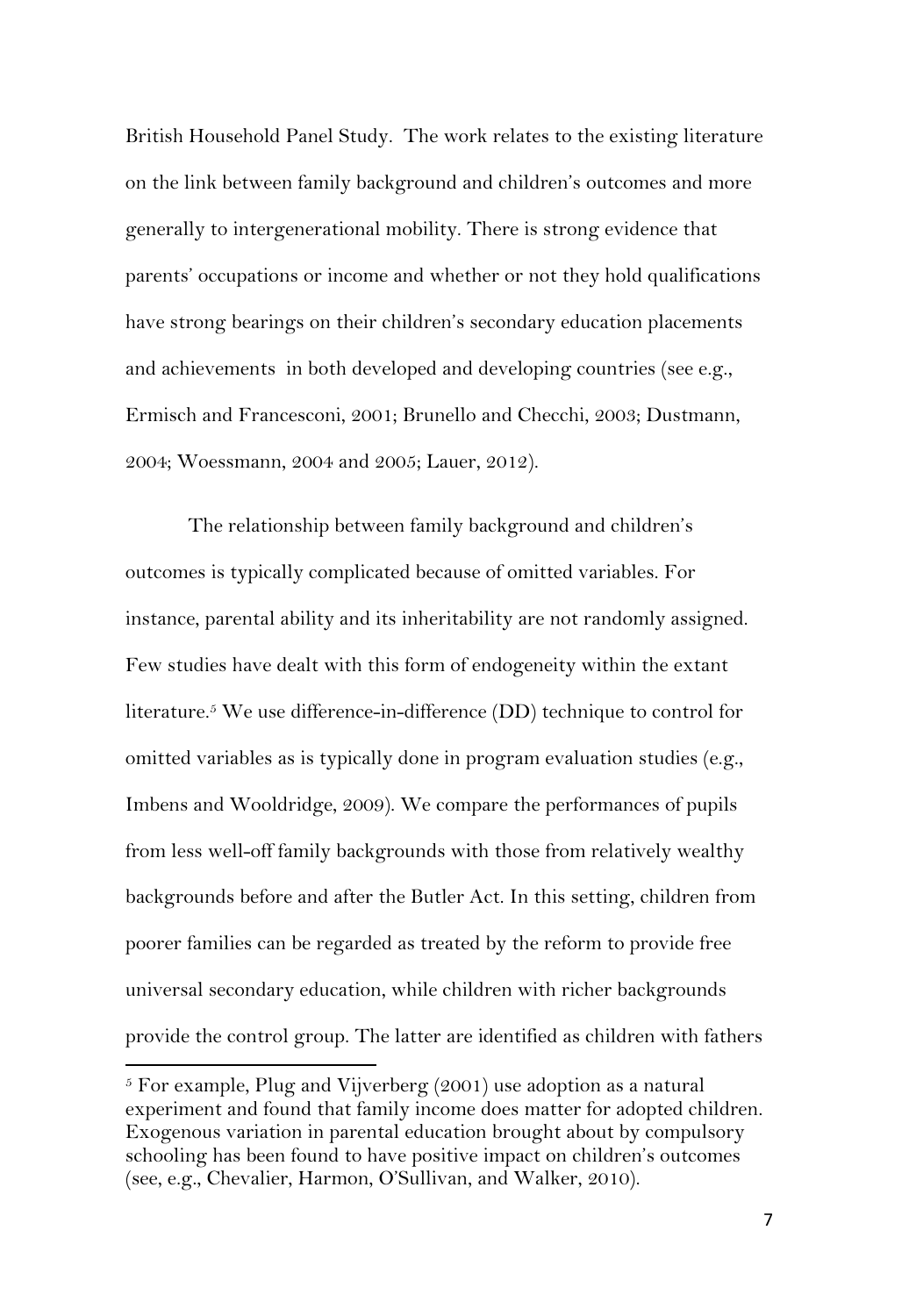in professional or managerial occupations. We show that outcomes of children from poorer and richer backgrounds follow a statistically similar trend before the reform, which provides validity of our methodology (see, e.g., Angrist and Pischke, 2009). The same strategy is followed when comparing children with parents who have or do not have qualifications.

Our birth cohorts cover the period from 1915 to 1953. The endyear is chosen to coincide with children aged 11 in 1964, a year that marked official government policy and action to move away from the tripartite system. We divide the study period into three sub-periods. First, the period covering children who were born before 1933 and who entered secondary school before the 1944 Act took effect. Second, that covering children born between 1933 and 1936 who started secondary school in the early tripartite years and whose education may have been adversely affected during the transition phase of operationalizing the new system. This involved disruptions and delays due to a build-up in the provision of appropriately trained teachers, school refurbishments and new building construction, and the provision of adequate administrative structures (see Dent, 1954). Third, that covering children born in 1937 and later years who started secondary school when the new framework was more or less in full operation, including the delayed implementation of the raised minimum school leaving age from 14 to 15.

Our results can be summarised as follows. We do not find evidence that children from poorer home backgrounds displayed improved relative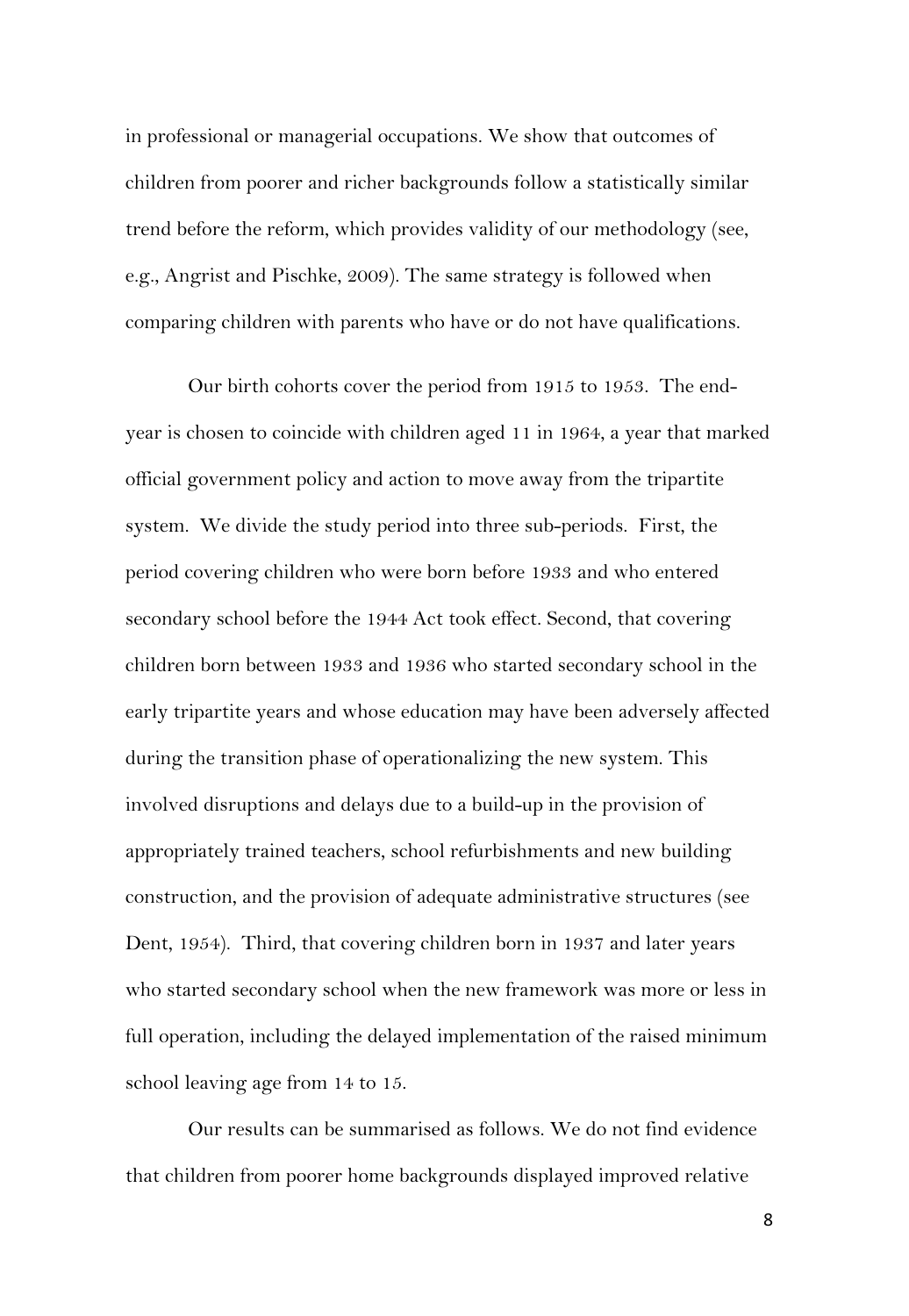chances of attending selective school or gaining formal school qualifications as a result of the reform. However, when we distinguish between genders, we find some evidence that males with unskilled fathers were more likely to gain formal school qualifications following the introduction of the Butler Act.

#### **2. Secondary education pre- and post- Butler reforms**

#### *(i) Pre-Butler*

The Education Act of 1918, implemented in 1921, raised the official school minimum leaving age from 12 to 14 and this remained in force until 1947. Over these years, most pupils attended elementary schools for their complete school education although the schools were often separated into primary and secondary sections. There was a growing desire, however, to move away from a catch-all elementary school model.<sup>6</sup> Leading in this direction was the goal of catering for children who, for the most part, were likely to benefit from school study beyond the age of 14. Local Education Authorities (LEAs) increasingly provided free standing grant-aided secondary schools.7

 $6$  The Hadow Report (1926) recommended that at the age of about 11 (referred to as 11+), children should move from primary school to various types of 'post-primary' education in which most would subsequently leave at ages 14 or 15, many at 16, and some at 18 or 19. Such objectives were largely realised in the 1944 Education Act.

<sup>7</sup> Grant-aided secondary schools featured most prominently although there were secondary schools that received no grant. In terms of grant support, there were schools that received a grant from (a) the Board of Education, (b)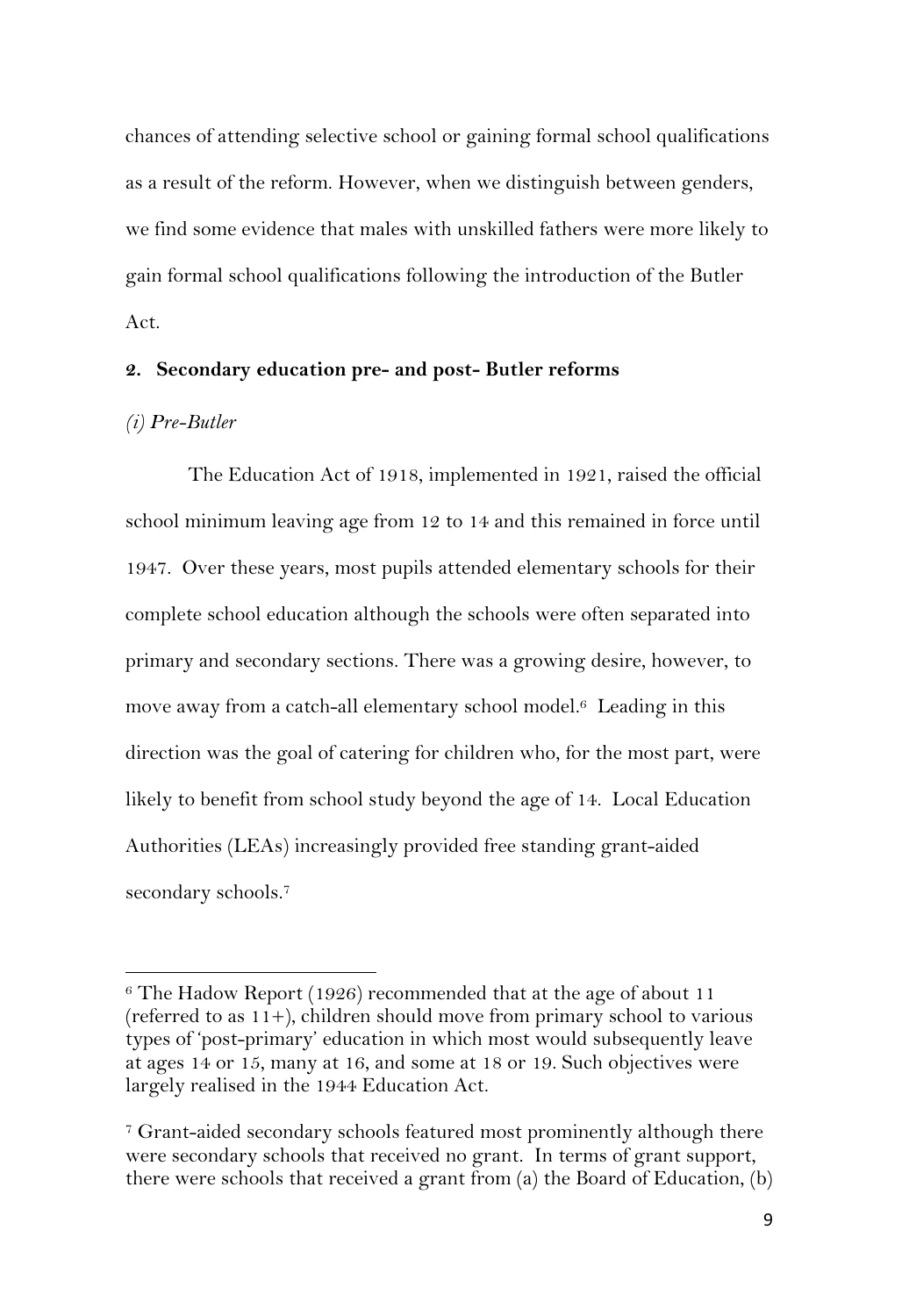A 'secondary school' was officially defined as 'offering to each of its scholars up to and beyond the age of sixteen a general education, physical, mental and moral, given through a complete graded course of instruction of wider scope and more advanced degree than that given in elementary schools' (Norwood Report, 1943). By 1932, the percentage of pupils attending grant aided secondary schools who had previously attended elementary schools reached 73% (Spens Report, 1938). Pupil transfers from elementary to secondary school took place at the ages of 11 and 12.8 Apart from elementary and secondary schools, other schools for children aged 11 and over included junior technical schools, junior commercial and trade schools, and senior schools. As in the post-Butler years, public and private schools also featured in the secondary educational portfolio.

Table 1 provides a snap-shot of secondary school numbers in March 1937. Three features stand out. First, up to the minimum school leaving age of 14, elementary school registrations dominated the total pupil numbers. Second, the large majority of elementary pupils left school at age 14. Third, pupils attending grant-aided secondary schools climbed in numbers at ages 11/12, showed a 5.4% decline in numbers between the ages of 14 and 16, and a larger 37% drop beyond that age. The maintenance of numbers up to age 16 and the large retention of numbers up to age 17/18

both the Board and the LEA. Some schools were wholly maintained by the LEA.

<u> 1989 - Johann Stoff, fransk politik (d. 1989)</u>

8 In England transfers were typically aged 11, in Wales they were at age 12.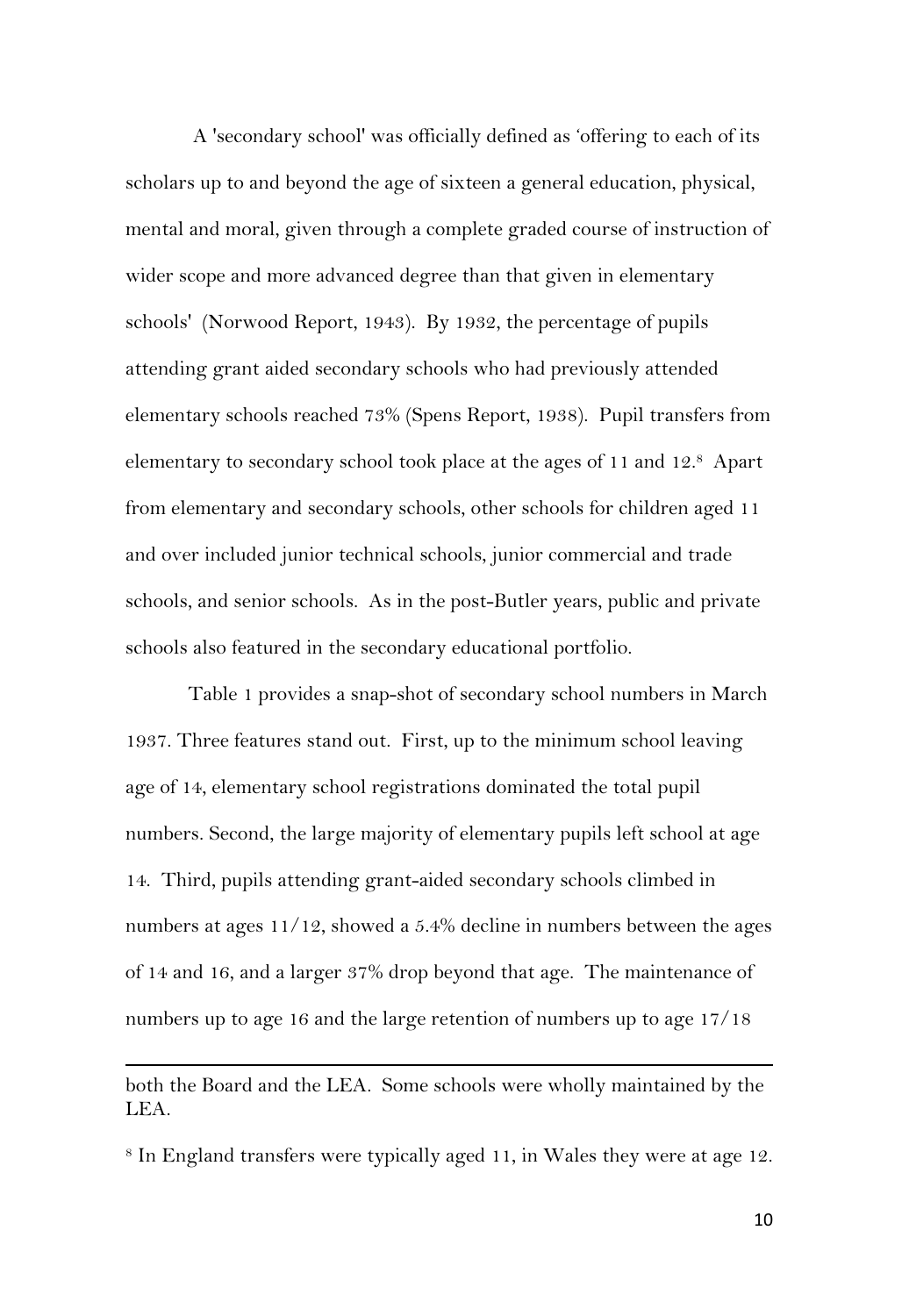were due in large part to the timing of two external public examinations, the School Certificate and the Higher Certificate.

The provision of free secondary education was by no means uncommon throughout the first half of the century. Children competed for the allocated free places through a competitive  $11+$  exam taken at the end of primary school. In 1907, 24% of secondary school pupils were exempt from fees, by the early 1920s this had risen to about one-third, and by 1932 to 48%. Thereafter, between 1933 and 1938 under the so-called special place regulations9, a slight drop in the percentage in no fees secondary school places was offset by increases in the percentage of part fees places. In 1938, non-fee special places accounted for 52.6% of total secondary school entry, while 9.9% were part-fee special places, and 6.8% full-fee special places. The remaining 30.7% of secondary school pupils gained places on a full fee non-competitive basis (Floud, 1954, Appendix 2).

In order to obtain a School Certificate, usually at age 16, examination candidates were required to display a reasonable level of competence in English subjects, Science and Maths, and Languages (see

<sup>&</sup>lt;sup>9</sup> There were large scale educational cutbacks in the early 1930s against the backdrop of the Great Depression. There was a halt to new school building as well as reductions in staff numbers and salaries. School fees were increased and the household income levels that triggered eligibility for maintenance support were reduced. Competitively allocated places were now labelled special rather than free places. The key difference was that fee re-assessments meant that a proportion of competitive places were now subject to either full or partial fees. The total number of special places in 1933 differed little in number from the free places offered in 1932.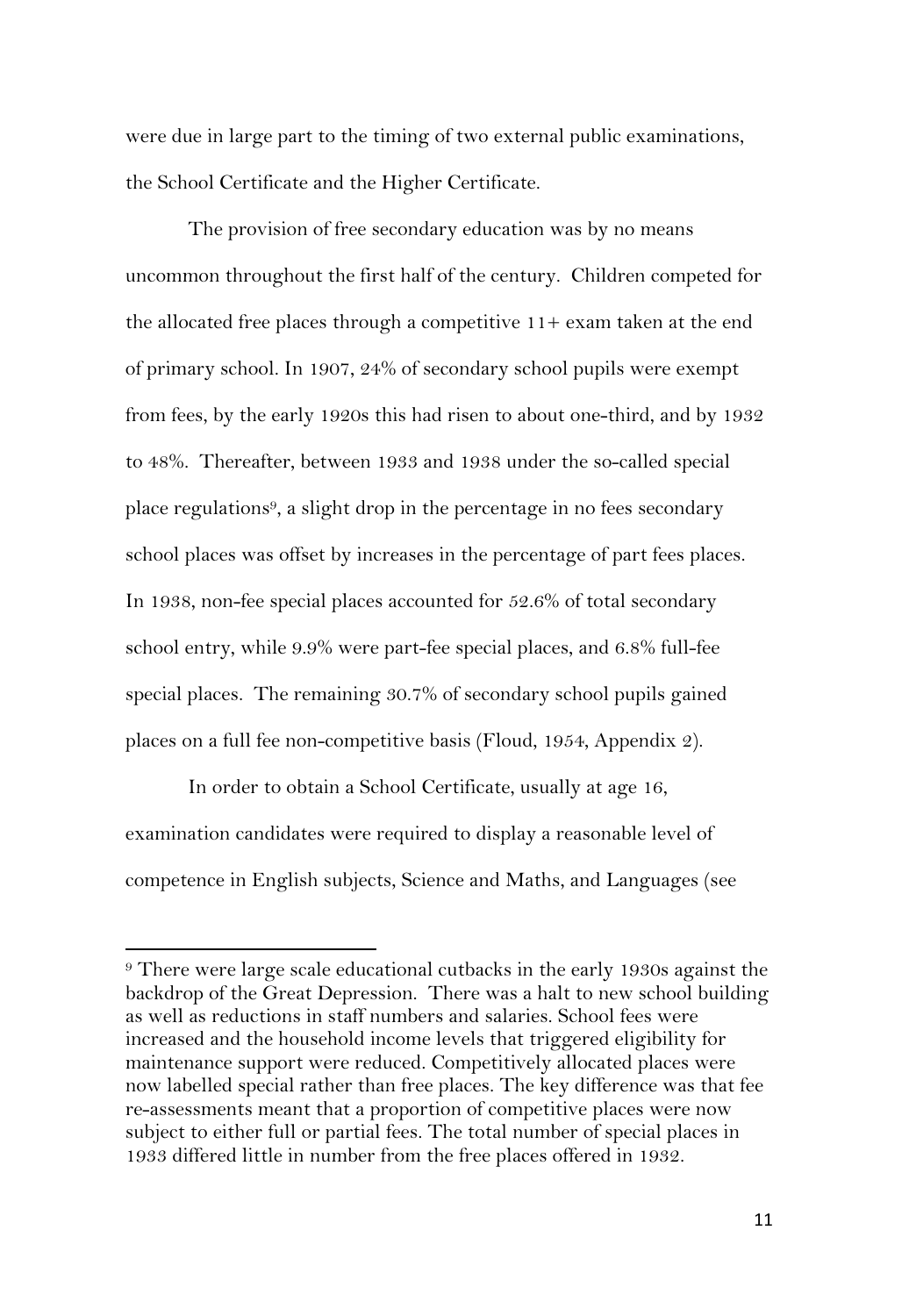Norwood Report, 1943).<sup>10</sup> The Higher Certificate was taken one or (increasingly) two years later and comprised a specialised mix of courses at a more advanced level. Figure 1 shows the numbers of pupils by gender entered for the Certificate and the Higher Certificate between 1924/5 and 1936/7.In England, between 5% and 8% of secondary school leavers aged 16 and over proceeded directly to university between 1932 and 1937. In Wales the range was 8% to 13% (Spens Report, Chapter II, Table 14).

#### *(ii) Post-Butler*

The state-funded or so-called 'maintained' tripartite schooling system established by the 1944 Education Act delivered free secondary education via selective grammar schools<sup>11</sup>, selective technical schools<sup>12</sup> and nonselective modern schools<sup>13</sup>. Between 1947 and 1964, this three-tier system was dominant, offering the only choice of secondary education to the great majority of children in their LEAs.14 In 1947, 38% of pupils in the

<sup>&</sup>lt;sup>10</sup> Typically, a Certificate candidate studied for 7 subjects with examinations lasting for the equivalent of 6 days. If a candidate failed, the examination diet could be repeated six months or 12 months later.

<sup>&</sup>lt;sup>11</sup> Grammar school education emphasised an academic curriculum, covering literature, mathematics, science, old and new languages.

<sup>&</sup>lt;sup>12</sup> Technical school education placed strong emphasis on applied mechanical sciences and engineering.

<sup>&</sup>lt;sup>13</sup> The modern curriculum concentrated on practical and basic subjects, including arithmetic, wood work and metal work, domestic work.

<sup>&</sup>lt;sup>14</sup> Between 1947 and 1964 direct grant, or fee-paying, grammar schools accounted for 1.3% of all students and had to make at least 25% of their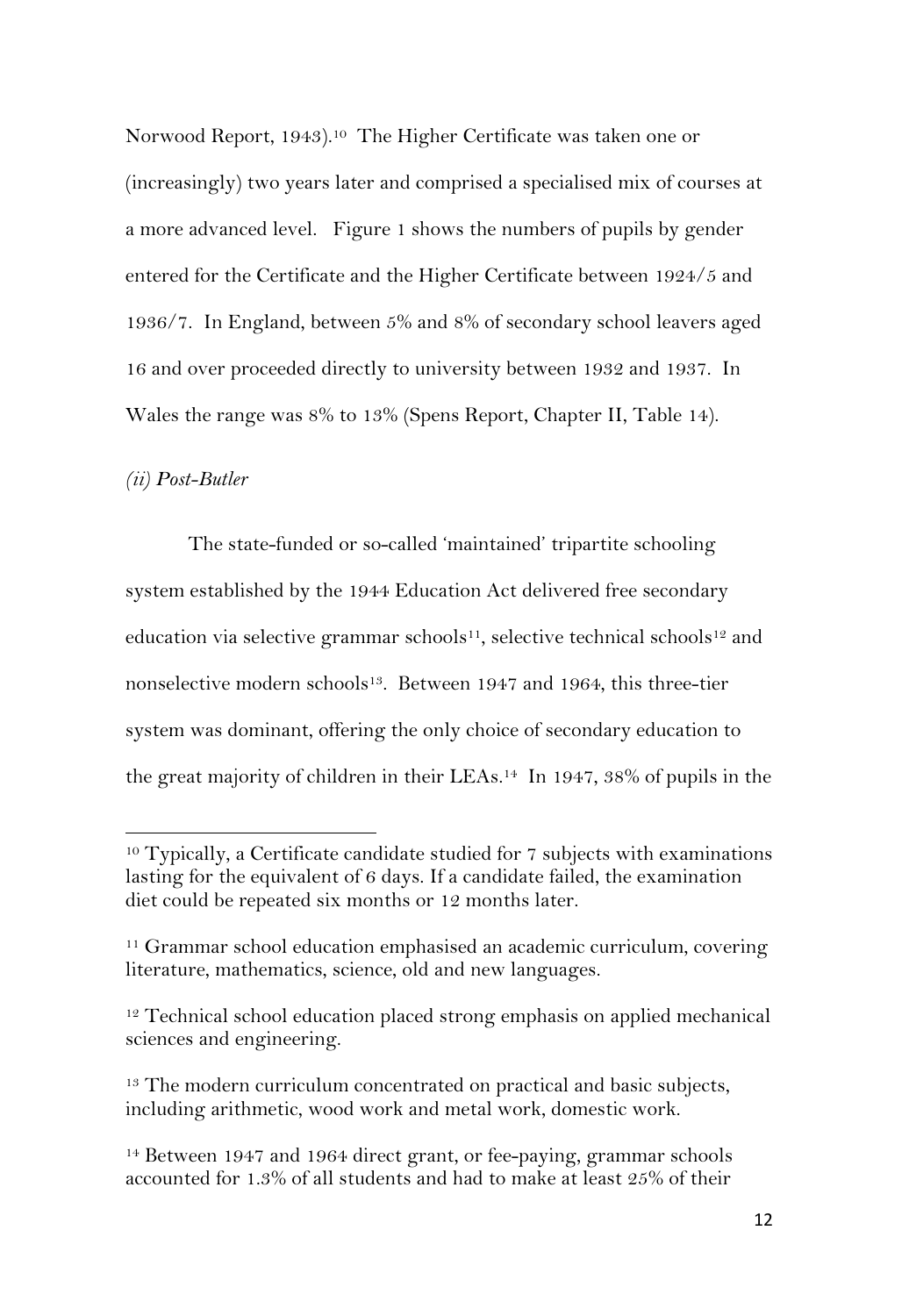tripartite system attended maintained grammar schools. This share declined to 26% by 1964, although most of this was concentrated in the years 1947 to 1950 (Bolton, 2013). The great majority of grammar schools already existed due to the pre-Butler expansion of secondary (grammar) schools. The build-up of the rest of the publicly funded secondary sector, effectively the secondary modern schools, took longer. Secondary modern school provision necessitated the conversion of pre-existing elementary schools alongside a significant increase in new school building. The year 1964 marked the end of official government backing of the system.15 Over the period 1947 to 1964 our BHPS sample indicates that that 64% of students in state-run secondary education attended modern schools, 31% attended grammar school, and 5% attended technical schools.16

places available to state primary school children whose education was paid for by the state. There were 13 comprehensive schools in 1953 rising to 195 by 1964 (Mitchell, 1988, p. 807). Public school and private school students accounted for the remaining sizeable share of pupils from 1947 to 1964, at 5.2%.

<u> 1989 - Johann Stoff, fransk politik (d. 1989)</u>

 $15$  In 1965, the new Labour government requested LEAs to start planning for and switching towards a radically different comprehensive education system (see Sumner, 2010). Despite sharp declines in pupil shares, grammar school provision remained important in England and Wales up to the mid-1970s. See Clark (2010) for a detailed analysis of the impact of attending selective grammar schools in one English district during the late 1960s/early 1970s.

<sup>16</sup> These relative percentages are in line with data provided by Mitchell (1988) covering all children attending secondary schools in the maintained sectors in England and Wales for the years 1947 to 1964; 66% attended modern schools, 29% grammar schools, and 4% technical schools.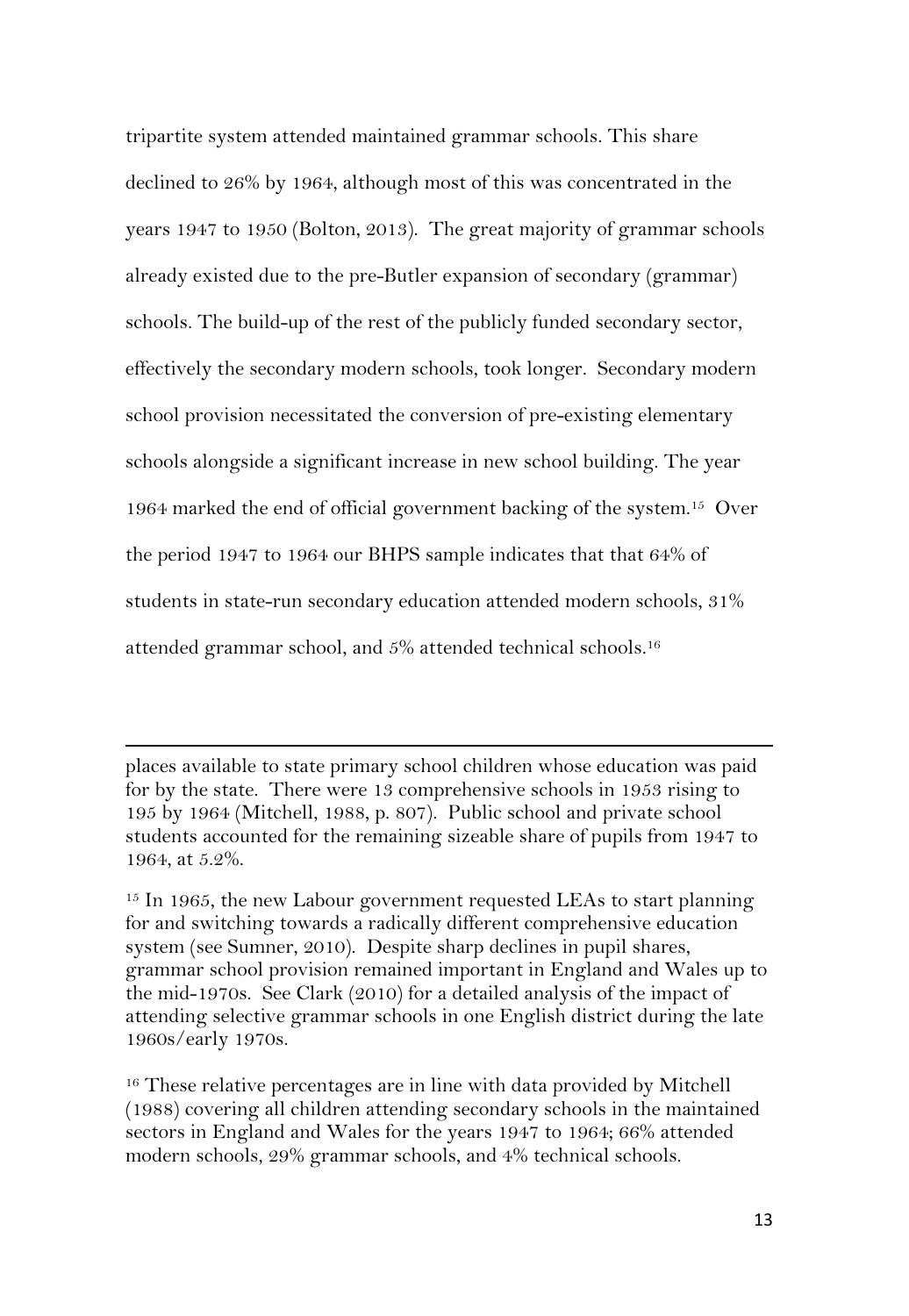Gaining a selective secondary school place on the basis of the 11+ exam was not conditional on a predetermined pass/fail mark. At an important margin, it depended on the relative availability of places through time and across geographical education districts. There was significant district variation in the LEA provision of grammar and technical school places.

Success or failure in the 11+ exam had potentially serious long-term implications for pupils' future educational and labour market attainments. Once placed, very few transfers took place between nonselective modern schools and selective grammar/technical schools. While post-school further education opportunities were not ruled out, "schooling at least was settled at the age of 11" (Halsey, Heath, and Ridge, 1980, p.105). As in the pre- Butler era, two national exams were available for suitable pupils aged 16 and 17/18. These were, respectively the General Certificate of Education at ordinary level (O-level) and advanced level (A-level). Candidates taking the school O-level and A-level exams as well as first and higher university degrees overwhelmingly represented those educated selective schools.17 Of all secondary school pupils between 1947 and 1964 in our BHPS sample, 19% achieved O-level qualifications, 8% A-level, 7% a first degree, and 2% a higher degree.

<sup>&</sup>lt;sup>17</sup> There were relatively few technical schools. From 1947 to 1964 there was an average of only 275 schools. This sector was generally underresourced and experienced a scarcity of suitably qualified teachers. In what follows we group grammar and technical pupils together under the heading grammar school.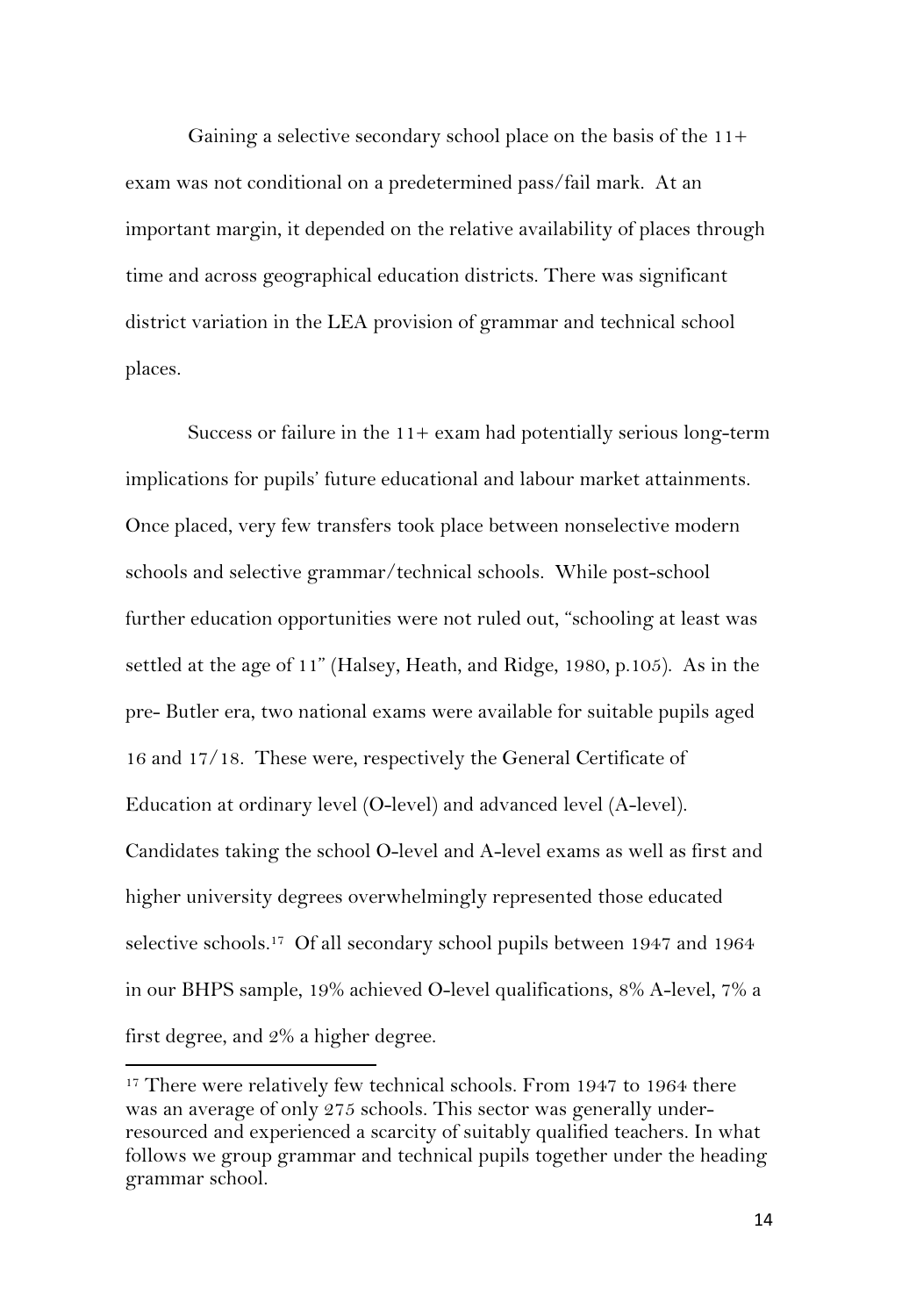In summary, the secondary school systems in the pre- and post-Butler eras were reasonably similar and by the time of the switch of regimes they had converged quite considerably. Elementary schools and secondary modern schools offered no formal qualifications. Grammar school curriculums were similar and offered nationally recognised exams at the ages of 16 and 17/18. The Butler Act introduced free universal secondary education under the tripartite system. By the end of the pre-Butler years, nearly 50% of children attending grant-aided grammar schools paid no fees and a further 10% paid part-fees. Finally, entry into tripartite grammar schools was based solely on competitive entry, while competitive entry applied to 70% of secondary school places immediately before Butler.

#### **3. Pre- and post- Butler secondary education and relative outcomes**

The Hadow Report (1926), the Spens Report (1938) and the Norwood Report (1943) provided the essential building blocks for the structuring of secondary schools, allocation of students at age 11, curriculum, and examination systems under Butler. In essence, the pre-Butler elementary schools, grant-aided secondary schools and junior technical schools were the antecedents, respectively, of modern schools, grammar schools and technical schools post-Butler. While the two secondary education eras shared several core features, there were also significant differences. The question arises as to whether the differences served significantly to alter the relative educational opportunities among the main family socio-economic groupings.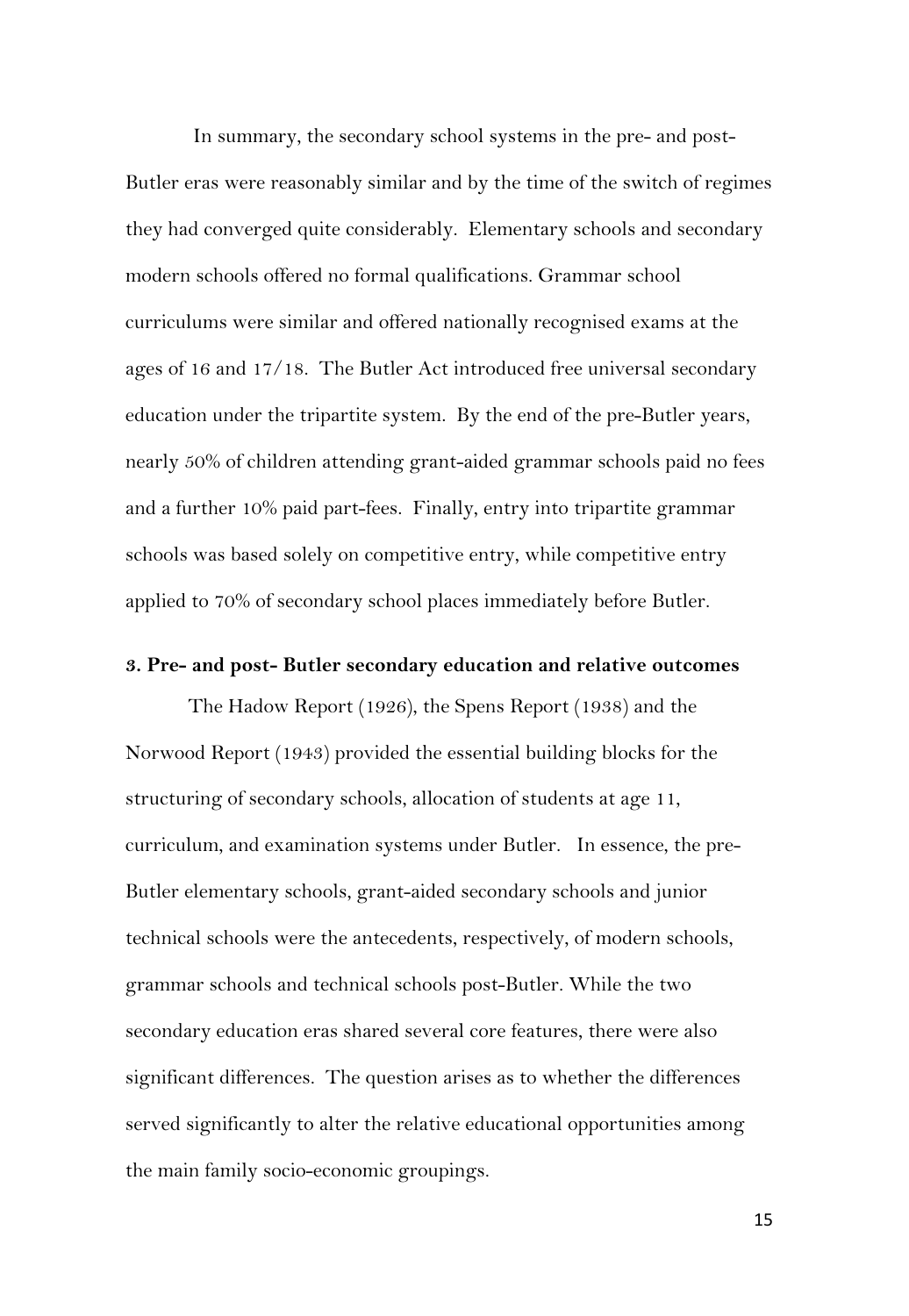In the first place, the 1944 Education Act extended the provision of free education to all those who entered the tripartite system. Immediately pre-Butler, 50% of secondary school places for those remaining at school beyond the minimum leaving age of 14 were subject to full or partial fees. A general goal was to provide children from poorer home backgrounds with an equal opportunity to their fee-paying counterparts of attending a selective secondary school. However, the exam-based allocation of free places in the pre-Butler years fell well short of establishing such equity. Evidence is provided by a 1949 British survey of life histories covering the education, occupation and other social characteristics of a random sample of 10,000 adult males and females (Glass and Hall, 1954). Based on an analysis of the survey data, Floud (1954) finds that "not only a child's chances of getting to a secondary school at all, but also his chances of doing so *as a holder of a free or special place* (author's italics) were startlingly higher the higher his place in the social hierarchy – more than 6 times higher if he came from categories [professional, managerial, higher-grade] than from categories [semi-skilled manual, unskilled manual]."

Second, there was a clear difference between pre- and post- Butler eras in the degrees to which entry into selective or nonselective schools was based on competitive selection via examinations. While competitive exambased entry grew in importance before Butler, there were still 30% of places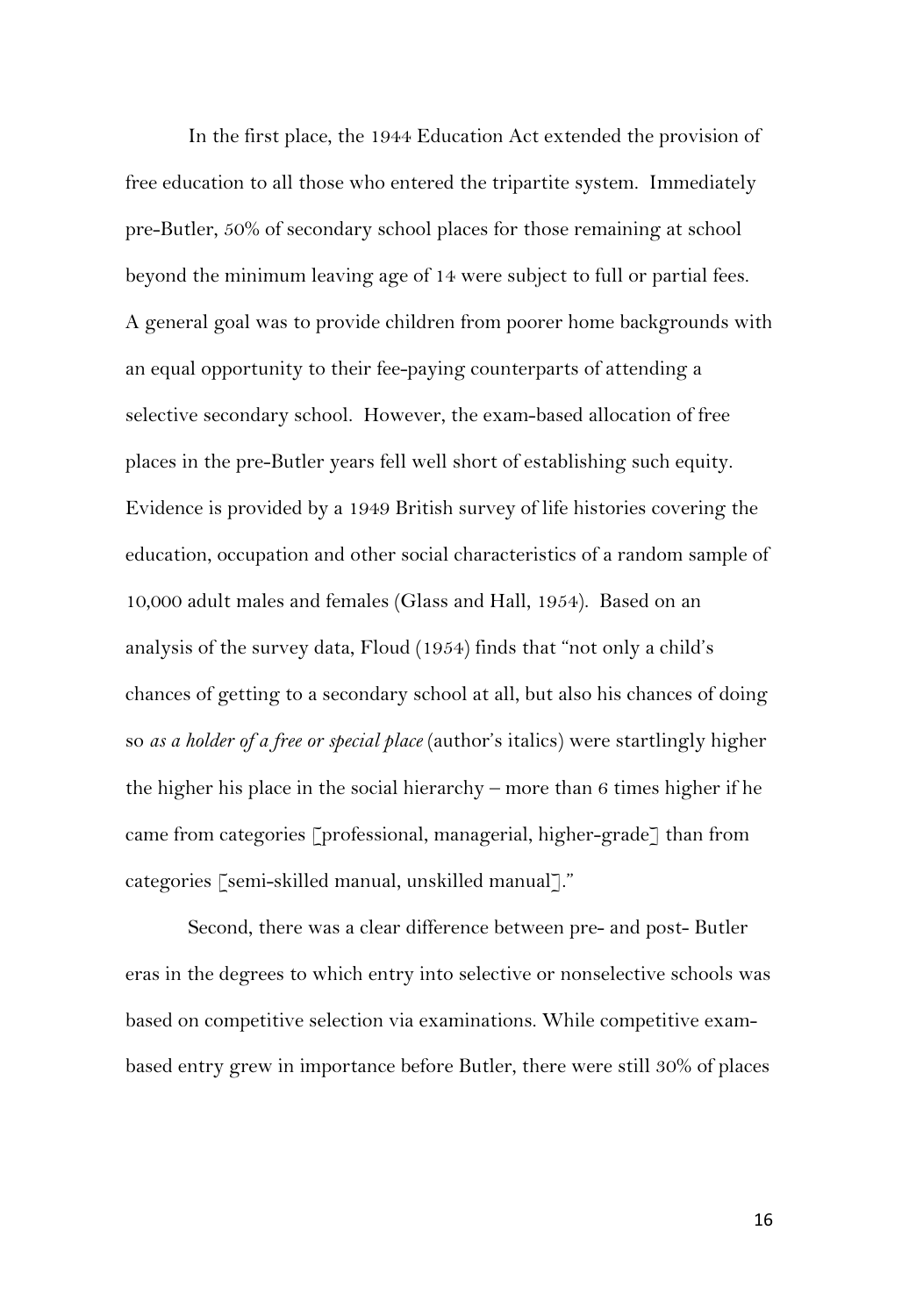allocated by other means in 1938.18 In contrast, all grammar school places in the tripartite system were subject to competitive exam-based entry. In many locations, therefore, competition for places increased in the later period (Dent, 1954, pp.70/71). The removal of fee-paying places may have been expected to impact relatively favourably on less-well-off children.19

Third, there may have been differences in the underlying objectives of the formal school exams between the two eras (Dent, 1954). Pre-Butler, the School Certificates were first and foremost designed to assess the value of a general course of secondary education. The post-Butler General School Certificates, in contrast, were more forward looking with the objective of assessing candidate's potential to gain from more advanced education and training. To the extent that this was the case, it is difficult to judge whether or not this had implications for relative performances across socio-economic groups. The similarities of the two systems almost certainly outweighed the differences. Both sets of examination diets were taken at more or less

<sup>18</sup> In fact The Spens Committee (1938) saw advantages in basing selection into grammar schools and secondary modern schools on a mix of examinations, interviews and other selection methods. A written examination, it was argued, would detect pupils who would clearly benefit from the academic orientation of grammar schools and those who clearly would not. However, it recognised a middle group of pupils for whom an examination might not adequately pick up grammar school potential (see Drake 1939).

 $19$  A possible caveat should be mentioned. The IQ tests that featured in the 11+ examination were viewed by some as not being independent of family circumstances. There were criticisms of the methods of measuring intelligence (see Heim, 1954) with sociologists pointing out that the tests discriminated against working class children (Rubinstein and Simon, 1969).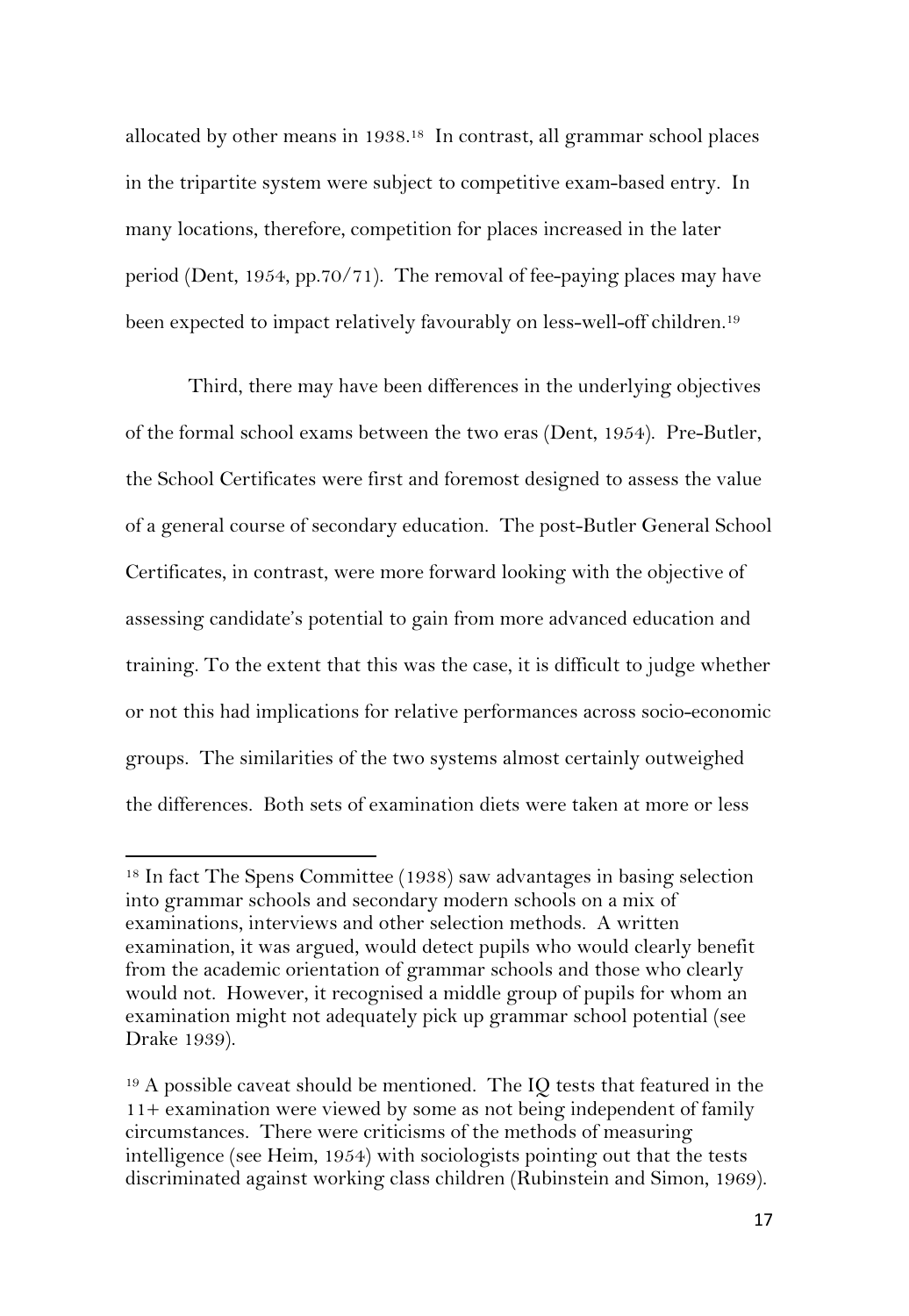the same ages and both embraced an academic curriculum that emphasised English language and literature, mathematics and science, old and new languages.

Fourth, the extension of the minimum school leaving age from 14 to 15 in 1947 probably had minimal impact, *ceteris paribus,* on relative grammar school entry across social groups. The secondary school selection process took place in both eras at the ages of 11 or 12. For those who remained from 5 to 14 in elementary school pre- Butler and those who attended secondary modern school from 11 to 15 post- Butler, there was virtually no chance of achieving nationally recognised school qualifications during the years of secondary education. Formal national school exams in both eras did not take place before the age of 16. We argue later, however, that raising the school minimum leaving age may have served to improve the chances of working class selective school children of gaining formal school qualifications.

#### **4. BHPS data**

We base our empirical work on individual-level data taken from the British Household Panel Survey (BHPS). Our choice of variables together with the age of our included respondents (i.e. born before 1954) restricts us to using approximately 6000 BHPS respondents. Figure 2 shows annual official birth registrations together with the comparable sample BHPS birth cohorts from 1906 to 1953. Survivor bias might be a concern for studies of this type. The year-to-year movements of the two series are closely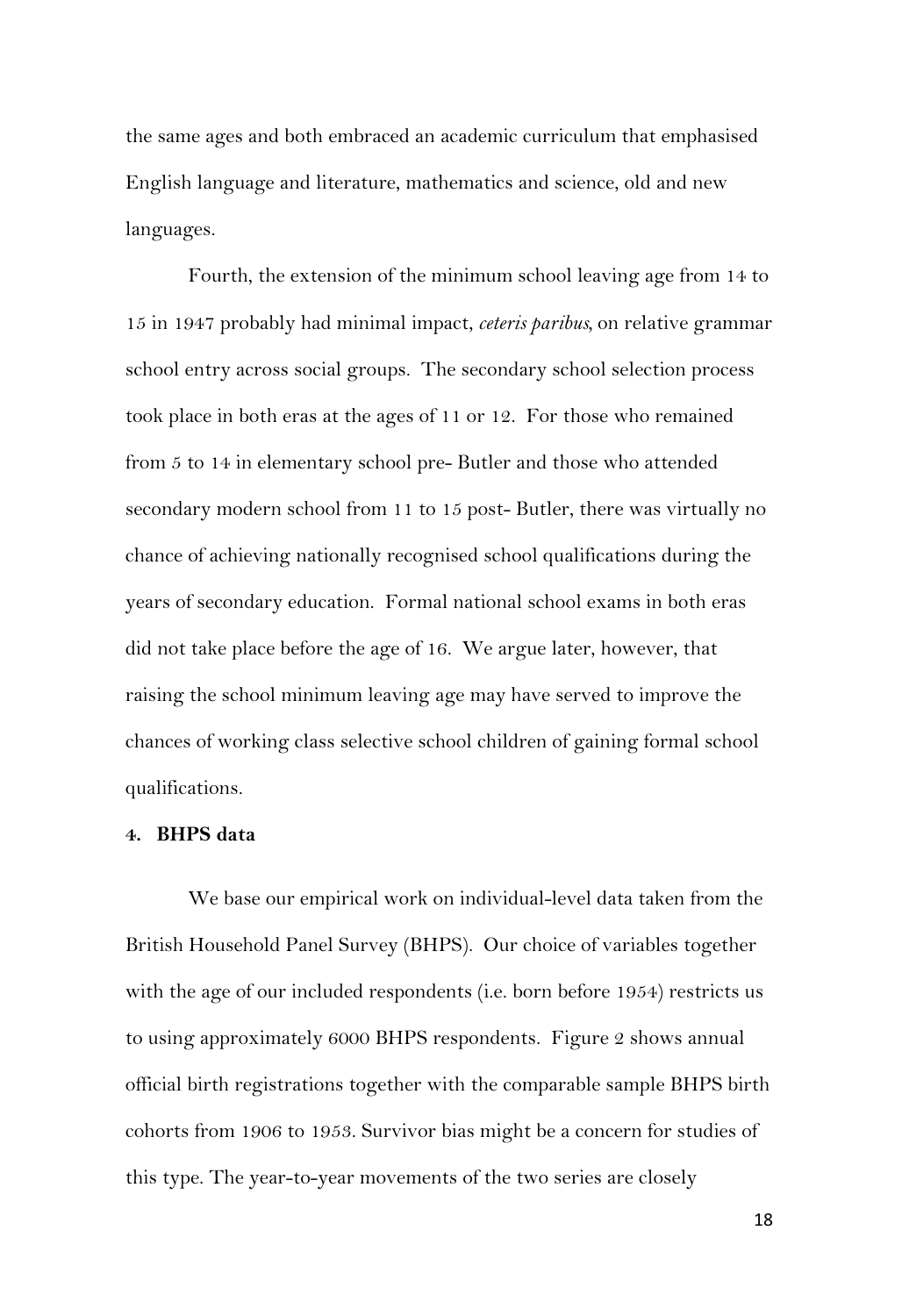associated from about 1915. In earlier years, the upward trend in the BHPS sample and the flat/downward trends in official registrations represent attrition effects in the BHPS due to deaths. Accordingly, we chose 1915 as our starting birth year.

The BHPS provides great detail on individual demographic characteristics (date and district of birth), type of school attended, qualifications, etc. The parental social class variables used in our analysis are available in 1991, the first wave of the BHPS and therefore cover most of our sample. This information becomes available again in a few waves from 1998 to 2008 and this allows us to capture additional respondents. The family history variables (e.g. number of books in the household, place of birth, number of siblings etc.) are only given in 2003. The complete list of variables used in our analysis is presented in Table A1 in the Appendix.

Table 2 shows the percentages of individuals attending secondary schools in our two sets of birth cohorts in the BHPS samples. Both preand post- Butler, grammar schools and elementary/modern secondary schools form the largest intakes and are roughly equivalent in importance. For those attending secondary schools in the pre- Butler period, the BHPS questionnaire asks if individuals attended grammar school or elementary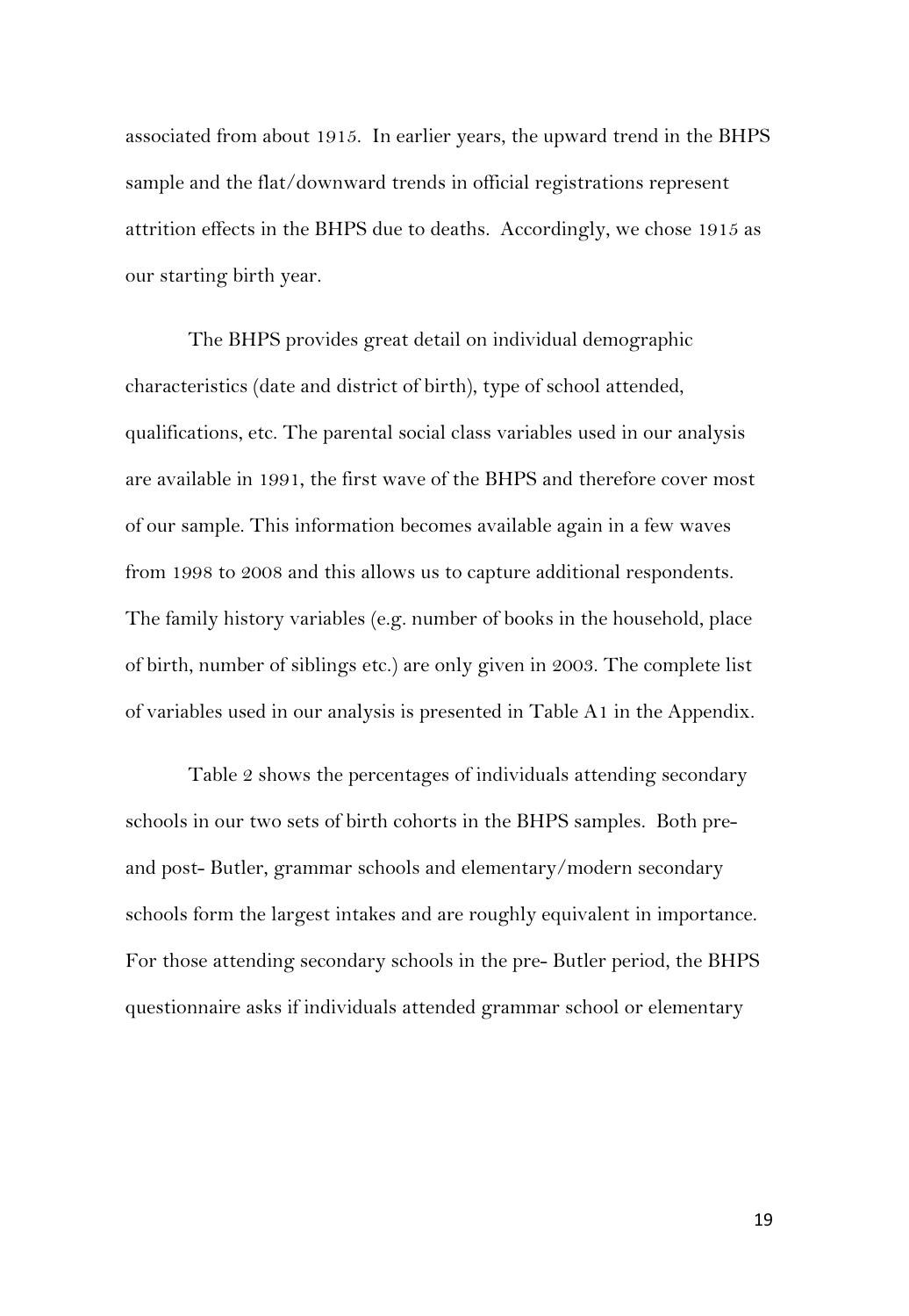school, or secondary/secondary modern school or technical school, or public/private school or comprehensive school, or 'other' type of school.20

#### **5. Basic trends**

In this section we examine some simple trends in the data, based on 3-year moving averages by year of birth, in respect of differentiations by father's occupation. Occupations are divided into (a) professional occupations (management and professional), (b) skilled occupations (skilled manual and non-manual), and (c) unskilled occupations (semi-skilled and unskilled). We indicate the transition period that affected children born in the years 1933 to 1936. These children started secondary school during the phase between the introduction and full implementation of the tripartite system. Since we control for gender in the subsequent regressions, we show the trends for males and females separately.

<sup>&</sup>lt;sup>20</sup> Since grant-aided secondary schools were referred to as grammar schools in this period, it is unclear how 'secondary/secondary modern school' should be interpreted. As mentioned above, those born before but near to 1936 could well have ended their school years in a secondary modern school after starting in an elementary school. Others might have meant by secondary school either a grammar school or the secondary-level section of an elementary school. Since most grammar school pupils left school at age 16 or above, we re-allocated individuals who reported secondary/secondary modern as follows. If they left school at 15 or younger, they were allocated to an elementary school. If they left school at 16 or older, they were classified as a grammar school pupil. In general, this is probably a quite accurate allocation. In fact, 90.5% of the total in this category indicated that they left school at 13 or 14 and these almost certainly would not have been grammar school pupils. Equally, those aged 16 and over were almost certainly not former elementary school pupils (see Table 1).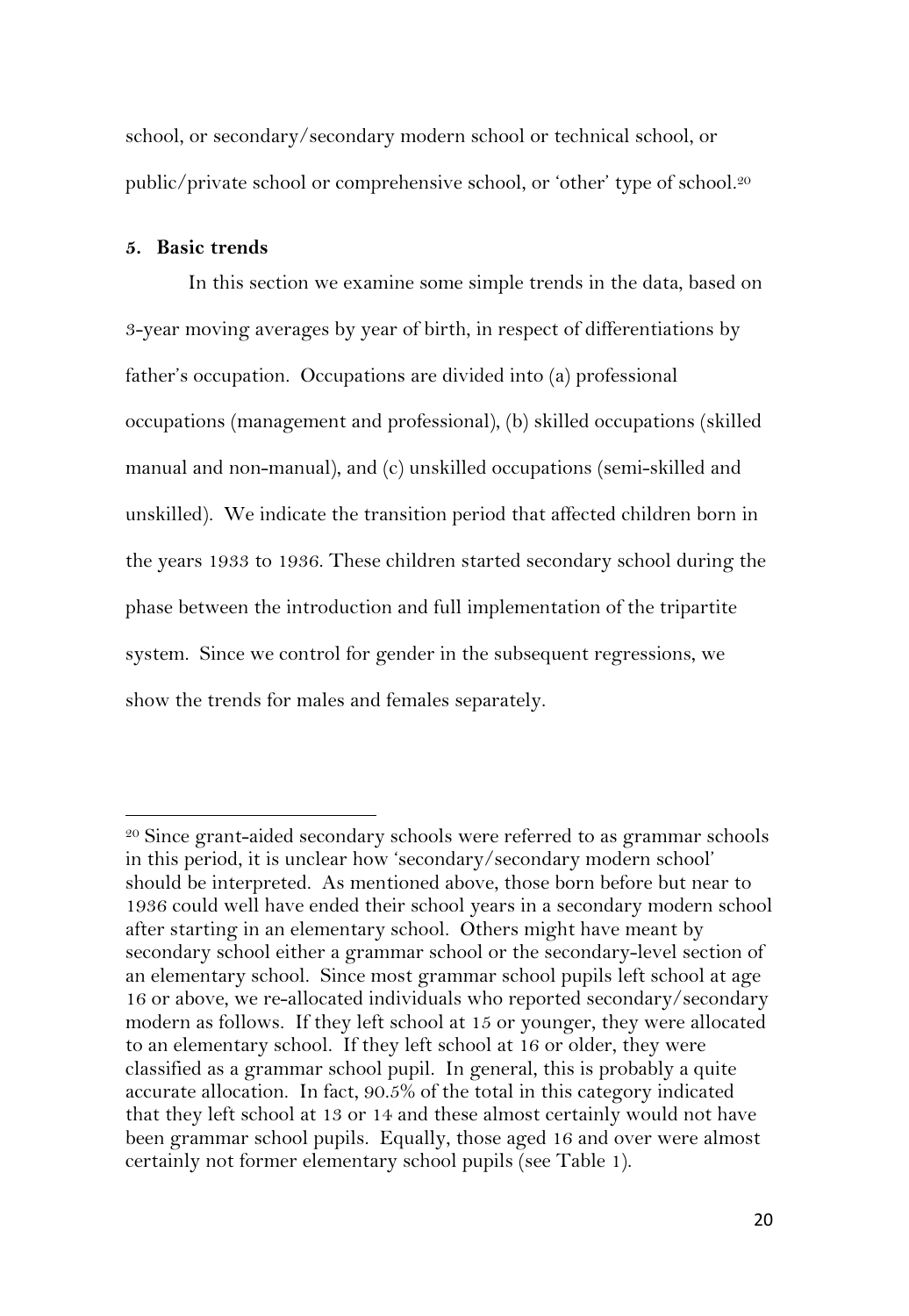As far as the probabilities of attending a grammar school are concerned, Figures 3 and 4 reveal reasonably consistent trends by gender and across fathers' occupational backgrounds. In particular, there appears to be no major convergence among the three occupational graphs in the post- compared with the pre- Butler eras.

Such uniformity is not so apparent in the case of boys who attended grammar school and gained school qualifications broken down by father's occupational status. Trends are shown in Figure 5. For boys born between the early 1930s and late- 1940s who had unskilled fathers, there was a sustained improvement in proportions achieving qualifications relative to the two other groups. This improvement affected those who entered a grammar school during the war and in the Butler era. In terms of school qualification, they all could have benefited from the Butler reforms. Since free universal education was introduced in 1944 and since formal school examinations did not occur until the fifth year of grammar school education, some of those boys who entered grammar school before 1944 could have benefited from the free provision during their later years at school. From Figure 6, we find that girls from families with unskilled fathers did not display a comparable shift in achievement. There is some suggestion, however, that proportions of girls gaining qualifications who had skilled fathers did show systematic improvement relative to those with professional fathers.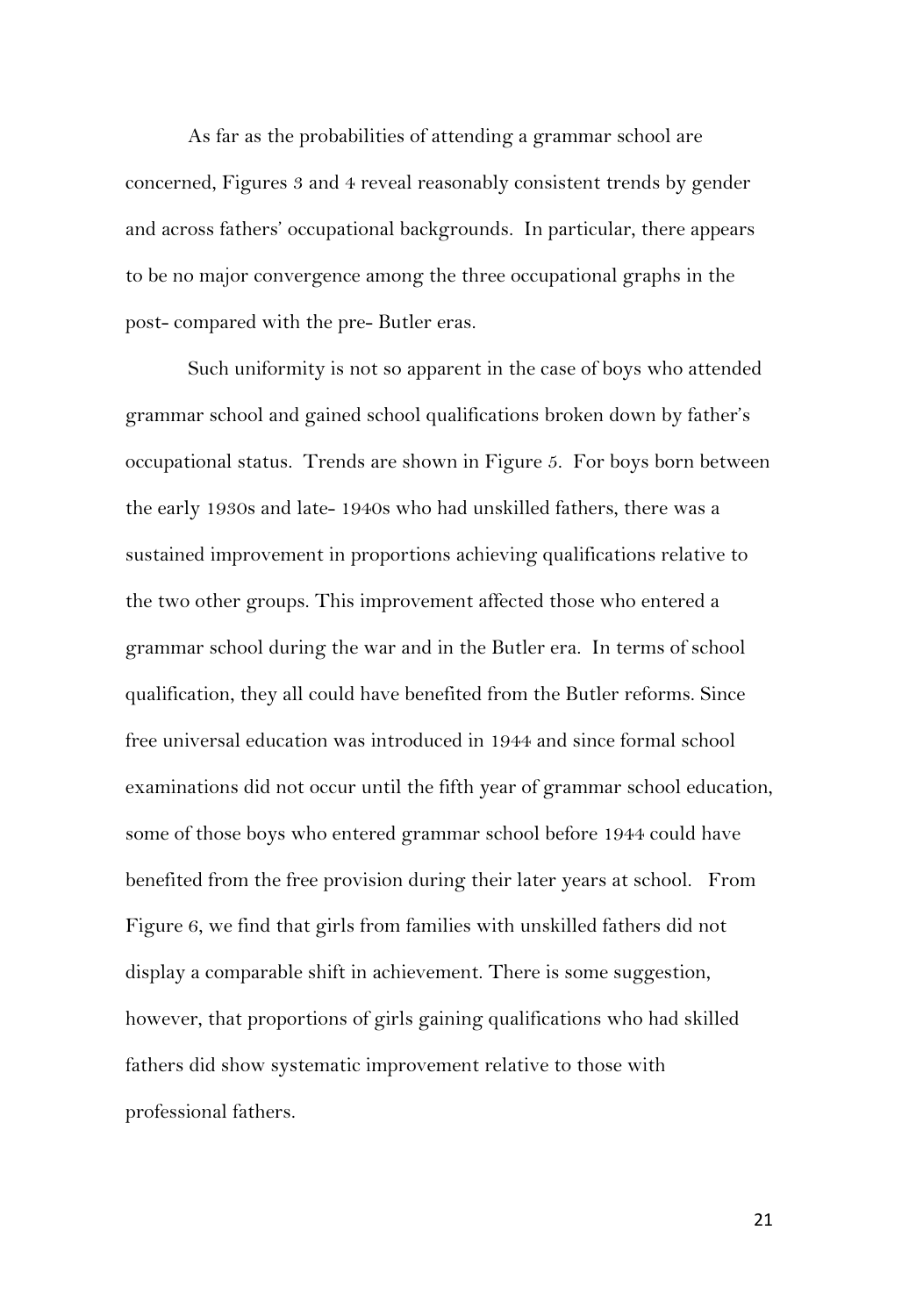These graphs, while useful in revealing simple patterns in the data, could partially be driven by omitted variables. The next section illustrates our estimation strategy that is designed to overcome such drawbacks.

#### **6. Estimation**

The availability of a rich set of data covering both pre- and post-Butler years enables us to employ a DD methodology in order to recover unbiased estimates of the effect of the reform on children's outcomes by family background. Other estimation strategies are likely to produce biased estimates. For example, a simple comparison of post-Butler outcomes of children with richer vs poorer backgrounds would yield upward biased estimates. Differences in outcomes preceding the Butler Act would be entirely attributed to the reform itself. This is a classic case of omitted variable bias. Unobservable differences in inherited ability and pre-existing measures in place to improve the chances of poor are two such variables. A more valid approach– and one that is commonly used in time-series analysis – would, for example, consist of studying how the outcomes of children with poor backgrounds evolve around the Butler Act, testing for the existence of breaks after the reform came into existence. However, this event study methodology does not account for time effects that have nothing to do with the Act.<sup>21</sup> Our strategy circumvents these types of

 $21$  These types of regressions provide the causal coefficients of interest under unconfoundedness (Cameron and Trivedi, 2005; Imbens, 2004) which is very hard to validate.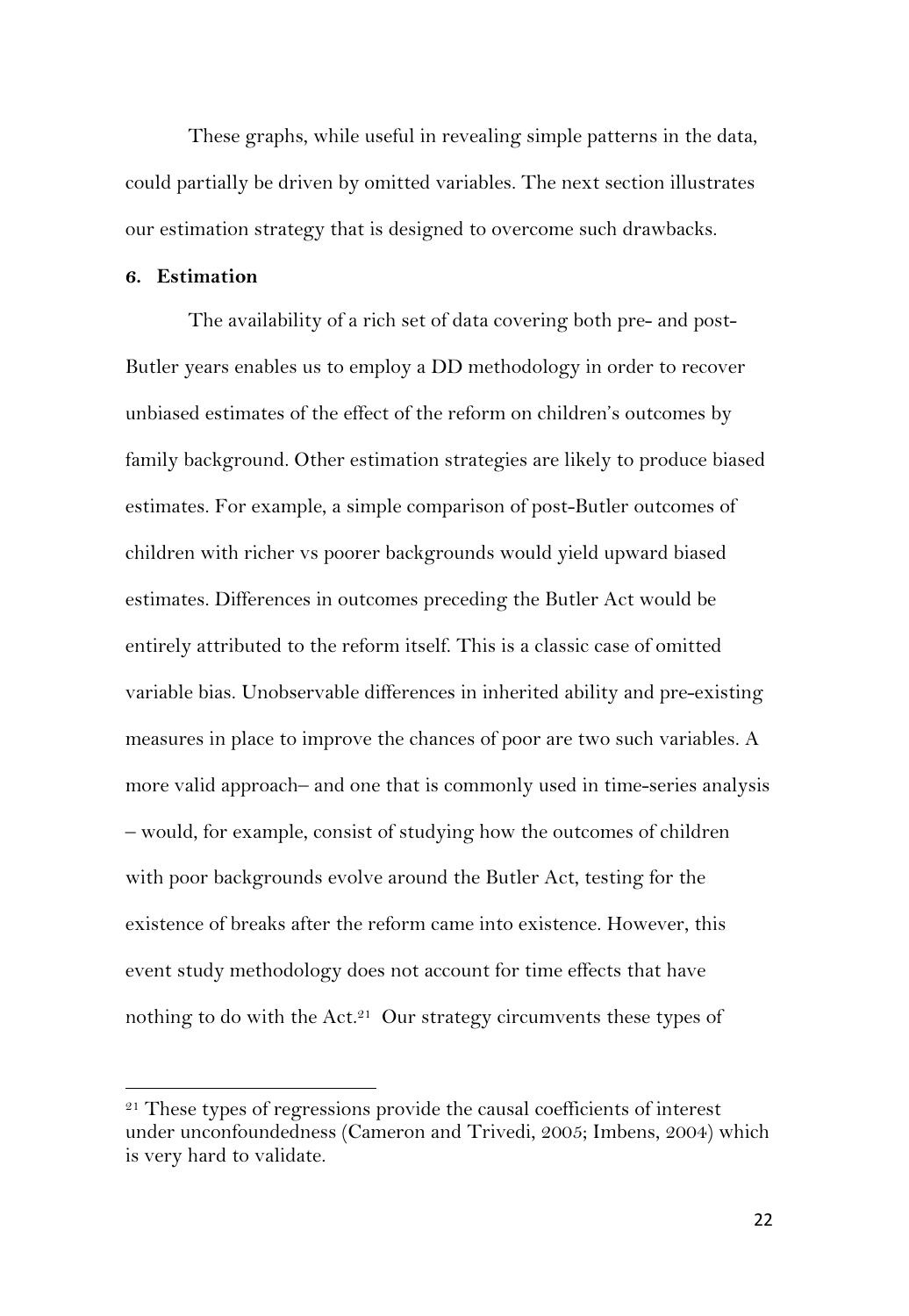problems by identifying a group of children from relatively well-off backgrounds. We compare the outcomes of less well-off children with their wealthier counterparts before and after the Butler Act.

Children with fathers in managerial or professional occupations are the reference group. We identify two treatment groups, children with manual and non-manual skilled fathers, and those with manual semi-skilled or unskilled fathers. Routh (1980) provides helpful comparative estimates of the average pay of males in each of these three occupational groupings. These are shown in Table 7 for the years contained in our samples. They are expressed as percentages of the simple average for all men  $(=100).^{22}$ For the reference group, higher professionals average between 220 and 191, lower professionals between 113 and 81, and managers between 183 and 153. For the skilled group, clerks average between 64 and 67, and skilled manual between 64 and 77 and foremen between 95 and 97. For the unskilled group, semi-skilled manual average between 44 and 58, and unskilled manual between 45 and 54.

The identifying assumption is that the outcomes of the reference group provide a valid counterfactual for the outcomes of the two treatment groups. This is also known as the common trend assumption: in the absence of the Butler Act, the average outcome of children from poorer families would have changed in the same way as the average outcome of the children

 $22$  So, the averages take no account of relative changes in employment weights.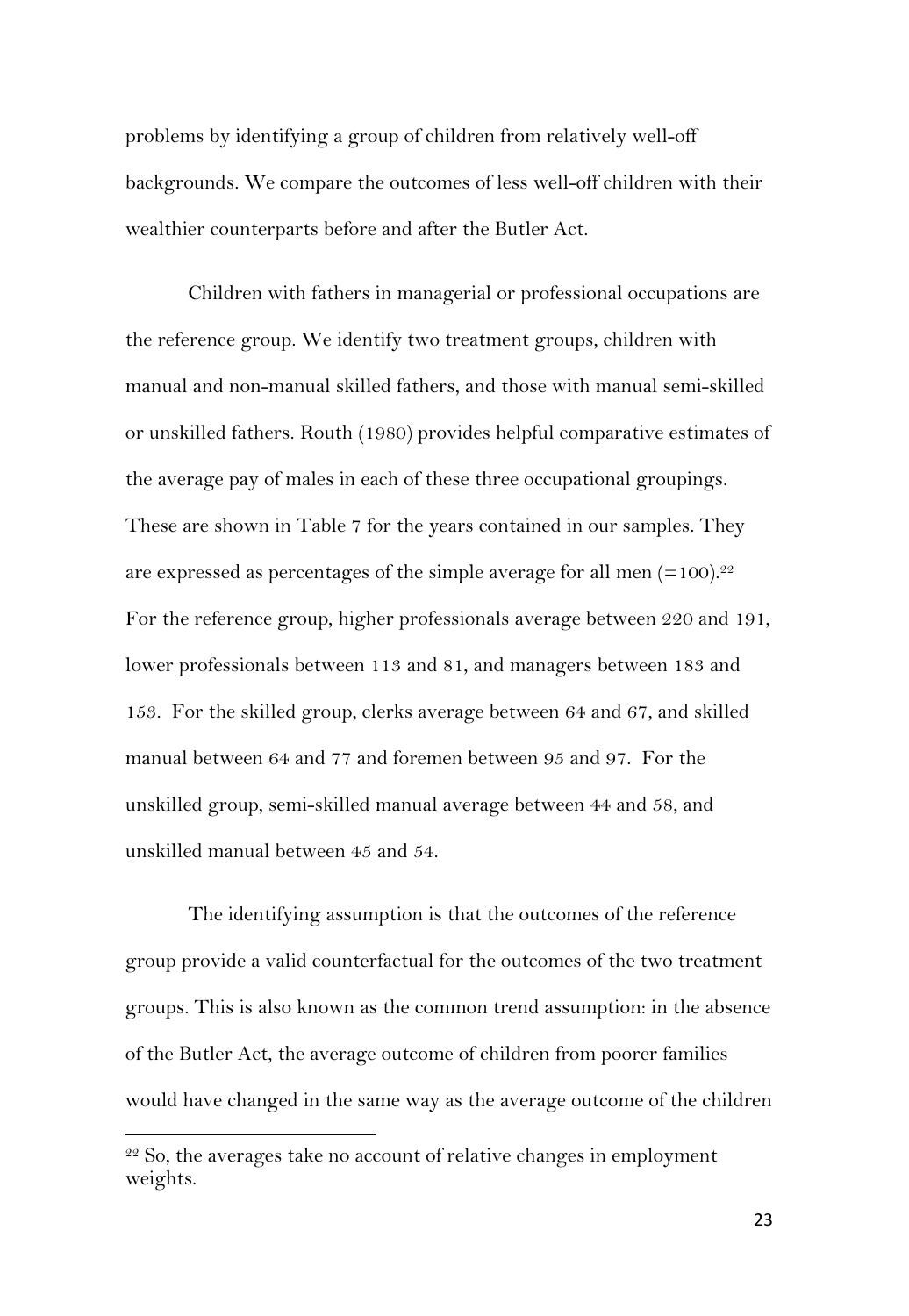from richer families. One can show that outcomes were following a common trend before the Butler Act. Visual inspection of trends of 3-year moving averages presented in the previous section satisfactorily shows that these groups are indeed comparable. A more formal analysis of these pre-trends will be provided in the robustness section.

We know that parents with professional qualifications are most likely to express preferences for selective school and post-school education (Martin, 1954). Also, middle-class families were more likely to offer support to children's educational needs through such means as helping with early reading, residing in locations with relatively high supplies of grammar school places, financing outside tutoring designed to supplement classroom education (Vernon, 1957). Accordingly, to provide alternative estimates, we select children who had either one or two parents with qualifications as the reference group while children with parents without qualifications act as the treatment group.

In principle, given that most children started their secondary education at age 11, the first pupils to undertake all their secondary schooling years under the terms and conditions of the 1944 Act were born in 1933. Therefore, when comparing outcomes pre- and post- Butler it may appear sensible to search for differences at that birth year. There are two complications, however. First, the transition from old to new systems involved a great deal of disruption involving recruiting and training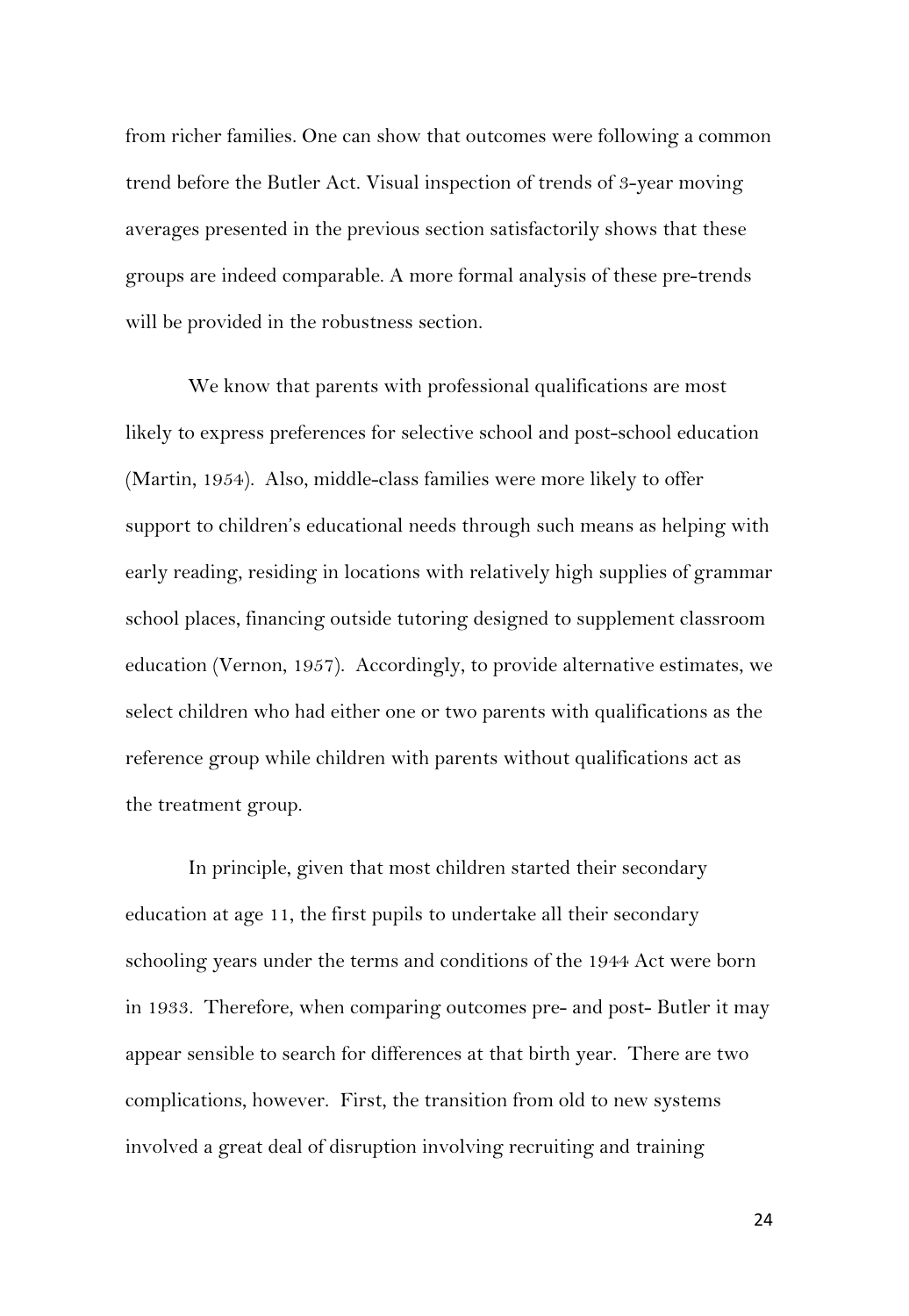teachers, building new schools, and refurbishing existing schools. The problems forced a two-year postponement of the rise the minimum school leaving age.<sup>23</sup> Second, there were children who were already in secondary schools in 1944 that could have benefited from the provision of free education. While Section 108 of the 1944 Act enabled the Education Minister to facilitate provision in any given LEA if there were undue delays, it is not clear when LEA's provided support under this reform. We attempt to accommodate both issues in the estimations that follow.

In what follows, we refer to selective schools in both eras as grammar schools. Our core regressions differentiate between birth cohorts of individuals born (a) before 1933 and who started secondary school before 1944, (b) between 1933 – 1936 who started secondary school during the post-1944 transition period, (c) during or after 1937 and started secondary school in 1948. In our subsequent robustness checks (see Figures 7 and 8) we experiment by extending the transition period forward by several years since its length cannot be precisely established.

The differences in the probabilities of attending a grammar school and gaining a formal school qualification by father's occupation, and

<sup>&</sup>lt;sup>23</sup> Under Sections 35 and 108 of the 1944 Education Act, the school leaving age was to be raised to 15 as from 1st April, 1945. Since it was estimated at the outset that an additional 200,000 school places and 13,000 teachers would be required, the government decided to postpone the introduction to 1st April, 1947. See Cabinet Paper, *Raising the School Leaving Age*, National Archives CAB 129/1/117.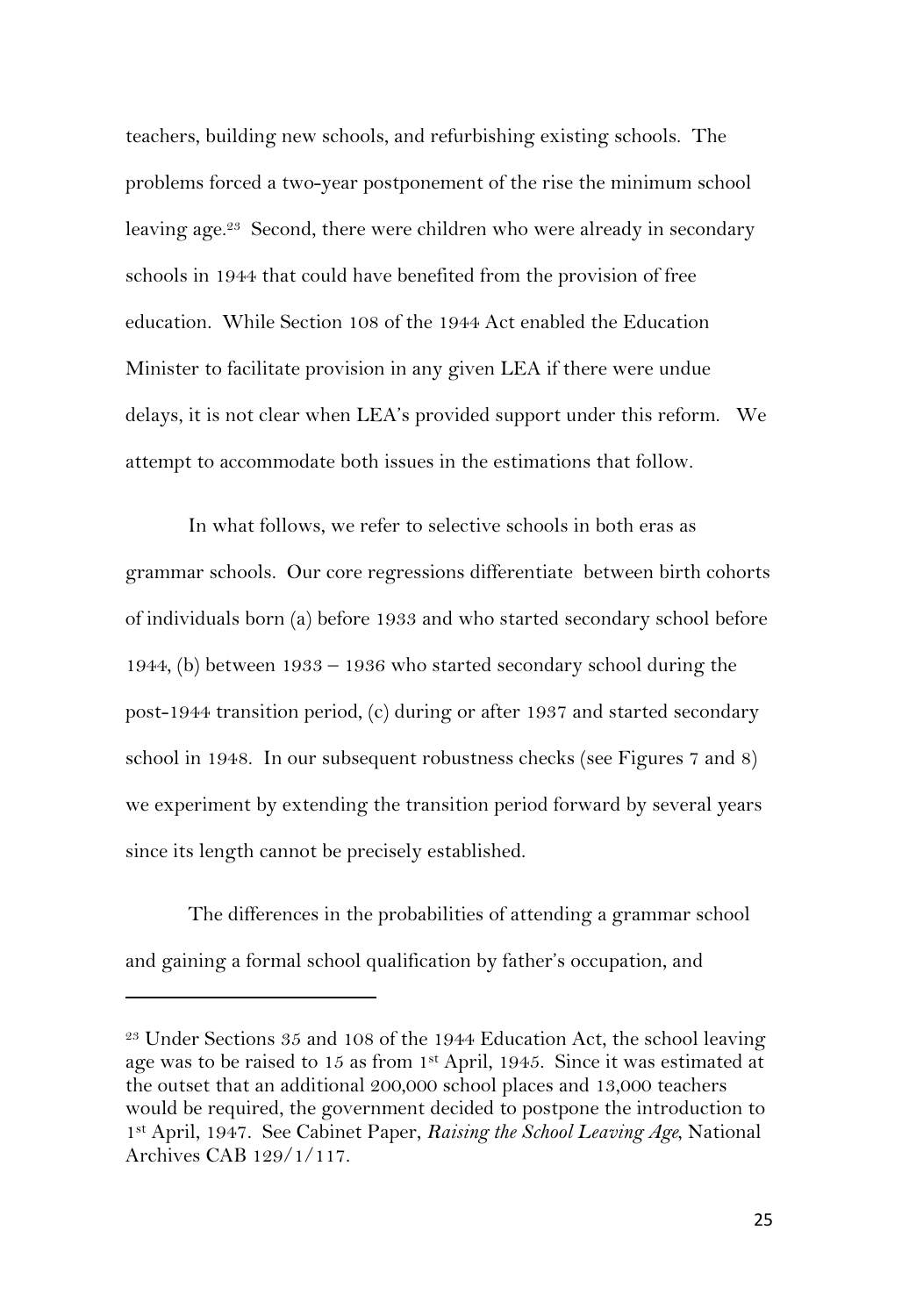parents' qualifications before and after the reform are investigated using a linear probability model. We illustrate our DD approach in respect of father's occupation. We also examine the interactions between gender and each of father's occupation and parents' qualifications (triple DD).

Let  $G_i = 1$  if individual *i* went to a grammar school and  $G_i = 0$ otherwise. Then, setting fathers in professional, technical or managerial occupations as the comparison (reference) group, the DD model of the probability of attending grammar school by father's occupation is expressed

$$
G_i = a_o + a_i(Skilled_i*Post_i) + a_i(Skilled_i) + a_s(Post_i) ++ a_i(Skilled_i* Transition_i) + a_i(Skilled_i) + a_o(Transition_i) ++ a_i(Unskilled_i*Post_i) + a_i(Unskilled_i) + a_i(Post_i) ++ a_{io}(Unskilled*Transition_i) + a_{io}(Unskilled_i) + a_{io}(Transition_i) ++ a_{io}(Birth_i) + \theta Z_i + e_i,
$$
 (1)

where *Skilledi* is a dummy indicating whether respondent's father had a (manual or non-manual) skilled occupation, *Unskilledi* identifies fathers as being in a partly skilled or an unskilled occupation*, Posti* is a dummy taking the value 1 if the individual's birth year is 1937 or later, *Transitioni* is a dummy if the birth year is 1933 to 1936. In other words, *Skilledi* and *Unskilledi* represent our treatment groups. We exclude pupils born in 1936, as some might be affected by the transitional arrangements and some might not. Additionally, *Birthi* denotes the individual's year of birth, and *Zi* is a set of controls.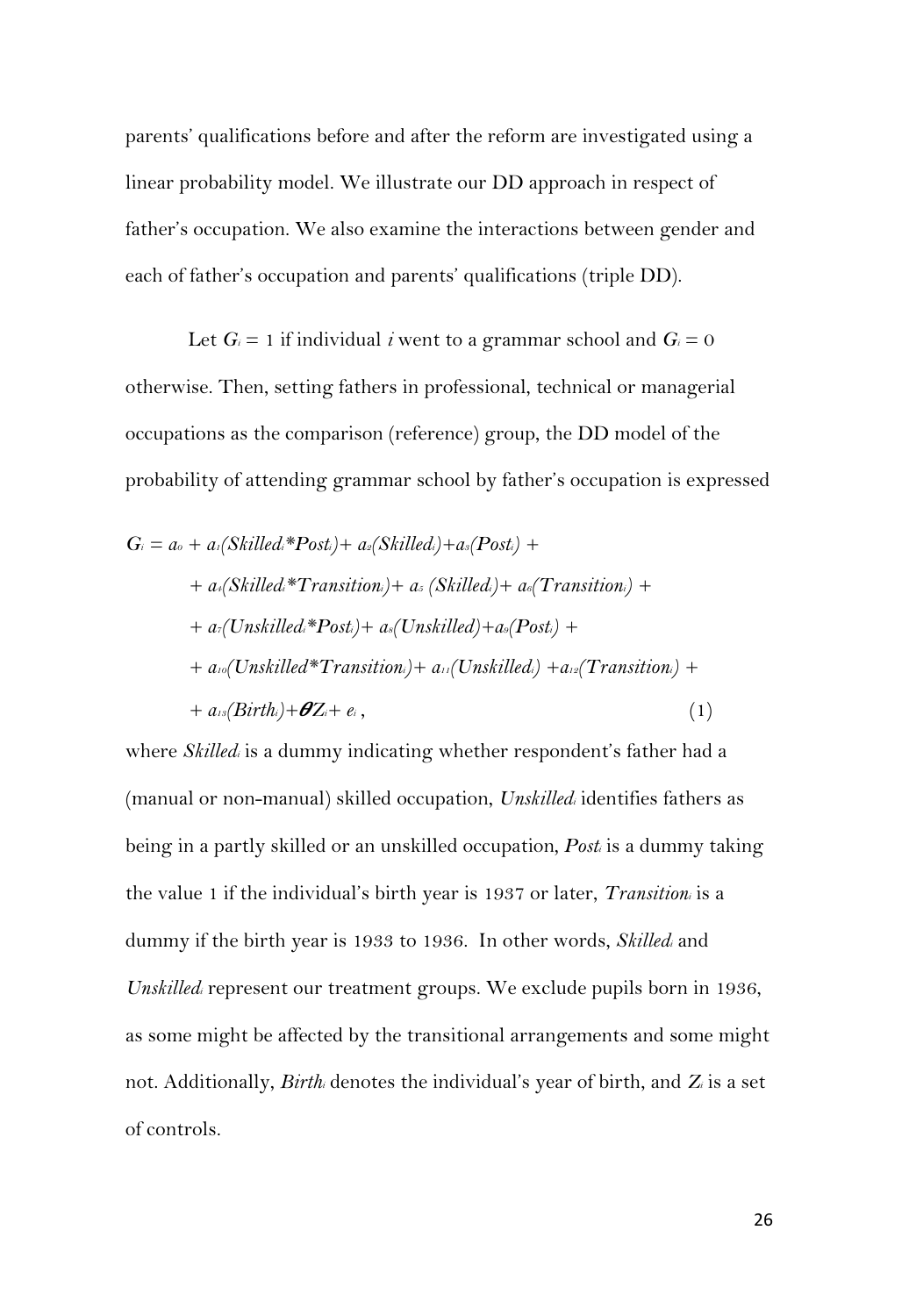The controls included in *Zi* are (i) gender, (ii) availability of books at home during the first 10 years of childhood, (iii) age position among household siblings, (iv) district of birth, (v) area of birth (city, suburban, etc.), (vi) father's and mother date of birth, <sup>24</sup> (vii) respondent's date of birth. (See Table A1 for more details.)

As for our second question, let  $Q_i = 1$  if individual *i* went to grammar school and achieved a school qualification and  $Q_i = 0$  otherwise. The model, equivalent to (1), is expressed

$$
Q_i = b_o + b_i(Skilled*Post_i) + b_i(Skilled_i) + b_s(Post_i) ++ b_i(Skilled* Transition_i) + b_s(Skilled_i) + b_o(Transition_i) ++ b_i(Unskilled*Post_i) + b_s(Unskilled) + b_s(Post_i) ++ b_o(Unskilled* Transition_i) + b_{i}(Unskilled_i) + b_{i2}(Transition_i) ++ b_{i3}(Birth_i) + \theta Z_i + e_i.
$$
 (2)

Attaining a school qualification post-Butler is defined as achieving O-levels or both O-levels and A-levels and pre-Butler as achieving a Certificate of Education or both a Certificate and a Higher Certificate. For convenience in the reported regressions, we label both sets of qualifications as A/O levels. Actually, the relevant question in the BHPS asks respondents to report their highest qualifications. Therefore, we include those holding university first and higher degrees in *Qi* since, in both eras,

<sup>&</sup>lt;sup>24</sup> These are included as linear trends for parsimony.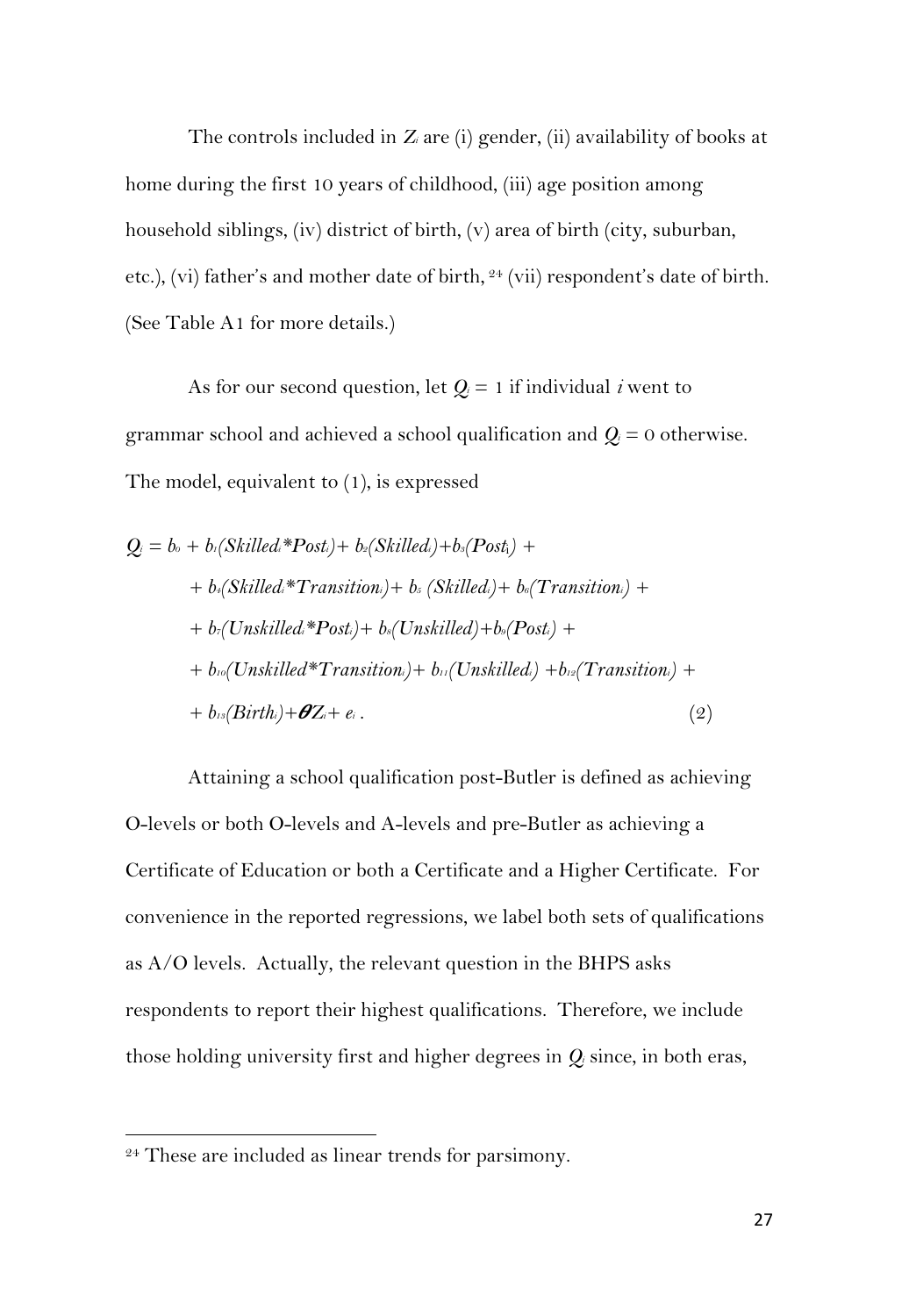entry into University was predicated on good performances in the two levels of school examinations.

Notice that  $a_1$ ,  $a_7$ ,  $b_1$  and  $b_7$  are the (causal) coefficients of interest. They measure the impact of family background on children's outcomes after the Butler Act came into force. In both equations,  $a_t$ ,  $a_{10}$  and  $b_t$ ,  $b_{10}$  capture the effects of the transitory period from 1944 to 1947. This causal interpretation follows directly from differences-in-difference framework upon which our models are based.

We estimate an additional DD regression based on the structure of (1) and (2) in which parental qualification replaces father's occupation as a proxy for family background. Thus, we replace *Skilledi and Unskilledi* in regressions (1) and (2) with *Noquali*, a binary variable indicating no parental qualifications with the reference category consisting of at least one parent holding a qualification.

Finally, we estimate triple DD regressions in which family background (i.e., father's occupation and parental qualifications) are interacted with respondents' gender to investigate whether family background has a bearing on schooling outcomes that are systematically different for males or females.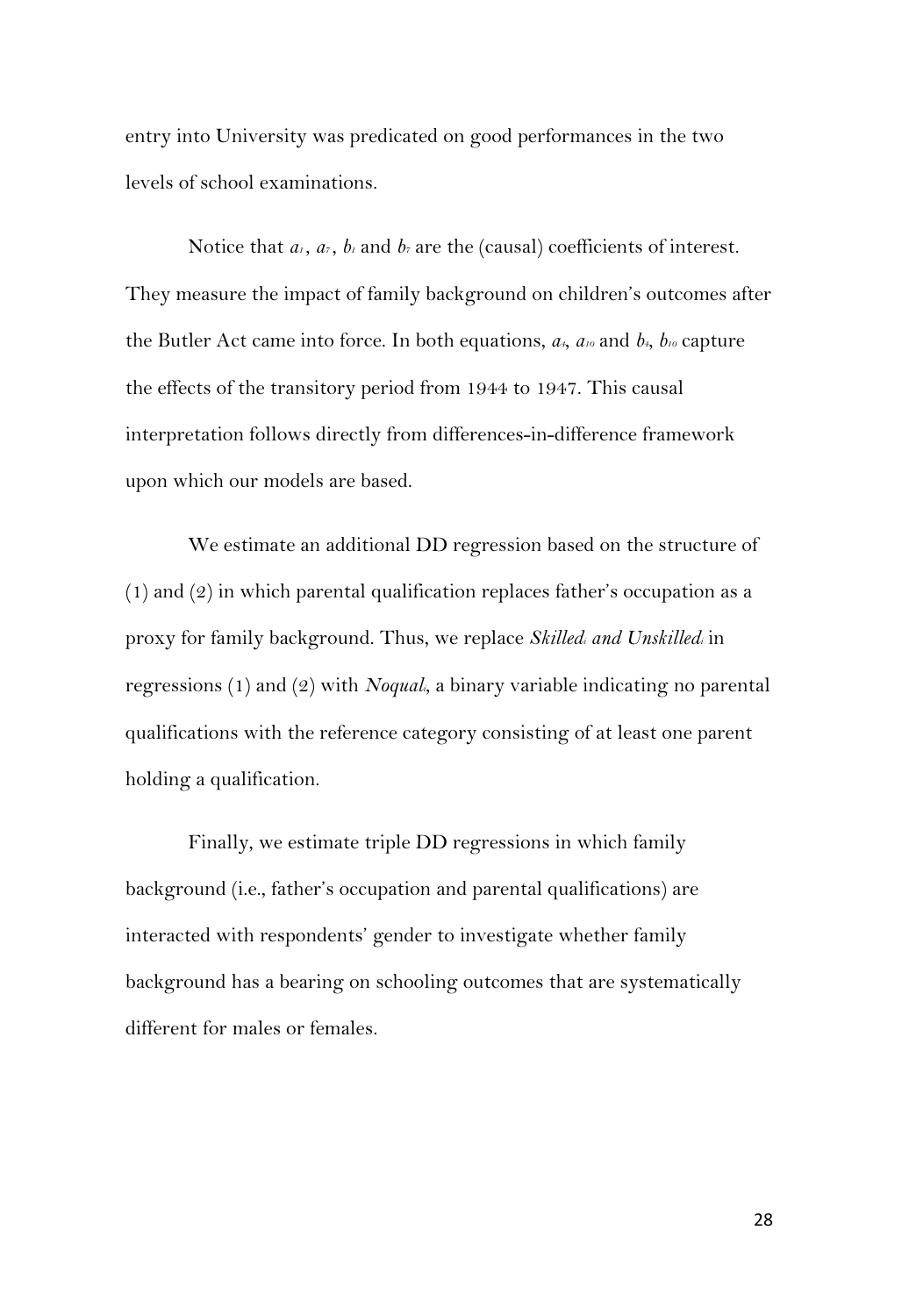#### **7. Findings**

We find that there are no statistical differences in the probability of attending a grammar school among the birth cohorts before and after the Butler reforms. This is true in respect of both the post-1944 short term transition period and the subsequent period to the mid-1960s. Table 3 shows that there are no differences between children with fathers in either skilled or unskilled occupations compared with fathers in professional and managerial occupations, between children with parents who have no qualifications and those with at least one parent with qualifications. Findings of no significant breaks in the probabilities of attending a grammar school generally remain when we test the two types of parental background conditional on whether the school pupil was a boy or a girl. As shown in Table 4, this is unequivocally the case after incorporating our full set of control variables. Note that in the latter case, the estimated coefficients are also small in size.

We then repeated these DD regressions after replacing the dependent variable 'attending a grammar school' with 'achieving an O-level or A-level qualification'.25 When father's occupation, and parental qualifications are tested separately, we obtain comparable findings to those with respect to grammar school entry. As shown in Table 5, we obtained

 $25$  While referring in all Tables to A/O levels, these respective outcomes are taken to represent success in achieving a school Certificate or Higher Certificate in the pre-Butler era.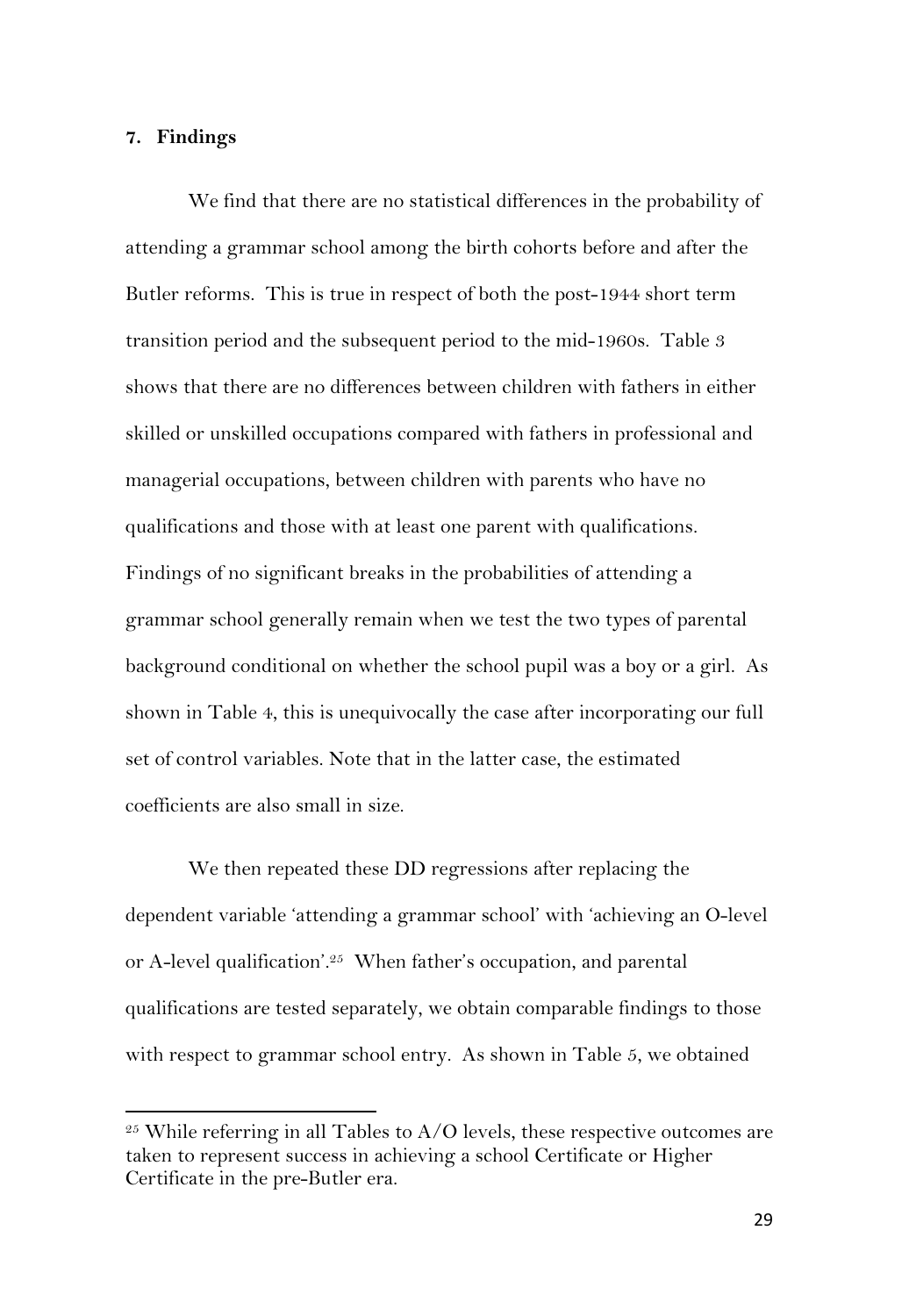no statistically significant interaction terms. However, extending the qualification regressions to interact gender and parental attributes does produce one change. In Table 6, we find that in the post-transition period boys from home backgrounds in which the father is unskilled achieved a significant improvement compared with equivalent preceding cohorts in gaining qualifications. This finding is robust across the whole range of added control variables although with the strength maximised in the full specification. An equivalent result is not found in the case of girls. Nor do we find statistically significant breaks when the dependent variable, parental qualifications, replaces father's occupation.

How do we explain the apparent anomaly of boys with unskilled fathers experiencing no changed relative probability of grammar school entry while improving the probability of gaining formal school qualifications post-Butler? We know that obtaining qualifications in both eras was predicated on staying at school until at least the age of 16. We also know that working class families could be reluctant to extend their children's secondary education beyond the legal leaving age<sup>26</sup> due in part to foregone earnings. But the related opportunity costs of extended education

<sup>&</sup>lt;sup>26</sup> The largest study, covering a 10 per cent of maintained and direct grant grammar schools in England and Wales provides extensive information on boys and girls who entered grammar school in 1946. It reveals that children from semi-skilled and unskilled parental backgrounds had much higher propensities to leave grammar school before reaching the age of 16 and obtaining a School Certificate ((Ministry of Labour, 1954 Table 7, Appendix II).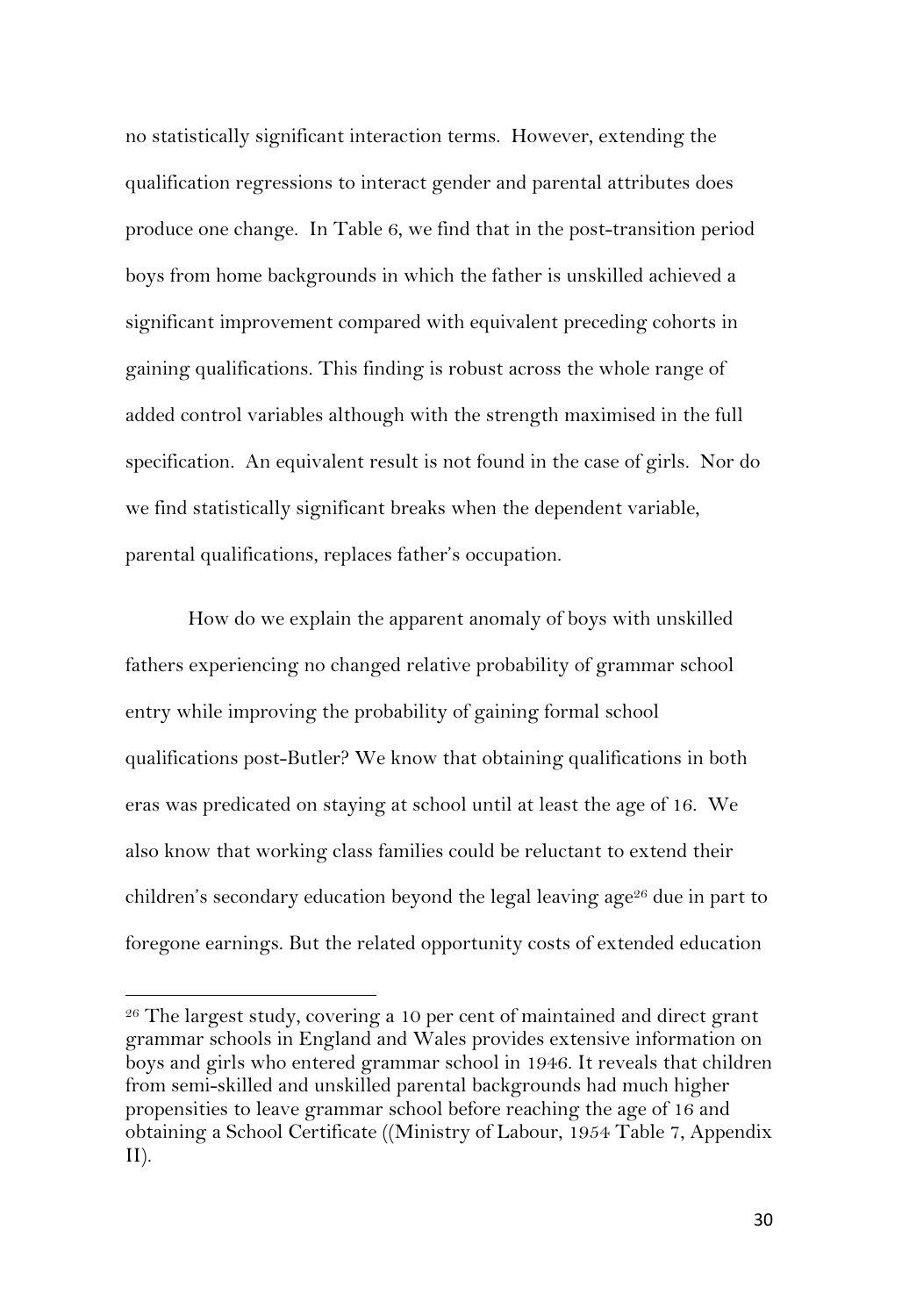were lowered post-Butler because the gap between age 16 and the minimum school leaving age was reduced by 1 year in 1947. So if, because of this, there were fewer early grammar school leavers post- Butler this would help to explain the findings of unchanged grammar school entry combined with an improved incidence of pupils gaining grammar school qualifications.

Table 8 shows the percentages of boys and girls leaving grammar school by age in our sample. We find that 21% of boys with unskilled fathers left school at 15 in both eras. This compares with 15% of boys with skilled fathers on only  $6\%$  with professional/managerial fathers.<sup>27</sup> However, we find that a further 23% left school at 14 in the pre-Butler period compared with, respectively, 9% and 8% in the other two groups. For girls with the same background, 26% and 20% left school at age 15 pre- and post-Butler respectively, but only 9% left school at 14 in the pre-Butler era.

We add two notes of caution concerning these latter regression findings. First, they are based on relatively small sample sizes of children from unskilled households who attended grammar schools. Second, these effects could be attributed to pre-trends. In the following section, we find some evidence of this.

<sup>27</sup> In their in-depth study of four London boys' grammar schools, Halsey and Gardner (1953, Figure II) report on the preferred school leaving ages of pupils, fathers and mothers. Middle class boys and their parents reported higher preferences to stay beyond the age of 16 while working class boys and their parents reported higher preferences to leave school before the age of 16. The BHPS outcomes in Table 8 are generally consistent with these reported preferences.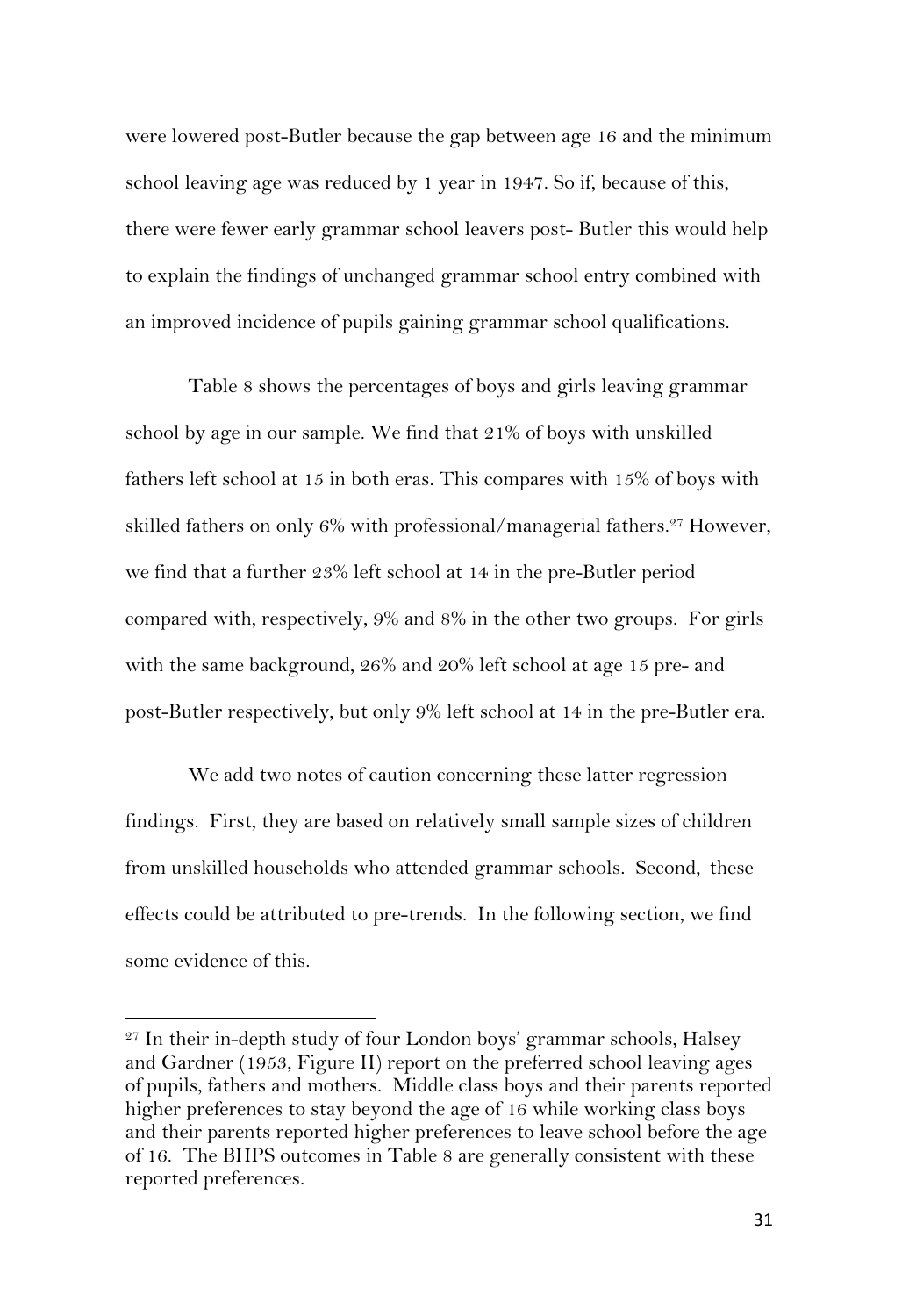#### **8. Robustness checks**

We carried out a series of robustness checks of these findings.

We include indicators modelling the probability of attending grammar school and obtaining school qualification by father's occupation and parental education for each 3-year birth cohorts from 1915 to 1953. This approach enhances the analysis in two ways. First, the birth cohort indicators pre-Butler provide evidence of the common trend assumption. If the control and treatment groups are comparable, we would expect the coefficients on the indicators of cohorts born prior to the reform being not statistically different from zero. Our analysis however does show an effect only for males with unskilled fathers, so particularly interesting would be to control for pre-trends for this category. Second, and perhaps more important for us, the 3-year birth cohorts of individuals born after the reform relax the implicit assumption, common to standard DD estimators, of constant treatment effects. This will enable us to look at the dynamics, i.e., short and long run effects of the reform. Previous analysis focussing on the mean shift might fail to detect these dynamics. This analysis is interesting in its own right, even in the absence of common trends, because it focuses on the evolution of the reform for different birth cohorts.

We exclude the cohort born in the period 1930-1933 (i.e., the last cohort not affected by the reform), so that coefficients measure the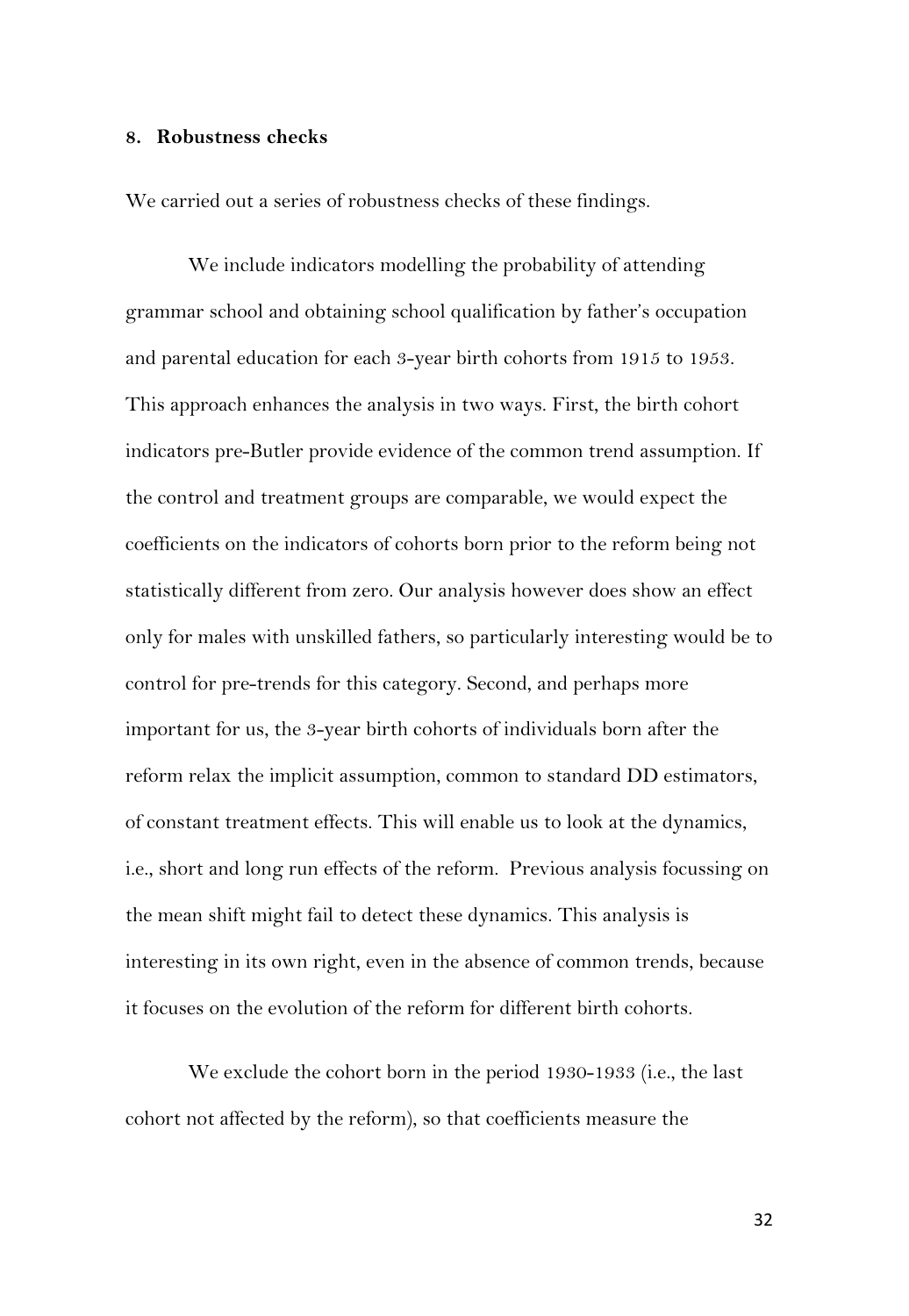dynamics relative to this period. 28 The coefficients for grammar attendance and school qualification, together with 95% confidence level, are plotted in Figures 7 and 8 (respectively).

Concerning the probability of attending grammar school, the overall dynamic provides clear evidence that there is not a big difference in outcomes between pre- and post-Butler across our groups. These plots confirm that the chance of gaining a qualification was higher for pupils with unskilled fathers, but also indicate that this chance was higher even before the reform for cohorts of children born between 1924 and 1929. This underscores our need for caution in respect of interpreting our results in respect of boys with unskilled fathers, signalled in the previous section. The analysis also shows that cohorts of children with skilled fathers born after 1940 to 1946 improved their chances of gaining qualifications.

Further, and in respect to the qualifications-regressions, the investigation into the dynamics provide a robustness check for different definitions of transition period. For example, a longer transition period from 1928 to 1936 would capture instances of pupils who were already at grammar school in 1944 (aged 12 to 16) and whose LEA made free education available thereby increasing the probability that there were cases who gained O-level qualifications who otherwise would have left school prematurely. In the event, our estimates revealed no substantive differences

<sup>28</sup> Choosing an earlier birth cohort does not affect our conclusions.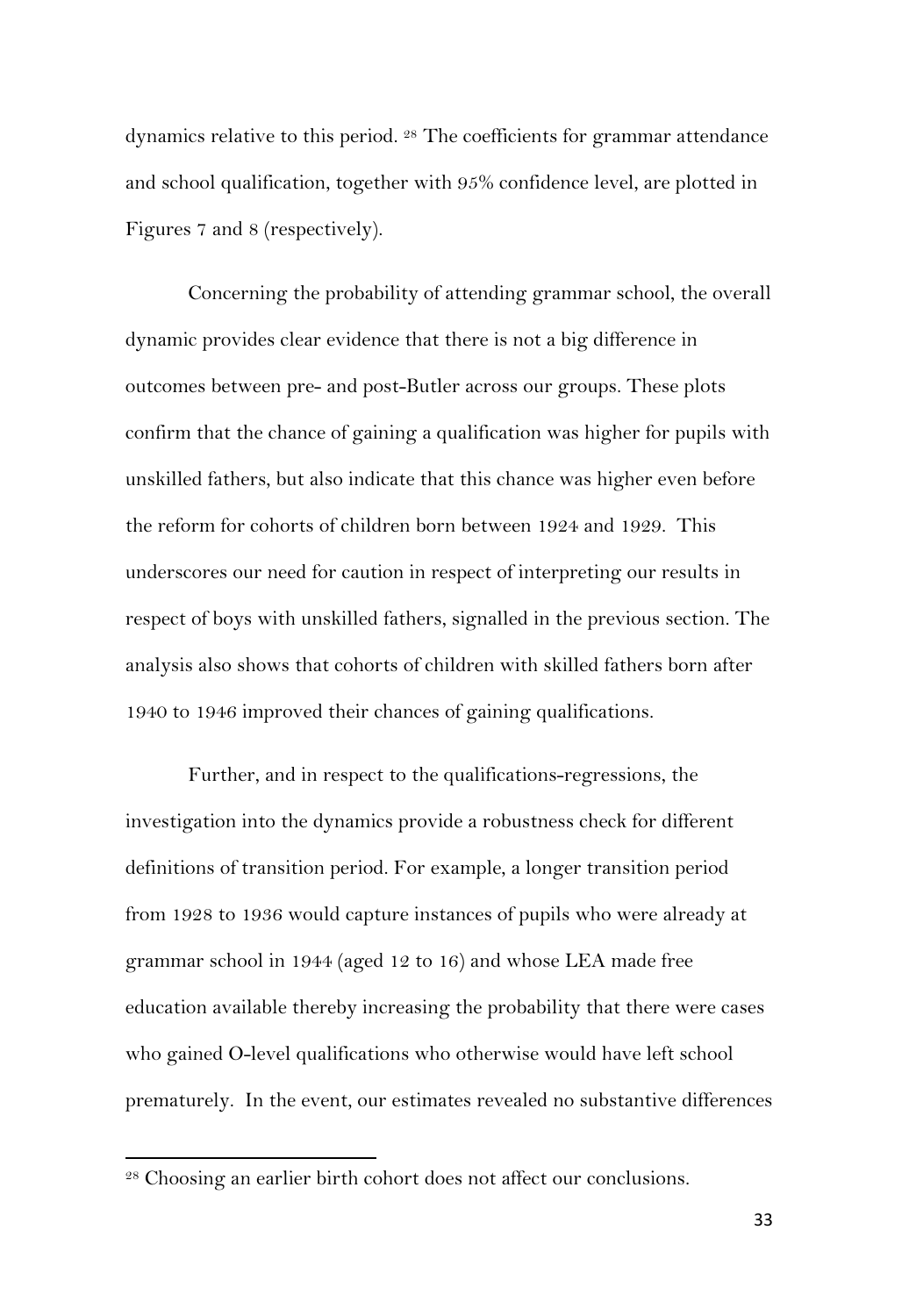to any of our core results. Similarly, this dynamic analysis can be seen as allowing for an extended post-1944 transition period since we do not know precisely when the Butler reforms became, more or less, fully operational. None of these additional regressions had implications for our earlier reported findings.

#### **8 Concluding remarks**

Our evidence in respect of both the pre- and post- Butler eras is consistent, for both boys and girls, with one of the main conclusions of an extensive study of children who entered 120 grammar schools in England and Wales in 1946. It states that "…it is beyond doubt true that a boy whose father is of professional or managerial standing is more likely to find his home circumstances favourable to the demands of grammar school work than one whose father is an unskilled or semi-skilled worker" (Ministry of Labour, 1954). We find that the advantages of children from middle class homes in gaining both grammar school places and formal school qualifications at ages 16 and 18 remained about the same whether free school places were either partially or fully financed by the state. The introduction of completely free secondary school education in 1944 did not lead, for the large part, to state selective schools becoming an improved vehicle for social mobility.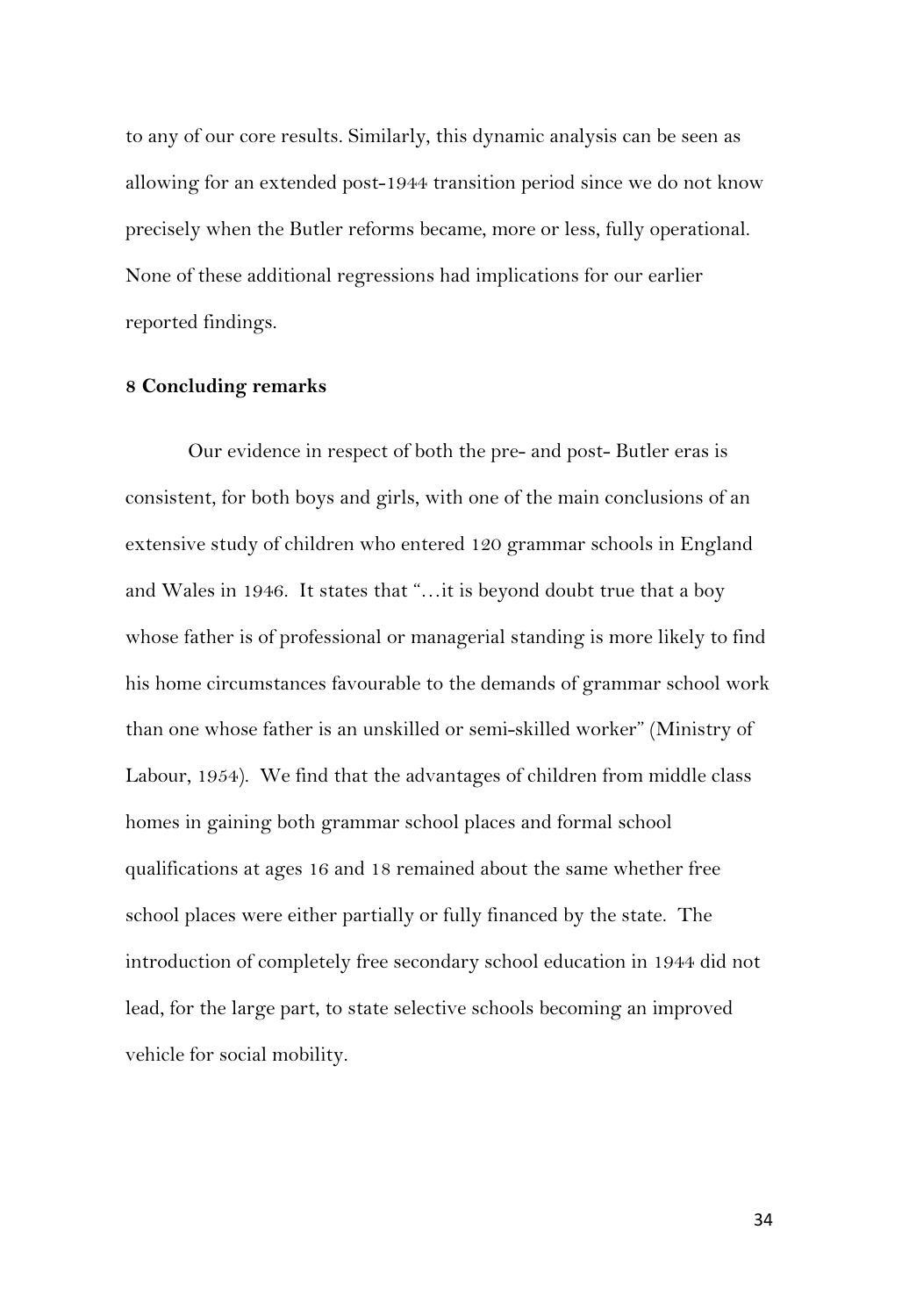#### **References**

- Angrist, Joshua D. and Jörn-Steffen Pischke. 2009. *Mostly Harmless Econometrics*, Princeton, University Press.
- Banks, James, and Fabrizio Mazzona. 2012. The effect of education on old age cognitive abilities: evidence from a regression discontinuity design. *Economic Journal*, 122, 418-448.
- Board of Education. 1938. *Education in 1937*. Cmd. 5776, London: HMSO
- Bolton, Paul. 2013. Grammar school statistics. House of Commons Library: SN/SG/1398.
- Brunello, Giorgio and Daniele Checchi. 2003. School Quality and Family Background in Italy. *IZA* DP No. 705.
- Cameron, Colin and Pravin K. Trivedi. 2005. *Microeconometrics: methods and applications.* Cambridge university press.
- Chevalier, Arnaud, Colm Harmon, Vincent O'Sullivan, and Ian Walker. 2010. The impact of parental income and education on the schooling of their children. *UCD Geary Institute Discussion Paper Series*, WP 10 32.
- Clark, Damon. 2010. Selective schools and academic achievement. *The B.E. Journal of Economic Analysis and Policy*, 1-40.
- Clark, Damon and Del Bono, Emilia. 2014. The long-run effects of attending an elite school: evidence from the UK. *ISER Working Paper Series 2014-05.*
- Clark, Damon, and Heather Royer. 2013. The Effect of Education on Adult Mortality and Health: Evidence from Britain. American Economic Review, 103(6): 2087-2120.
- Dent, Harold C. 1954. Growth in English education, 1946-1952. London: Routledge and Kegan Paul.
- Devereux, Paul J, and Robert A. Hart. 2010. Forced to by rich? Returns to compulsory schooling in Britain*. Economic Journal*, 120, 1345-1364.
- Dustmann, Christian. 2004. Parental background, secondary school track choice, and wages. *Oxford Economic Papers* 56, 209-230.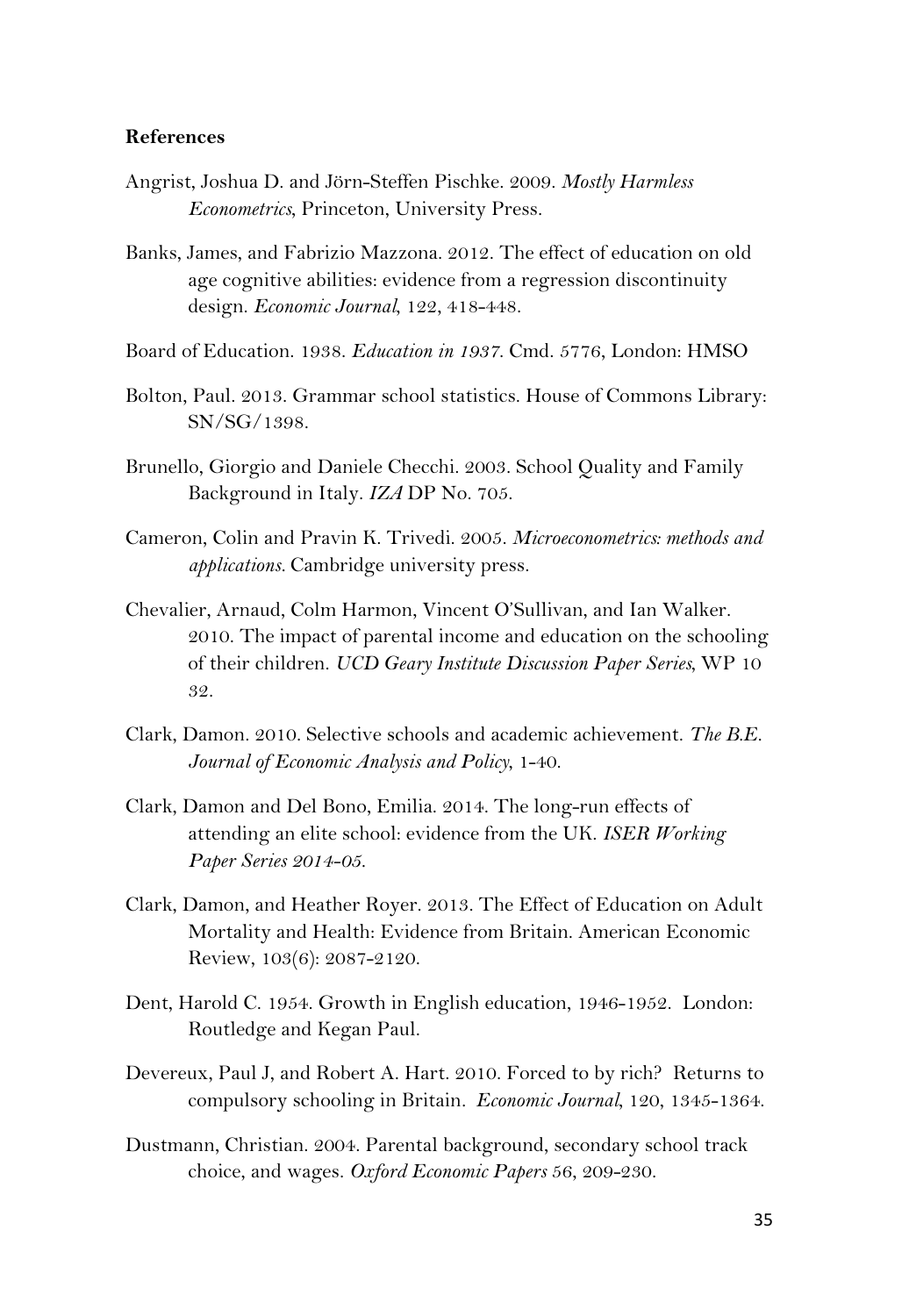Drake, Barbara. 1939. The Spens Report. *Political Quarterly* 10*,* 215-233.

- Ermisch, John and Marco Francesconi. 2001. Family matters: impacts of family background on educational attainments. *Economica,* 68, 137 - 156.
- Floud, Jean. 1954. The education experience of the adult population of England and Wales at July 1949. In D.V. Glass (ed.), *Social Mobility in Britain*, London: Routledge and Kegan Paul Ltd.
- Glass, D.V. and J.R.Hall. 1954. A description of a sample inquiry into social mobility in Great Britain. In D.V. Glass (ed.), *Social Mobility in Britain*, London: Routledge and Kegan Paul Ltd.
- Hadow Report. 1926. *The education of the adolescent*. London: HM Stationary Office.
- Halsey, A H and L Gardner. 1953. Selection for secondary education and achievement in four grammar schools. *British Journal of Sociology*, 4,  $60 - 75.$
- Halsey, A H, A F Heath, and J M Ridge. 1980. *Origins and destinations. Family, class, and education in modern Britain*. Oxford: Clarendon Press.
- Harmon Colm and Ian Walker. 1995. Estimates of the Economic Return to Schooling for the United Kingdom. *American Economic Review* 85, 1278-1296.
- Heim, Alice W. 1954. *The appraisal of intelligence*. London: National Foundation for Educational Research in England and Wales.
- Imbens, Guido W. 2004. Nonparametric estimation of average treatment effects under exogeneity: A review. *Review of Economics and Statistics*,  $(86)1: 4-29.$
- Imbens, Guido W., and Jeffrey M. Wooldridge. 2009. Recent Developments in the Econometrics of Program Evaluation. *Journal of Economic Literature*, 47(1): 5-86.
- Lauer, Charlotte. 2012. Family Background, Cohort and Education: A French-German Comparison. *ZEW* DP No. 02-12.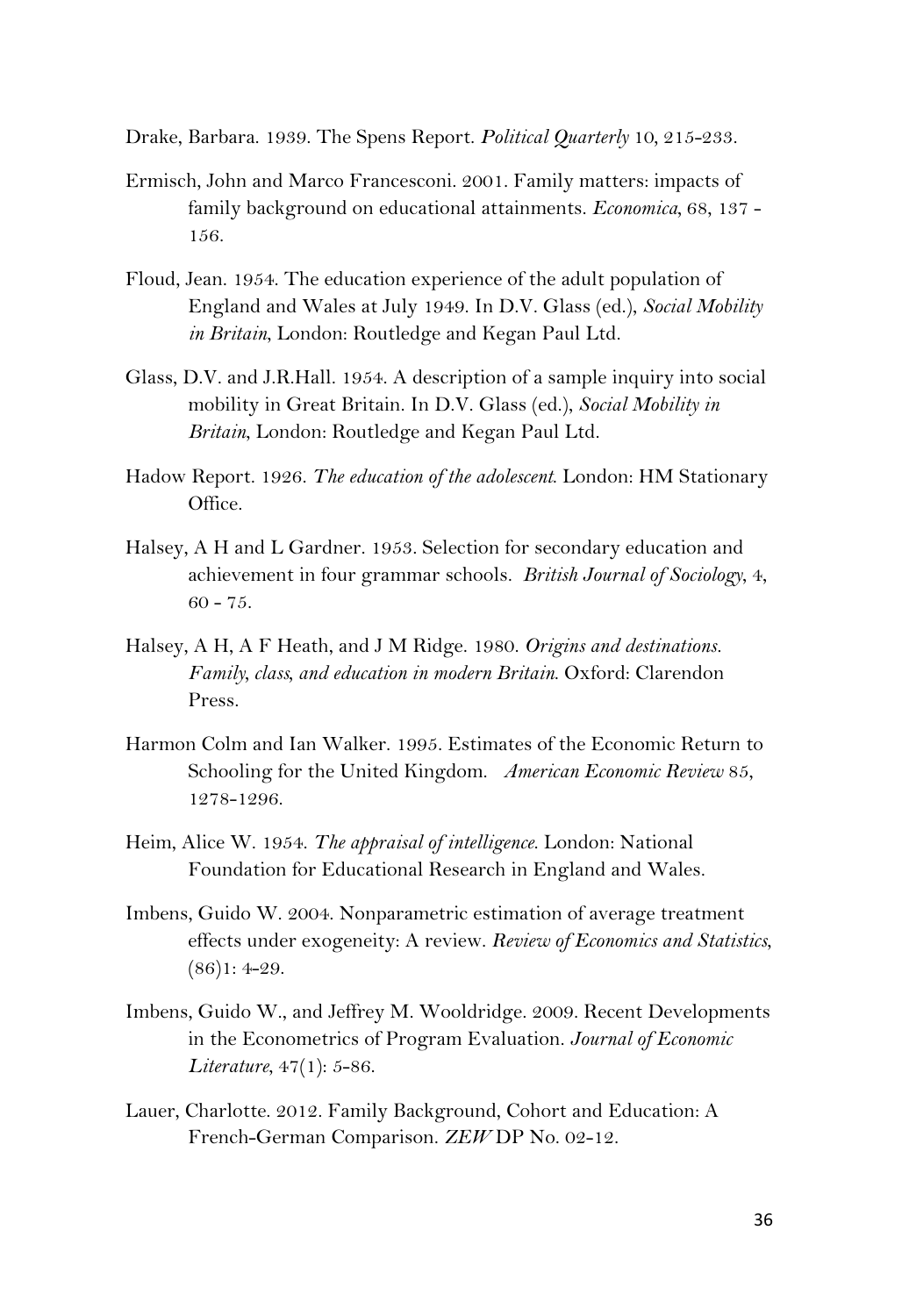- Lindsay, Kenneth. 1926. *Social Progress and Educational Waste.* London: Routledge.
- Martin, F M. 1954. An enquiry into parents' preferences in secondary education. In Glass, D V (editor), *Social Mobility in Britain*. London: Routledge and Kegan Paul.
- Ministry of Education. 1954. *Early leaving.* London: HMSO.
- Mitchell, Brian R. 1988. *British historical statistics*. Cambridge: Cambridge University Press.
- Norwood Report. 1943. *Curriculum and examinations in secondary schools*. London: HM Stationary Office.
- Oreopoulos, Philip. 2006. Estimating Average and Local Average Treatment Effects of Education When Compulsory Schooling Laws Really Matter, *American Economic Review* 96, 152-175.
- Pop-Eleches, C. and M. Urquiola, (2013), Going to Better Schools: Effects and Behavioral Responses, American Economic Review, 103(4): 1289-1324.
- Powdthavee, Nattavudh. 2010. Does Education Reduce the Risk of Hypertension? Estimating the Biomarker Effect of Compulsory Schooling in England. *Journal of Human Capital* 4, 173-202.
- Plug, Erik and Wim Vijverberg. 2001. Schooling Family, Background and Adoption: Does Family Income Matter? *IZA* DP No. 246.
- Routh, Guy. 1980. *Occupation and pay in Great Britain, 1906-1979.* London, Macmillan.
- Rubinstein, David and Brian Simon. 1969. *The evolution of the comprehensive school, 1926-1966.* London: Routledge and Kegan Paul.
- Spens Report. 1938. *Secondary Education with Special Reference to Grammar Schools and Technical High Schools*. London: HM Stationery Office
- Sumner, Claudia. 2010. 1945-1965: the long road to Circular 10/65. *Reflecting Education*, 6, 90 - 102.

Vernon, P E. 1957. *Secondary school selection*. London: Methuen.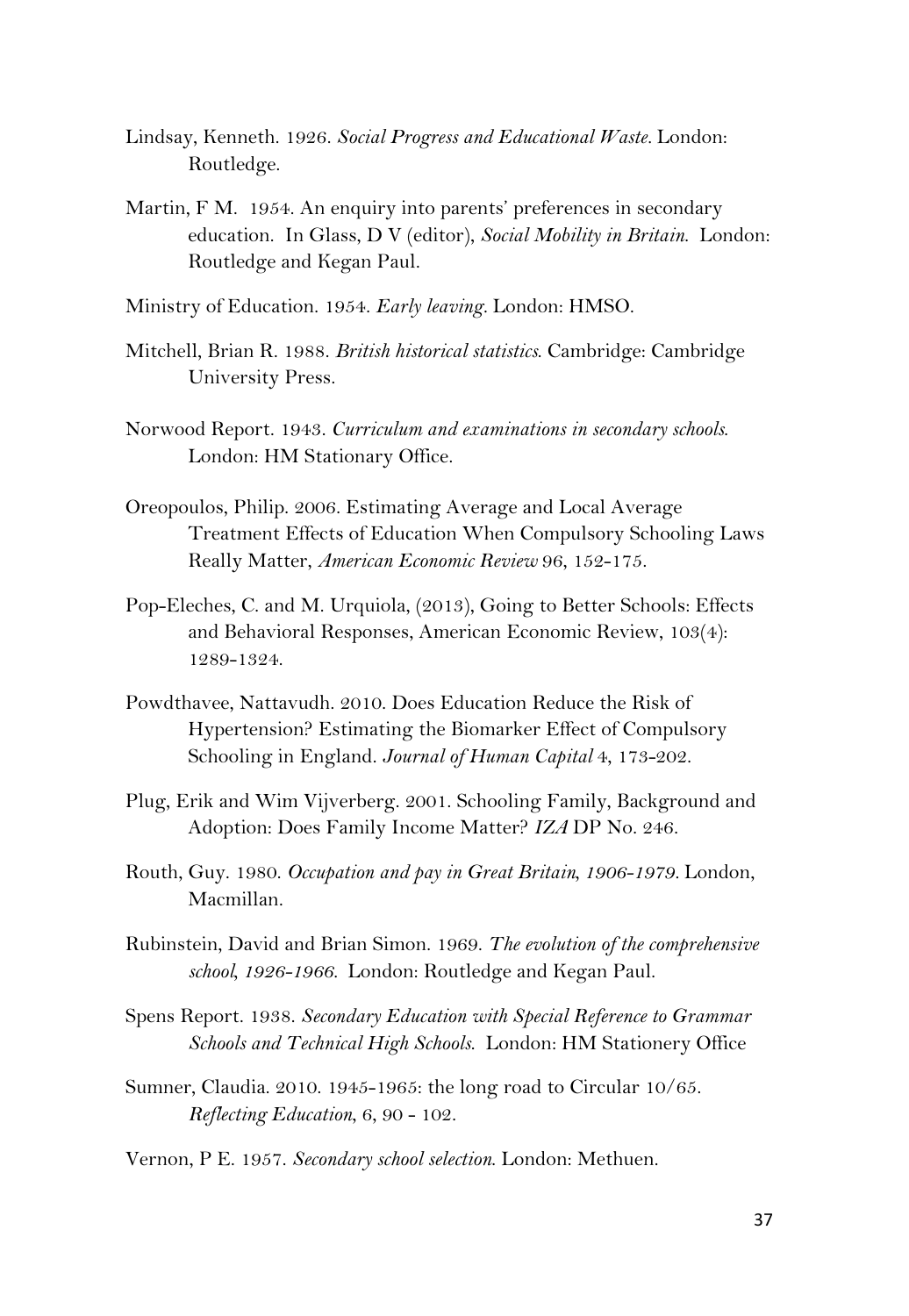Woessmann, Ludger. 2004. How Equal Are Educational Opportunities? Family Background and Student Achievement in Europe and the United States. *IZA* DP No. 1284.

Woessmann, Ludger. 2005. Families, Schools, and Primary-School Learning: Evidence for Argentina and Colombia in an International Perspective. *World Bank Policy Research Paper* 3537.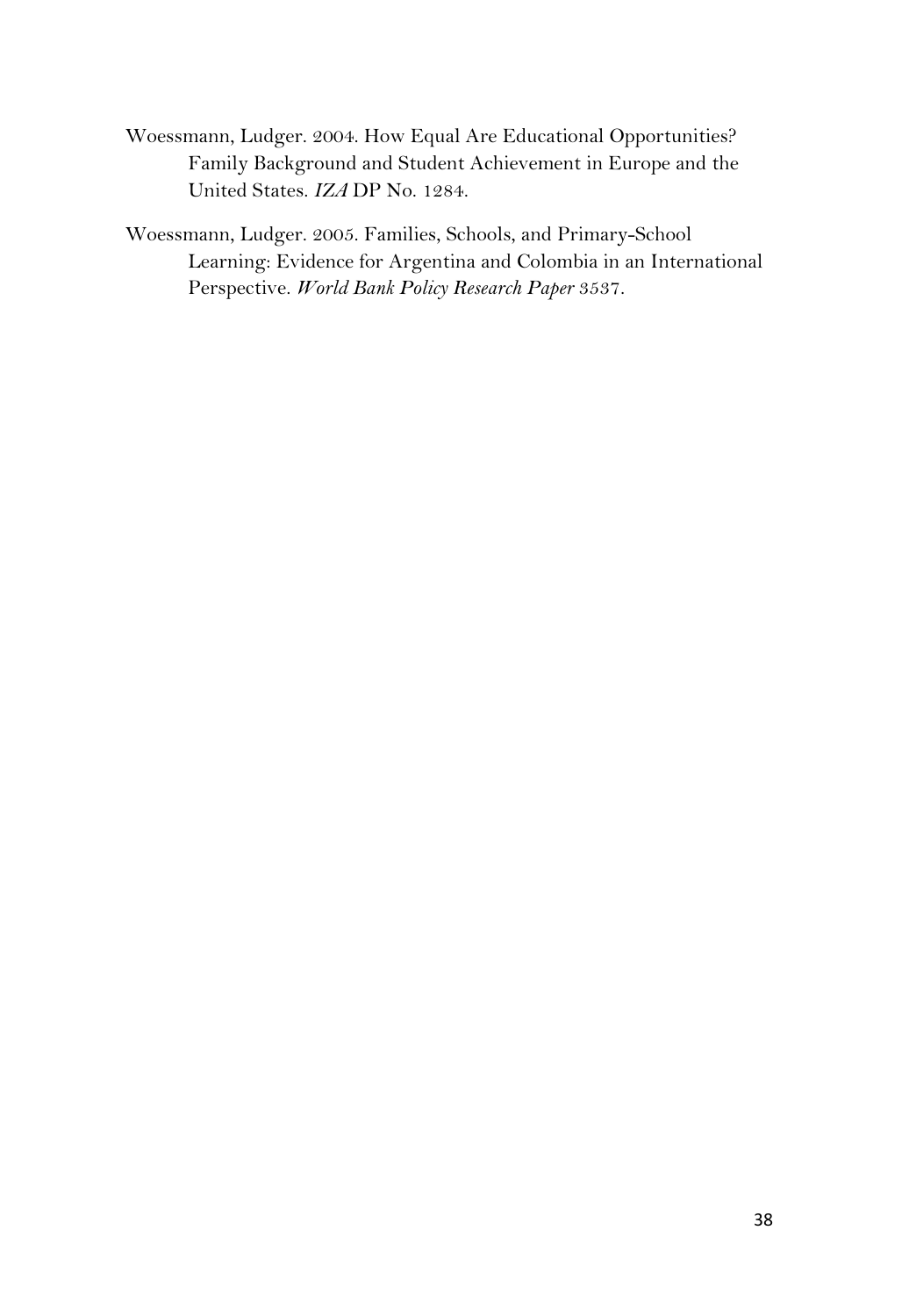| Age          | Elementary | <b>Grant-aided</b><br><b>Secondary</b> | Junior<br><b>Technical</b><br>etc.<br>(1) | <b>Total</b> | <b>Estimated</b><br>population<br>(thousands) |  |
|--------------|------------|----------------------------------------|-------------------------------------------|--------------|-----------------------------------------------|--|
| $10 - 11$    | 566,964    | 12,165                                 |                                           | 579,129      | 613                                           |  |
| $11 - 12$    | 552,388    | 44,536                                 |                                           | 596,924      | 629                                           |  |
| $12 - 13$    | 522,304    | 80,154                                 | 1,135                                     | 603,593      | 641                                           |  |
| $13 - 14$    | 530,122    | 83,902                                 | 4,886                                     | 618,910      | 658                                           |  |
| $14 - 15$    | 158,303    | 79,390                                 | 11,401                                    | 249,094      | 681                                           |  |
| $15 - 16$    | 19,743     | 73,333                                 | 9,037                                     | 102,113      | 728                                           |  |
| $16 - 17$    | 2,393      | 47,718                                 | 2,972                                     | 53,083       | 770                                           |  |
| $17+$        |            | 27,670                                 | 330                                       | 28,000       | 2,413(2)                                      |  |
| <b>Total</b> | 2,352,217  | 448,868                                | 29,761                                    | 2,830,846    |                                               |  |

**Table 1 Number of pupils aged 10/11 and over on school registers in March 1937** 

**Source**: Board of Education (1938), Table 2, p. 89.

(1) Junior technical and commercial schools, junior housewifery schools, junior departments in art schools, schools of nautical training.

(2) Above 17 and under 21.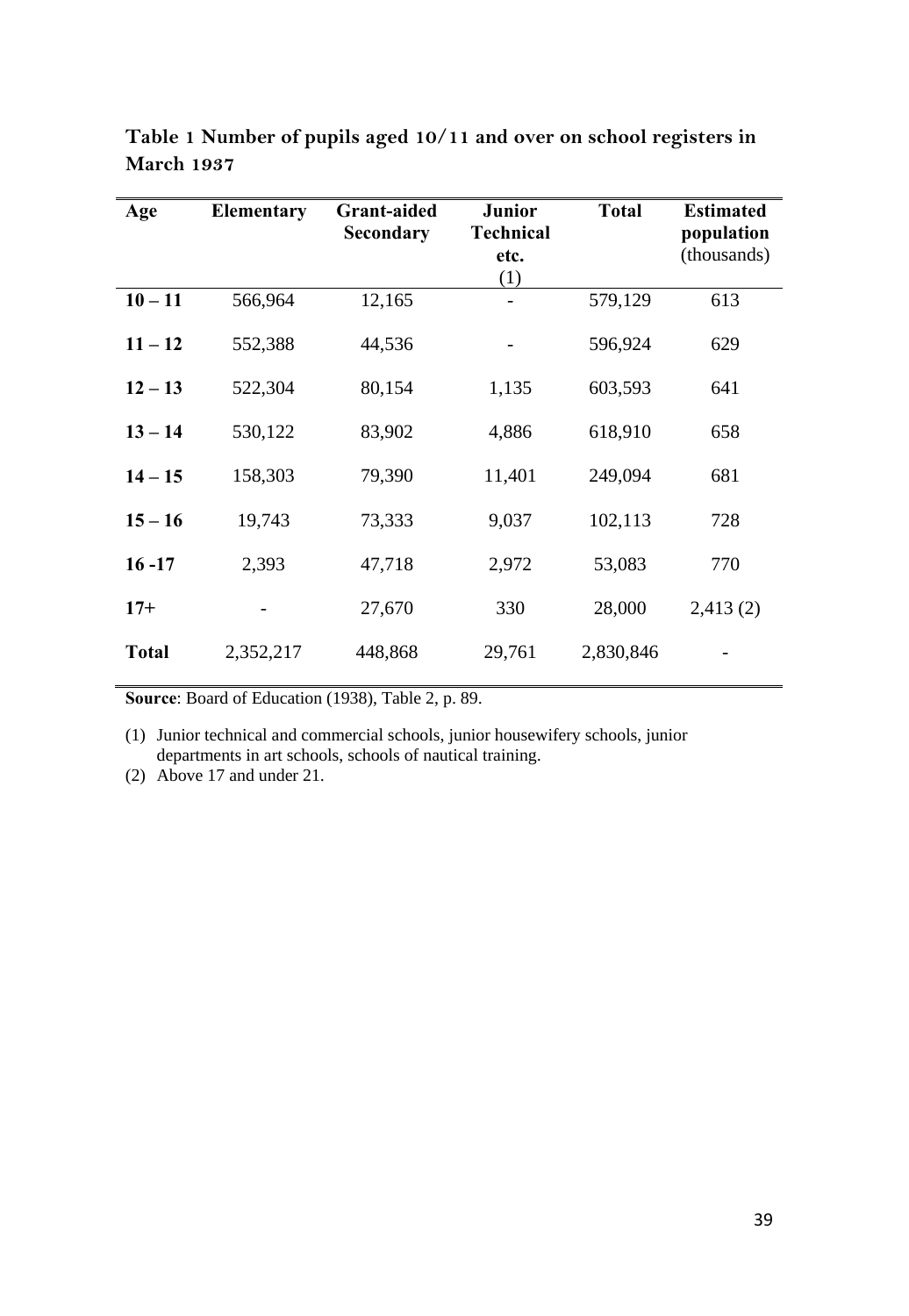|                                 | Born $\leq$ 1936   | Born $\geq$ 1936   |
|---------------------------------|--------------------|--------------------|
| Grammar                         | 20.10 <sup>1</sup> | 23.15              |
| <b>Elementary</b>               | $58.12^2$          |                    |
| <b>Secondary Modern</b>         |                    | 51.24 <sup>4</sup> |
| <b>Technical</b>                | 2.79               | 3.43               |
| <b>Public and other private</b> | 5.06               | 5.27               |
| <b>Other</b>                    | 10.22              | 2.54               |
| <b>Unallocated</b>              | 3.71 <sup>3</sup>  | 14.37 <sup>5</sup> |
| Total (individuals)             | 3259               | 3585               |

**Table 2 Percentages attending different types of secondary schools in the BHPS samples** 

#### **Notes:**

1. Includes respondents who left school at 16 to 18 who indicated that they went to secondary/secondary modern school and who were born before 1936.

2. Includes respondents who left school at 13 to 15 who indicated that they went to secondary/secondary modern school and who were born before 1936.

3. Consists of respondents who indicated that they attended comprehensive school and who were born before 1936.

4. Includes respondents who indicated that they attended elementary school and who were born at or later than 1936.

5. Consists of those who indicated that they attended comprehensive school.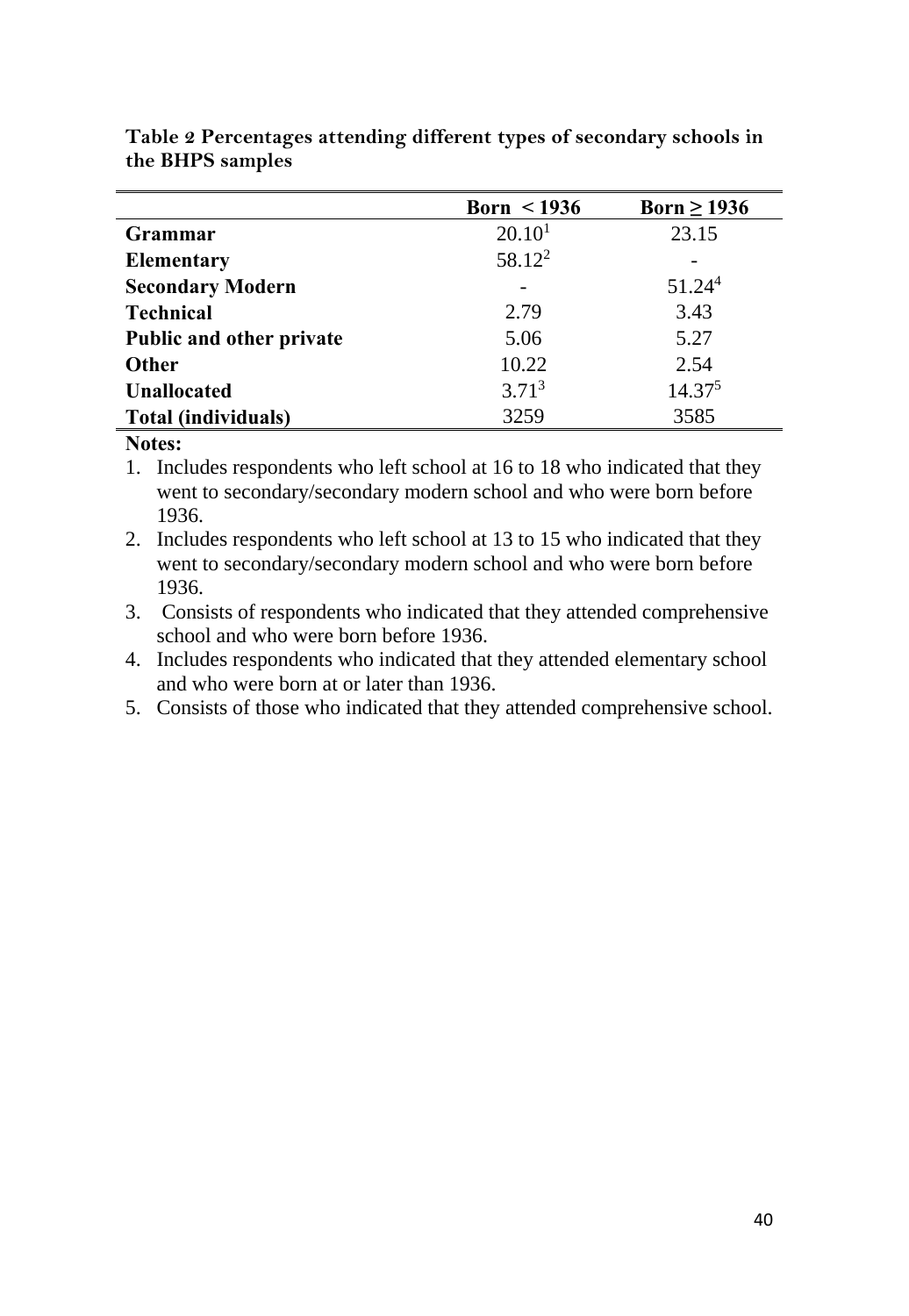|                             |                | Father's occupation         | Parental education        |          |  |  |
|-----------------------------|----------------|-----------------------------|---------------------------|----------|--|--|
| <i>(Reference group)</i>    |                | (Fathers in professional or | (At least one parent with |          |  |  |
|                             |                | managerial occupations)     | qualification)            |          |  |  |
|                             | (1)            | (2)                         | (3)                       | (4)      |  |  |
| (Skilled)*(Transition)      | $-0.060$       | $-0.016$                    |                           |          |  |  |
|                             | (0.074)        | (0.122)                     |                           |          |  |  |
| $(Unskilled)*(Transition)$  | $-0.060$       | 0.142                       |                           |          |  |  |
|                             | (0.039)        | (0.126)                     |                           |          |  |  |
| (Skilled)*(Post)            | 0.018          | 0.065                       |                           |          |  |  |
|                             | (0.032)        | (0.058)                     |                           |          |  |  |
| $(Unskilled)*(Post)$        | 0.013          | 0.084                       |                           |          |  |  |
|                             | (0.032)        | (0.056)                     |                           |          |  |  |
| $(Noqual)*(Transition)$     |                |                             | $-0.005$                  | $-0.029$ |  |  |
|                             |                |                             | (0.045)                   | (0.078)  |  |  |
| $(Noqual)*(Post)$           |                |                             | 0.029                     | $-0.015$ |  |  |
|                             |                |                             | (0.030)                   | (0.034)  |  |  |
| Observations                | 5,537          | 2,412                       | 6,306                     | 2,652    |  |  |
| R-squared                   | 0.058          | 0.122                       | 0.015                     | 0.109    |  |  |
| Year of birth fixed effects | Yes            | Yes                         | Yes                       | Yes      |  |  |
| Individual characteristics  | N <sub>o</sub> | Yes                         | N <sub>0</sub>            | Yes      |  |  |
| Parental year of birth      | N <sub>o</sub> | Yes                         | N <sub>0</sub>            | Yes      |  |  |
| Others                      | N <sub>0</sub> | Yes                         | N <sub>0</sub>            | Yes      |  |  |

**Table 3 Difference-in-difference estimates of probability of attending a grammar school by family background**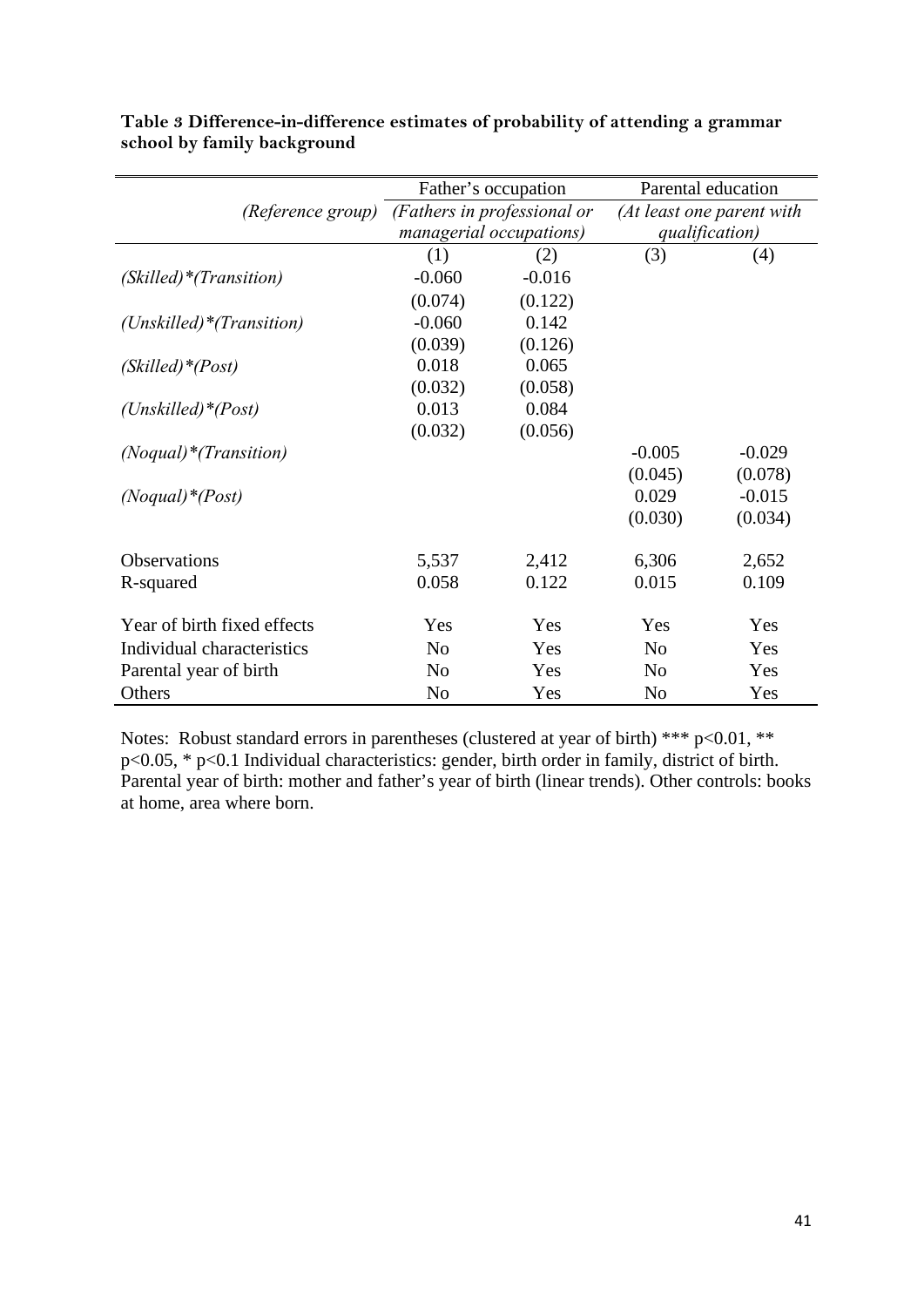|                                     | Gender and father's        |                        | Gender and parental       |          |  |  |
|-------------------------------------|----------------------------|------------------------|---------------------------|----------|--|--|
|                                     | occupation                 |                        | education                 |          |  |  |
| (Reference group)                   |                            | (Female and fathers in | (At least one parent with |          |  |  |
|                                     | professional or managerial |                        | qualification)            |          |  |  |
|                                     | <i>occupations</i> )       |                        |                           |          |  |  |
|                                     | (1)                        | (2)                    | (3)                       | (4)      |  |  |
| (Skilled)*(Male)*(Transition)       | $-0.260**$                 | $-0.044$               |                           |          |  |  |
|                                     | (0.118)                    | (0.149)                |                           |          |  |  |
| (Unskilled) $*(Male)*$ (Transition) | $-0.141$                   | 0.120                  |                           |          |  |  |
|                                     | (0.093)                    | (0.167)                |                           |          |  |  |
| $(Skilled)*(Male)*(Post)$           | $-0.011$                   | 0.089                  |                           |          |  |  |
|                                     | (0.070)                    | (0.110)                |                           |          |  |  |
| (Unskilled)*(Male)*(Post)           | $-0.040$                   | 0.058                  |                           |          |  |  |
|                                     | (0.065)                    | (0.103)                |                           |          |  |  |
| $(Noqual)*(Male)*(Transition)$      |                            |                        | 0.044                     | $-0.079$ |  |  |
|                                     |                            |                        | (0.085)                   | (0.075)  |  |  |
| $(Noqual)*(Male)*(Post)$            |                            |                        | 0.012                     | 0.033    |  |  |
|                                     |                            |                        | (0.055)                   | (0.070)  |  |  |
|                                     |                            |                        |                           |          |  |  |
| Observations                        | 5,537                      | 2,412                  | 6,306                     | 2,652    |  |  |
| R-squared                           | 0.060                      | 0.125                  | 0.016                     | 0.110    |  |  |
|                                     |                            |                        |                           |          |  |  |
| Year of birth fixed effects         | Yes                        | Yes                    | Yes                       | Yes      |  |  |
| Individual characteristics          | N <sub>0</sub>             | Yes                    | N <sub>0</sub>            | Yes      |  |  |
| Parental year of birth              | N <sub>0</sub>             | Yes                    | N <sub>0</sub>            | Yes      |  |  |
| Others                              | N <sub>o</sub>             | Yes                    | N <sub>0</sub>            | Yes      |  |  |

| Table 4 Triple difference-in-difference estimates of probability of attending a |  |
|---------------------------------------------------------------------------------|--|
| grammar school by gender and family background                                  |  |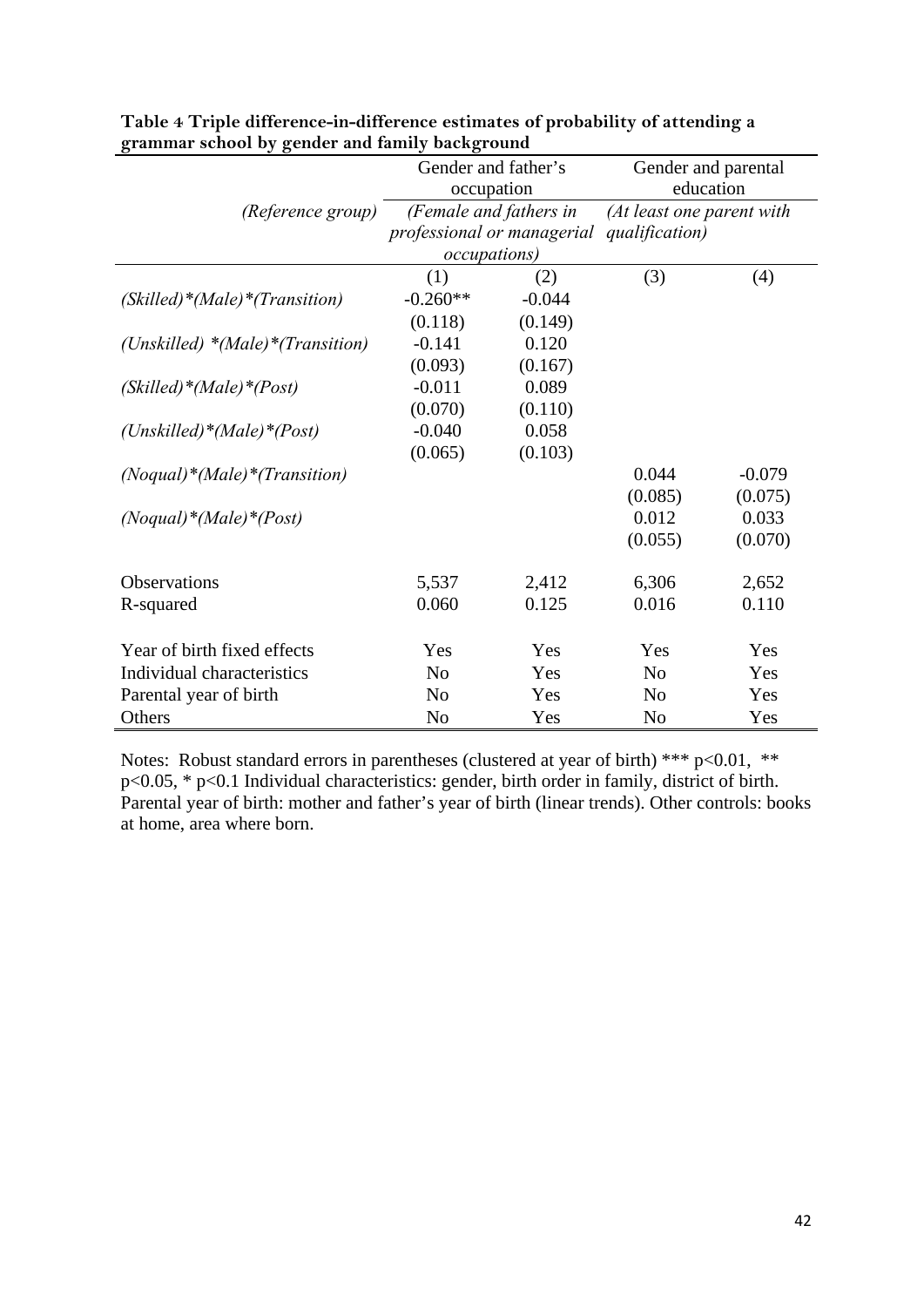| $\frac{1}{2}$<br>$\sum_{i=1}^{n}$ |                | Father's occupation         |                | Parental education        |
|-----------------------------------|----------------|-----------------------------|----------------|---------------------------|
| (Reference group)                 |                | (Fathers in professional or |                | (At least one parent with |
|                                   |                | managerial occupations)     |                | qualification)            |
|                                   | (1)            | (2)                         | (3)            | (4)                       |
| (Skilled)*(Transition)            | $-0.021$       | $-0.065$                    |                |                           |
|                                   | (0.050)        | (0.075)                     |                |                           |
| $(Unskilled)*(Transition)$        | $-0.009$       | 0.070                       |                |                           |
|                                   | (0.055)        | (0.095)                     |                |                           |
| (Skilled)*(Post)                  | 0.004          | 0.001                       |                |                           |
|                                   | (0.024)        | (0.053)                     |                |                           |
| $(Unskilled)*(Post)$              | $-0.022$       | 0.019                       |                |                           |
|                                   | (0.027)        | (0.048)                     |                |                           |
| $(Noqual)*(Transition)$           |                |                             | 0.021          | 0.036                     |
|                                   |                |                             | (0.019)        | (0.046)                   |
| $(Noqual)*(Post)$                 |                |                             | 0.032          | $-0.031$                  |
|                                   |                |                             | (0.028)        | (0.047)                   |
| Observations                      | 5,509          | 2,394                       | 6,276          | 2,634                     |
| R-squared                         | 0.072          | 0.114                       | 0.044          | 0.114                     |
| Year of birth fixed effects       | Yes            | Yes                         | Yes            | Yes                       |
| Individual characteristics        | N <sub>o</sub> | Yes                         | N <sub>o</sub> | Yes                       |
| Parental year of birth            | N <sub>0</sub> | Yes                         | N <sub>o</sub> | Yes                       |
| Others                            | No             | Yes                         | N <sub>o</sub> | Yes                       |

| Table 5 Difference-in-difference estimates of probability of attaining formal school |  |
|--------------------------------------------------------------------------------------|--|
| qualifications by family background                                                  |  |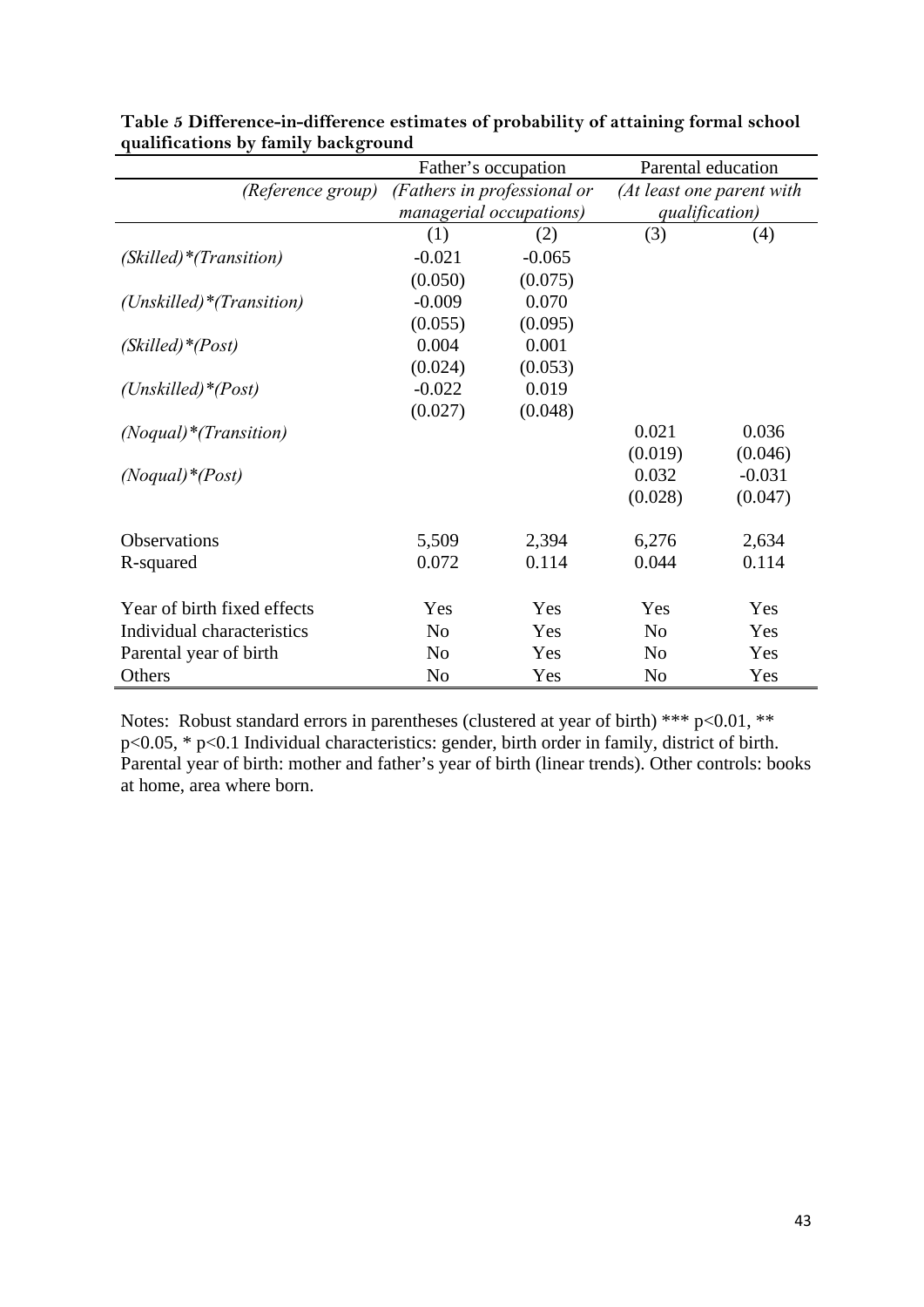|                                                     |                | Gender and father's        | Gender and parental       |          |  |  |  |
|-----------------------------------------------------|----------------|----------------------------|---------------------------|----------|--|--|--|
|                                                     |                | occupation                 | education                 |          |  |  |  |
| (Reference group)                                   |                | (Female and fathers in     | (At least one parent with |          |  |  |  |
|                                                     |                | professional or managerial | qualification)            |          |  |  |  |
|                                                     |                | <i>occupations</i> )       |                           |          |  |  |  |
|                                                     | (1)            | (2)                        | (3)                       | (4)      |  |  |  |
| $(Male)*(Skilled)*(Transition)$                     | 0.006          | 0.013                      |                           |          |  |  |  |
|                                                     | (0.079)        | (0.096)                    |                           |          |  |  |  |
| $(Male)*(Unskilled)*(Transition)$                   | 0.163          | $0.267*$                   |                           |          |  |  |  |
|                                                     | (0.118)        | (0.154)                    |                           |          |  |  |  |
| $(Male)$ <sup>*</sup> (Skilled) <sup>*</sup> (Post) | 0.065          | 0.143                      |                           |          |  |  |  |
|                                                     | (0.069)        | (0.098)                    |                           |          |  |  |  |
| $(Male)*(Unskilled)*(Post)$                         | $0.175**$      | $0.302**$                  |                           |          |  |  |  |
|                                                     | (0.066)        | (0.113)                    |                           |          |  |  |  |
| $(Male)*(Nogual)*(Transition)$                      |                |                            | $0.150**$                 | 0.099    |  |  |  |
|                                                     |                |                            | (0.063)                   | (0.161)  |  |  |  |
| $(Male) * (Noqual) * (Post)$                        |                |                            | $-0.067$                  | $-0.094$ |  |  |  |
|                                                     |                |                            | (0.042)                   | (0.062)  |  |  |  |
|                                                     |                |                            |                           |          |  |  |  |
| Observations                                        | 5,509          | 2,394                      | 6,276                     | 2,634    |  |  |  |
| R-squared                                           | 0.074          | 0.118                      | 0.045                     | 0.116    |  |  |  |
|                                                     |                |                            |                           |          |  |  |  |
| Year of birth fixed effects                         | Yes            | Yes                        | Yes                       | Yes      |  |  |  |
| Individual characteristics                          | N <sub>o</sub> | Yes                        | N <sub>o</sub>            | Yes      |  |  |  |
| Parental year of birth                              | N <sub>o</sub> | Yes                        | N <sub>0</sub>            | Yes      |  |  |  |
| Others                                              | N <sub>o</sub> | Yes                        | N <sub>o</sub>            | Yes      |  |  |  |

| Table 6 Triple difference-in-difference estimates of probability of attaining formal |
|--------------------------------------------------------------------------------------|
| school qualifications by gender and family background                                |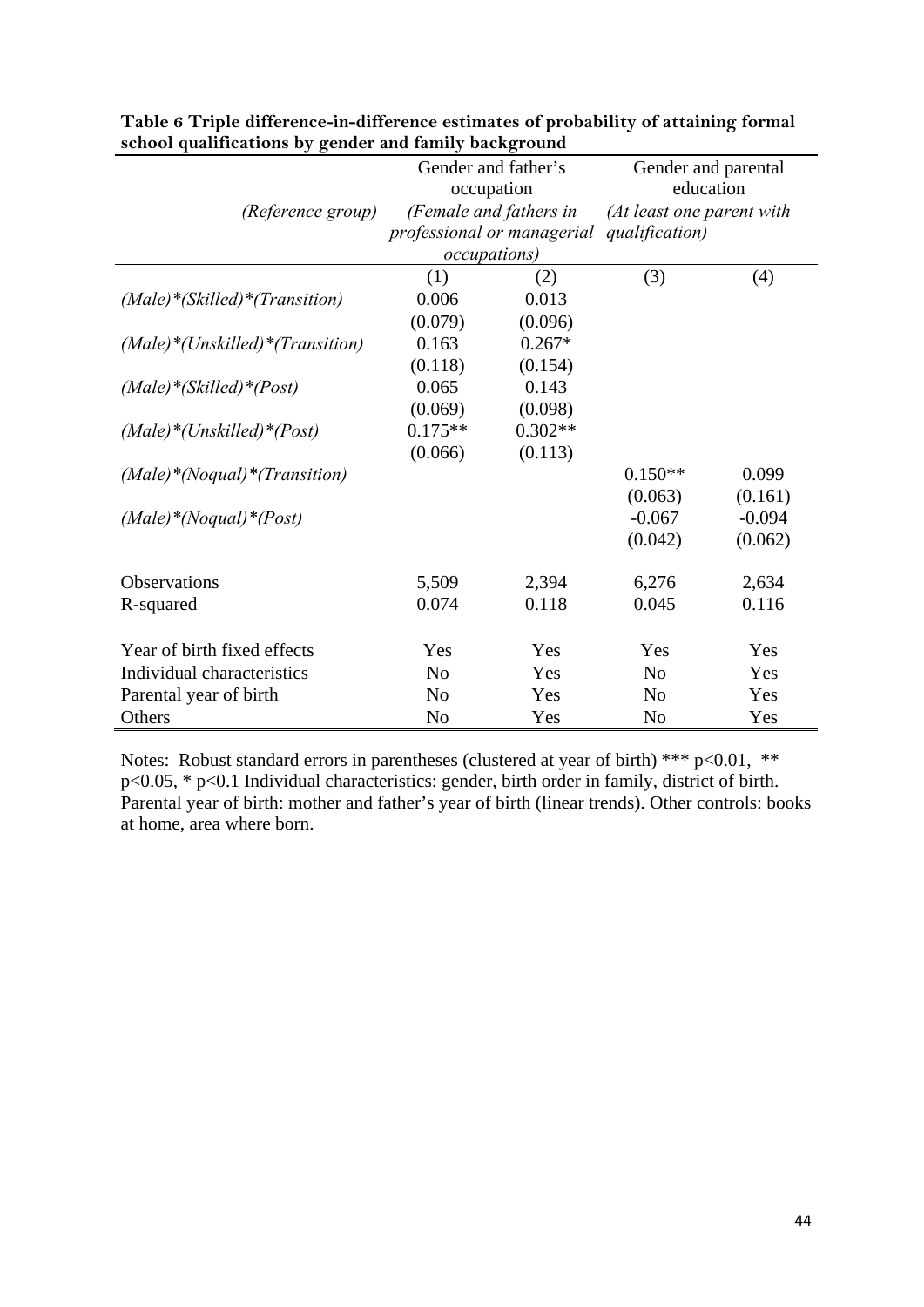| <b>Occupation Class</b>            | 1922-4 | 1935-6 | 1955-6 | 1960 |  |
|------------------------------------|--------|--------|--------|------|--|
| <b>Professional and Managerial</b> |        |        |        |      |  |
| <b>Higher Professional</b>         | 206    | 220    | 191    | 195  |  |
| <b>Lower Professional</b>          | 113    | 107    | 75     | 81   |  |
| Managers etc.                      | 169    | 153    | 183    | 177  |  |
| Skilled (manual/non-manual         |        |        |        |      |  |
| Manual skilled                     | 64     | 68     | 77     | 76   |  |
| Foremen                            | 95     | 95     | 97     | 97   |  |
| <b>Clerks</b>                      | 64     | 68     | 77     | 76   |  |
| Semi-skilled and Unskilled         |        |        |        |      |  |
| Semi-skilled                       | 44     | 46     | 58     | 56   |  |
| Unskilled                          | 45     | 45     | 54     | 51   |  |
| All                                | 100    | 100    | 100    | 100  |  |

**Table 7 Average pay by male occupation class as a percentage of the simple average of all men (= 100). 1922-4 to 1960** 

**Routh (1980: see Table 2.30, p. 127)**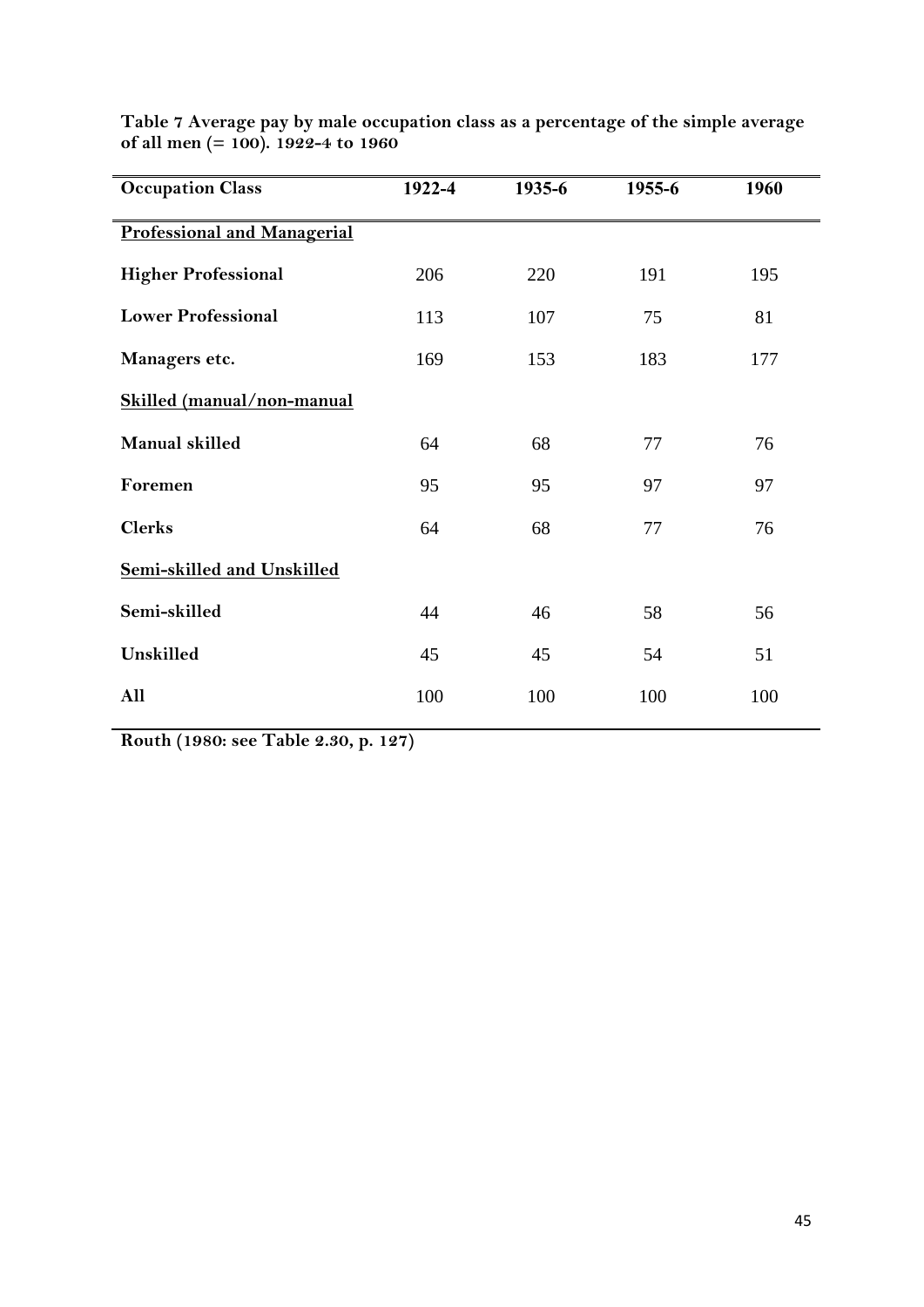|                     | Male                     |                          |      |      |      |                       |           |     |                          |                          |      |      | Female |                       |                          |     |
|---------------------|--------------------------|--------------------------|------|------|------|-----------------------|-----------|-----|--------------------------|--------------------------|------|------|--------|-----------------------|--------------------------|-----|
|                     | Age left school          |                          |      |      |      | <b>Sample</b><br>size |           |     |                          | Age left school          |      |      |        | <b>Sample</b><br>size |                          |     |
|                     | $\leq$ 13                | 14                       | 15   | 16   | 17   | <u> 18</u>            | <u>19</u> |     | $\leq$ 13                | 14                       | 15   | 16   | 17     | <u>18</u>             | <u> 19</u>               |     |
| <b>Pre-Butler</b>   |                          |                          |      |      |      |                       |           |     |                          |                          |      |      |        |                       |                          |     |
| <b>Professional</b> | 2                        | 8.2                      | 16.3 | 33.7 | 18.4 | 17.3                  | 4.1       | 98  | $\overline{\phantom{a}}$ | 3.1                      | 11.2 | 30.6 | 27.6   | 24.5                  | 3.1                      | 98  |
| <b>Skilled</b>      | $\overline{\phantom{0}}$ | 9                        | 17.3 | 50.4 | 11.3 | 10.5                  | 1.5       | 133 | $\blacksquare$           |                          | 22.9 | 40   | 15.7   | 13.6                  | 0.7                      | 140 |
| <b>Unskilled</b>    | $\overline{\phantom{0}}$ | 22.9                     | 20.8 | 29.2 | 10.4 | 14.6                  | 2.1       | 48  | $\overline{\phantom{a}}$ | 8.5                      | 25.5 | 36.2 | 12.8   | 17                    | $\overline{\phantom{a}}$ | 47  |
| Post-Butler         |                          |                          |      |      |      |                       |           |     |                          |                          |      |      |        |                       |                          |     |
| Professional        | $\overline{\phantom{a}}$ | $\overline{\phantom{a}}$ | 5.6  | 23.6 | 18.1 | 43.8                  | -9        | 144 | $\overline{\phantom{0}}$ | $\overline{\phantom{0}}$ | 5.5  | 33.8 | 17.2   | 42.1                  | 1.4                      | 145 |
| <b>Skilled</b>      | $\overline{\phantom{0}}$ |                          | 14.6 | 33   | 23.3 | 26.2                  | 1.9       | 206 | 0.5                      | 0.9                      | 13   | 45.4 | 15.7   | 23.1                  | 1.4                      | 216 |
| <b>Unskilled</b>    | $\overline{\phantom{0}}$ | 1.8                      | 21.1 | 38.6 | 14   | 19.3                  | 5.3       | 57  | $\overline{\phantom{0}}$ | 1.2                      | 20   | 41.2 | 12.5   | 23.8                  | 1.2                      | 80  |

**Table 8 Age left grammar school by father's occupation (%)** 

Notes: Proportion of pupils leaving school by age and parental background (father's occupation). BHPS sample.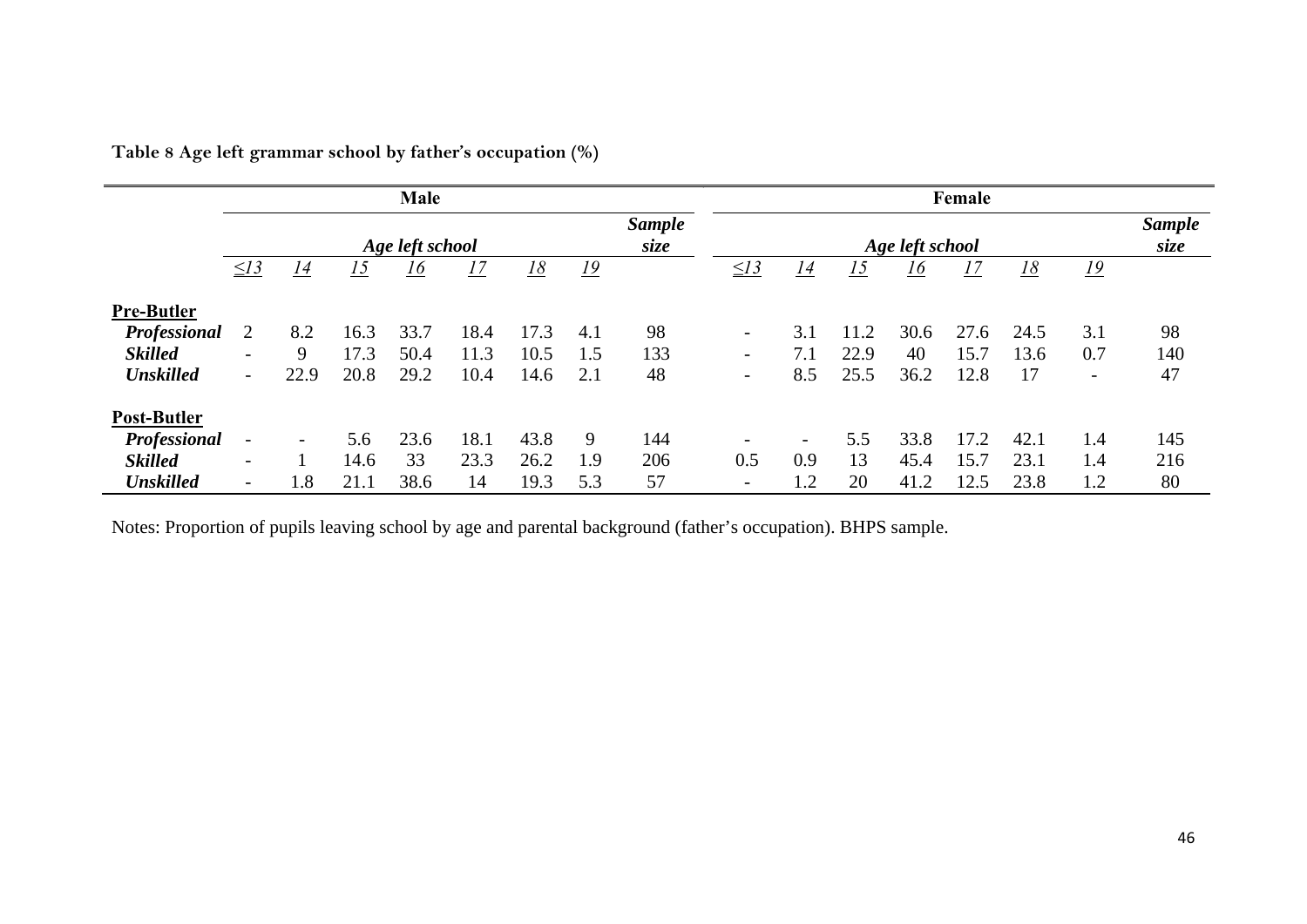

**Figure 1 Numbers of boys and girls entered for School Certificate and Higher Certificate: 1924/5 to 1936/7** 

**Source:** Spens Report (1938), Chapter II, Tables 11 and 12



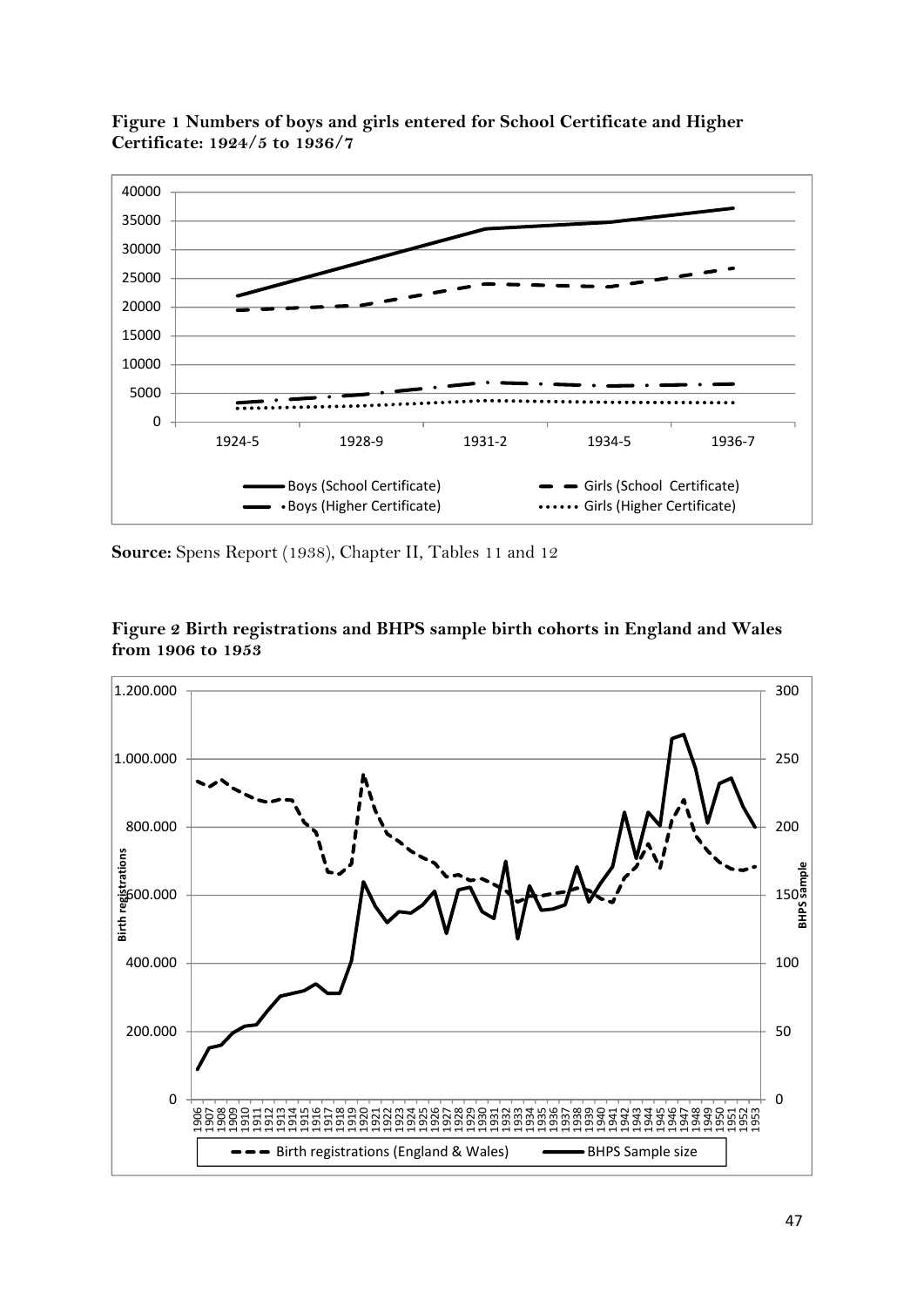

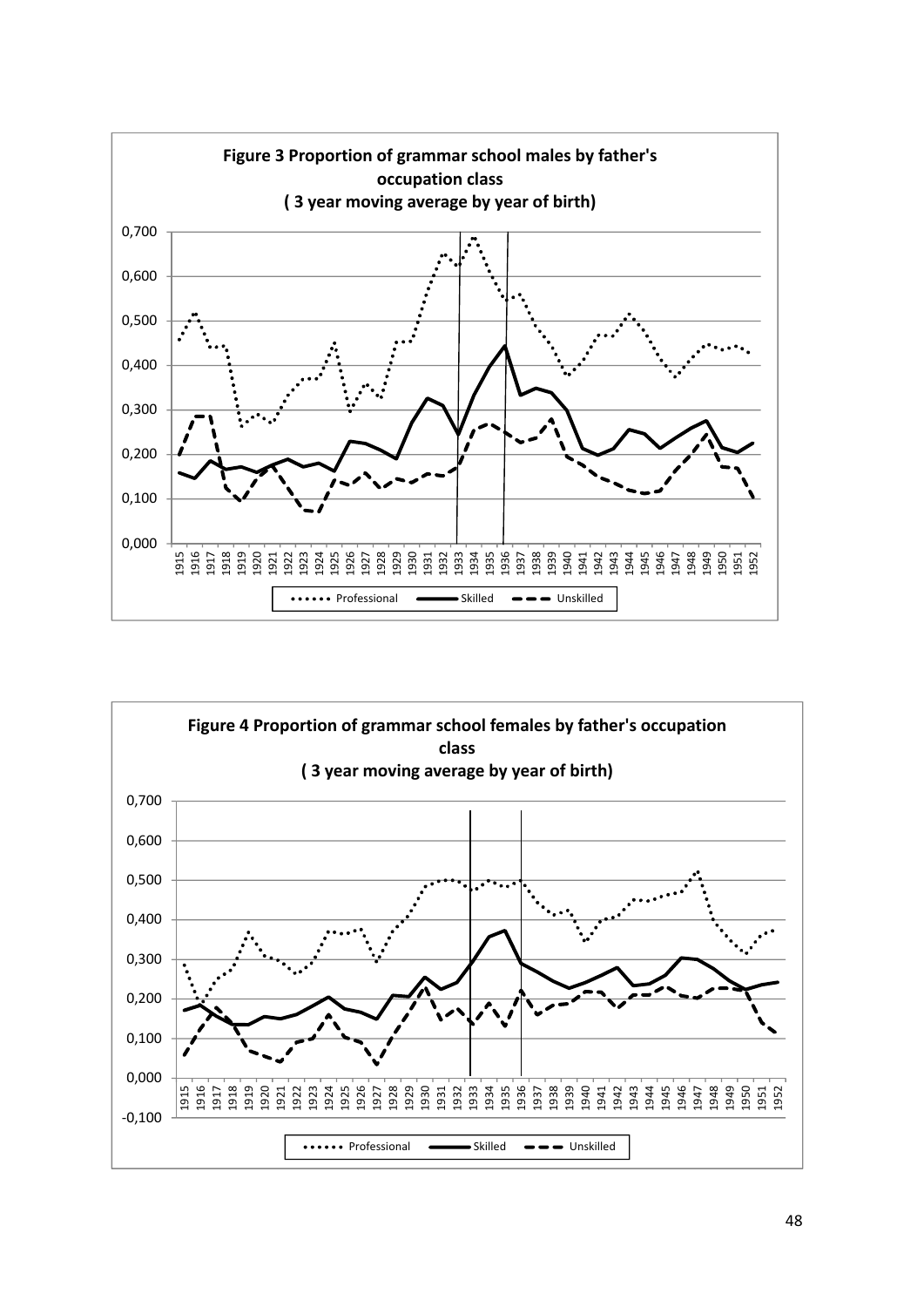

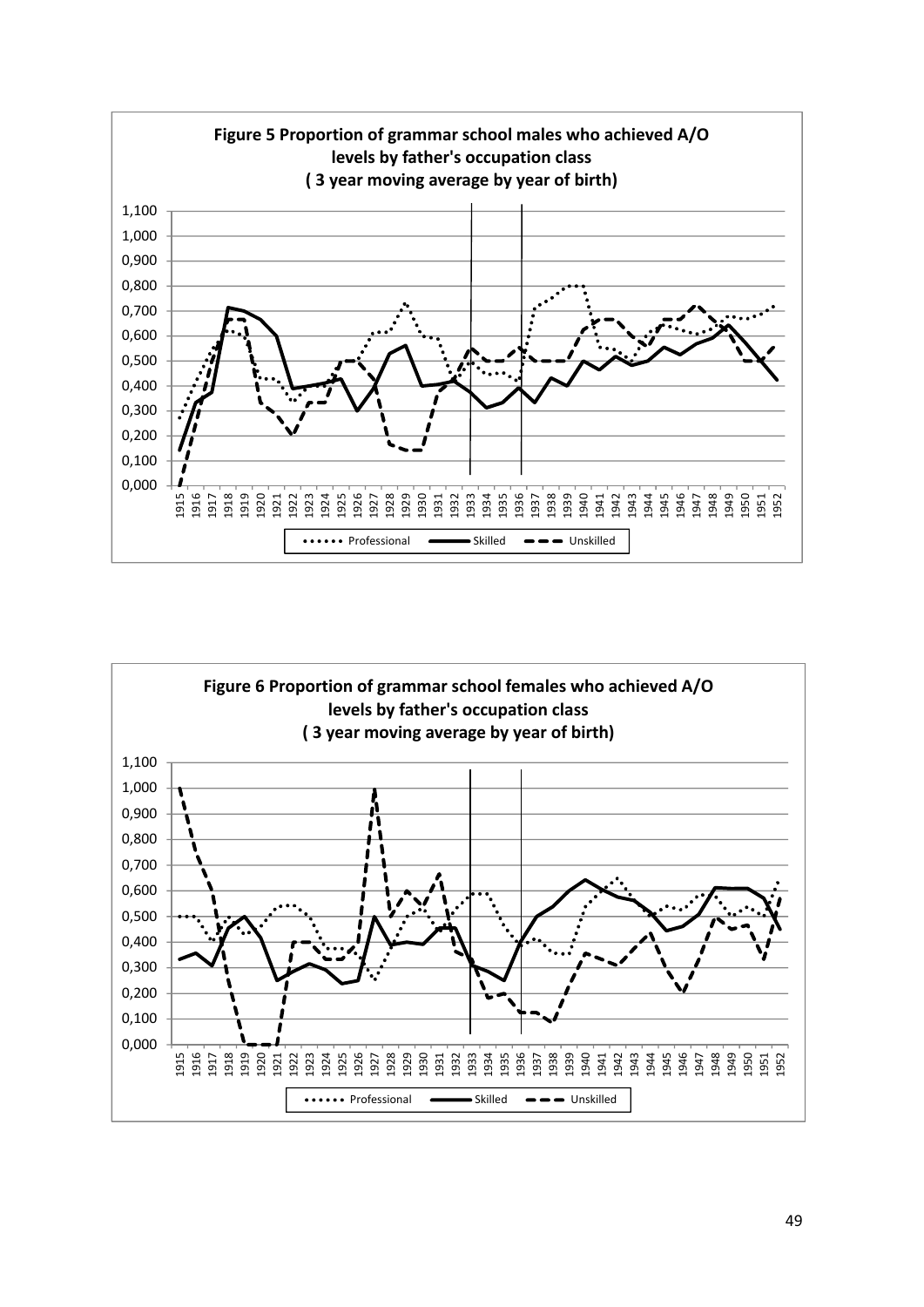

**Figure 7 The probability of going to grammar school by birth cohorts around the reform classified by gender, father's occupation and parental education** 

Notes: The figure plots coefficients from linear probability regressions of going to grammar school on 3-year birth cohort indicator variables. The 3-year birth cohort variable (1930-1933) is omitted, so that coefficients are measured relative to this cohort. Year of birth fixed effects, individual characteristics and parental year of birth are included in each regression. The dashed lines present 95% confidence intervals, with standard errors clustered by year of birth.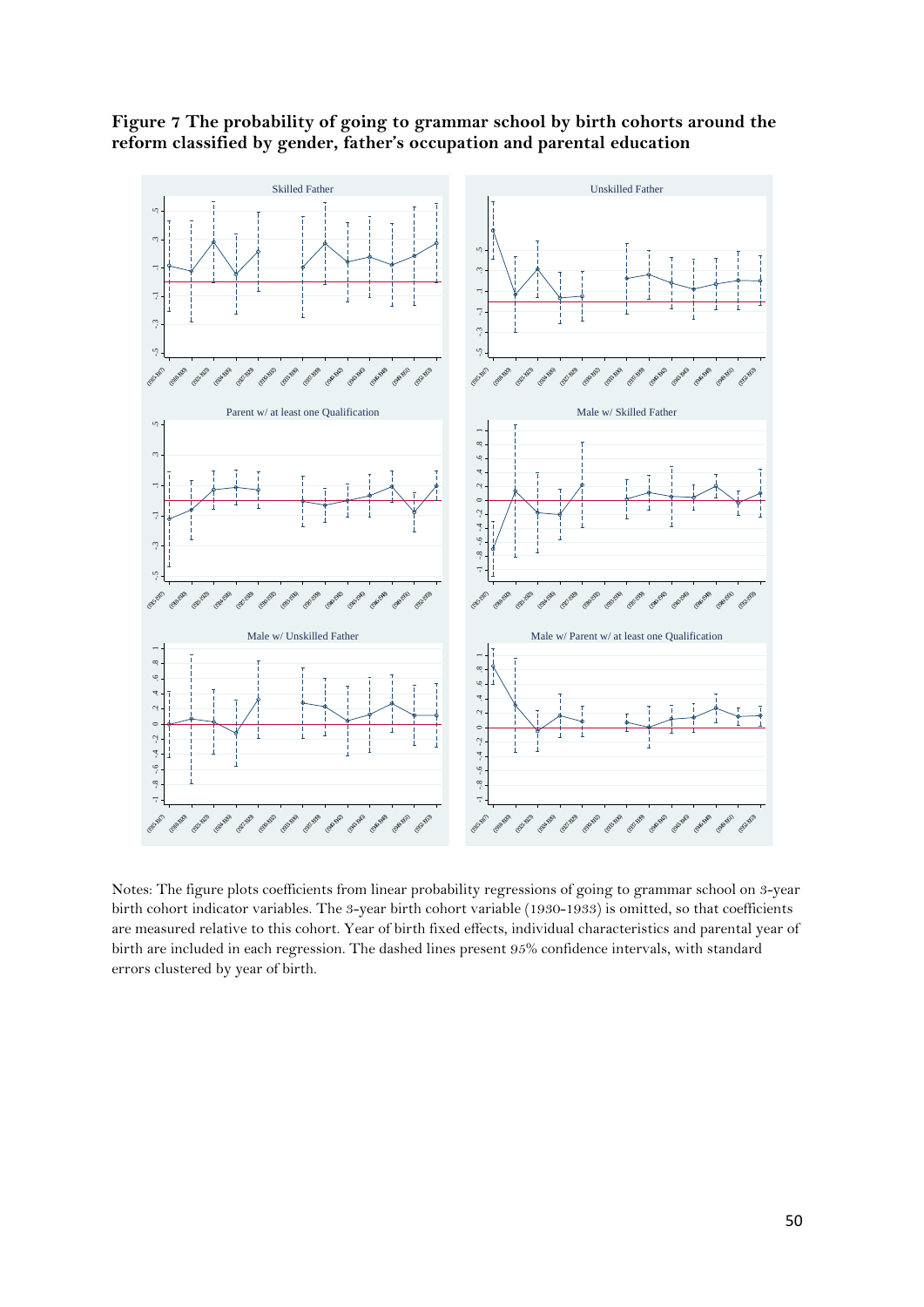

**Figure 8 The probability of obtaining qualifications by birth cohorts around the reform classified by gender, father's occupation and parental education** 

Notes: The figure plots coefficients from linear probability regressions of going to grammar school on 3-year birth cohort indicator variables. The 3-year birth cohort variable (1930-1933) is omitted, so that coefficients are measured relative to this cohort. Year of birth fixed effects, individual characteristics and parental year of birth are included in each regression. The dashed lines present 95% confidence intervals, with standard errors clustered by year of birth.